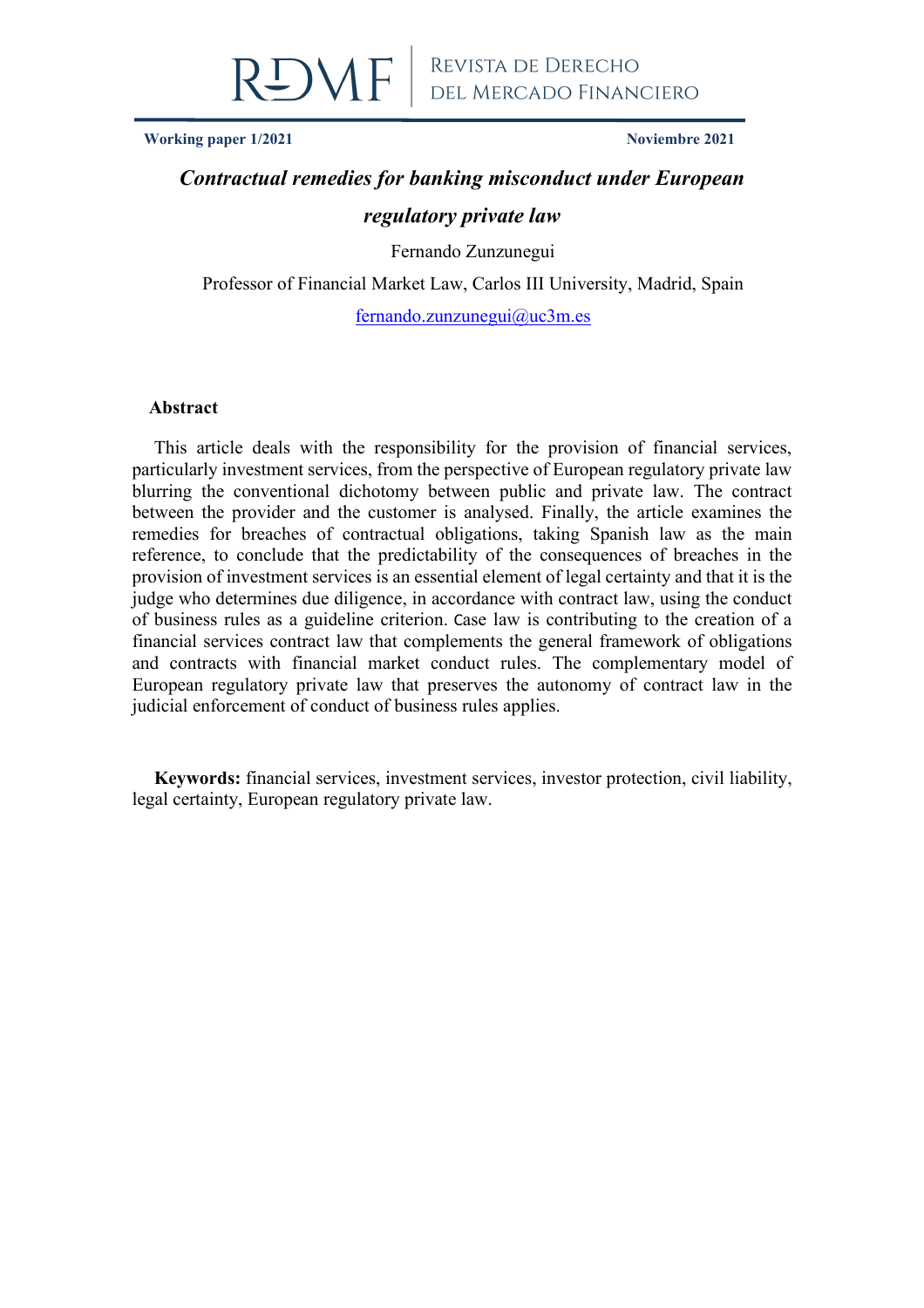#### **Summary**

I. INTRODUCTION II. FINANCIAL SERVICES AS A CONTRACTUAL CATEGORY. III. CONTRACTUAL PROCESS. IV. CONTRACTUAL DILIGENCE. V. REMEDIES FOR BREACHES. 1. Absolute nullity. 2. Voidability. 3. Termination of the Contract. 4. Protection in Damages VI. CONCLUDING REMARKS. VII. BIBLIOGRAPHY.

# **I. INTRODUCTION**

This paper analyses the contractual remedies for breach of the conduct of business rules by banks and other financial service providers from the perspective of European regulatory private law,<sup>[1](#page-1-0)</sup> blurring the conventional dichotomy between public and private law.<sup>[2](#page-1-1)</sup> Doctrine has identified four models that conceptualise the relationship between the conduct of business rules and contract law, distinguishing between the separation, integration, substitution and complementary models.<sup>[3](#page-1-2)</sup> Conduct of business rules usually have private law effects and in no Member State have conduct of business rules been transposed through contract law. This leads us to rule out the separation and integration models and focus our analysis on the substitution and complementary models. The question being debated is whether the contractual due diligence the bank must exercise is determined by the conduct of business rules as laid down in the substitution model or whether it is the judge who determines the due diligence in accordance with contract law, using the conduct of business rules as a mere guideline, as dictated by the complementary model.<sup>[4](#page-1-3)</sup>

The relationship between public regulatory law and private contract law in various legal systems has already been analysed from this perspective.<sup>[5](#page-1-4)</sup> Here we study how European regulatory private law operates in Spanish law, in order to fill this doctrinal gap.

The European Union leaves to the Member States to determine the consequences of

<span id="page-1-0"></span> $<sup>1</sup>$  A term coined by Micklitz (2009), pp. 3-59, and developed, inter alia, by Cherednychenko (2014b),</sup> pp. 37-67 and Della Negra 2019. The method we are going to use is what has been called "law in action" versus "law in books", at the intersection between financial regulation and contract law. See Perrone and Valente (2012), p.32.

 $2$  See, inter alia, Micklitz (2014), p. 475.

<sup>3</sup> See Wallinga (2020a), p. 74, citing Cherednychenko (2015), pp. 500−520.

<span id="page-1-3"></span><span id="page-1-2"></span><span id="page-1-1"></span><sup>4</sup> In this complementary model, according to Andenas (2020), p. 13.: "The design of private law remedies for breaches of conduct of business rules remain crucially dependent on the interpretative approach of national courts."

<span id="page-1-4"></span><sup>5</sup> Wallinga (2020a), where he studies German, Dutch, and UK law from this perspective. In turn, Della Negra (2020), pp. 700-729, looks at Italian law from the same perspective.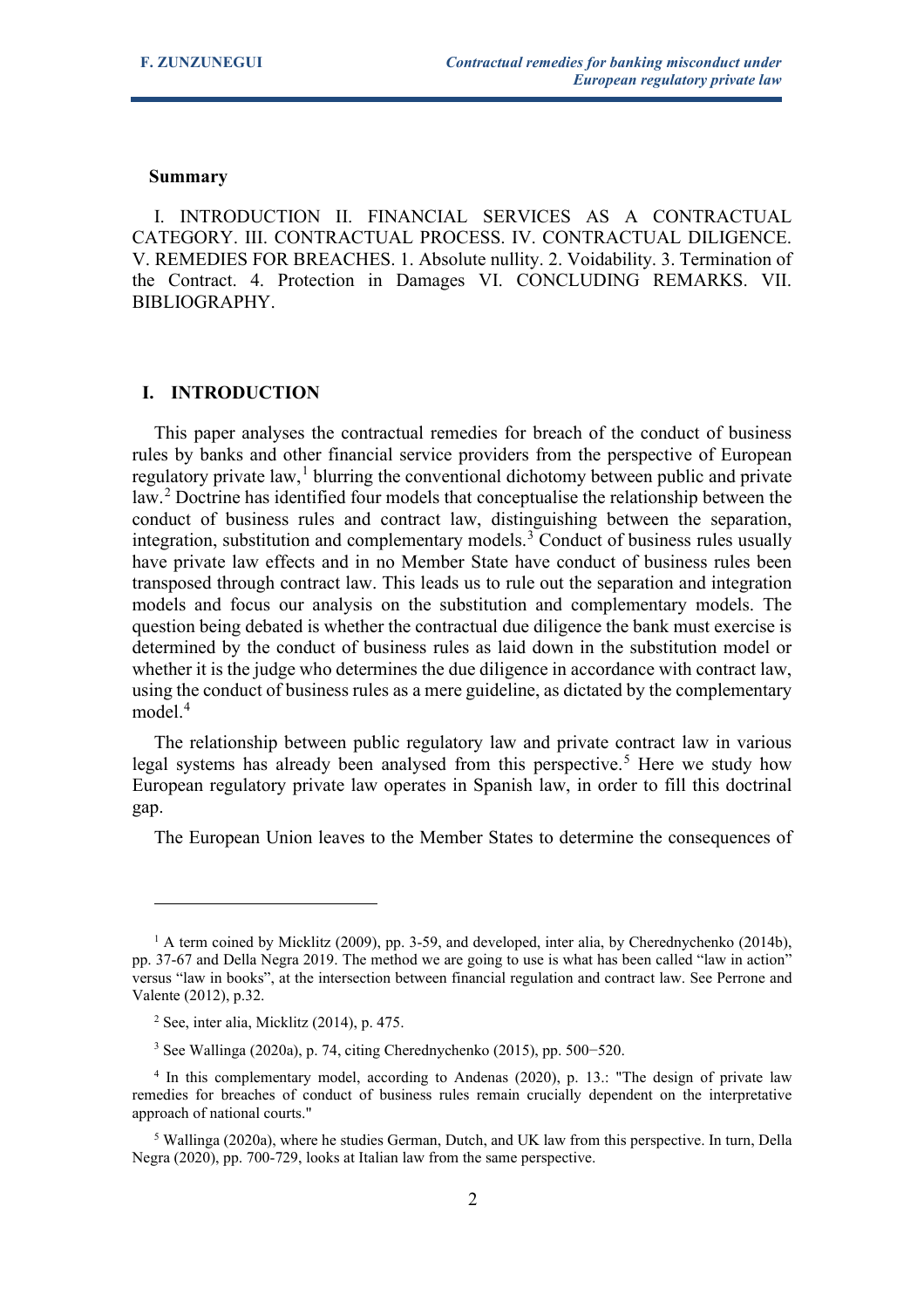breaches in regulatory duties.<sup>[6](#page-2-0)</sup> It does not determine the civil consequences of breaches,<sup>[7](#page-2-1)</sup> except for specific provisions on misrepresentation in the prospectus, $\delta$  incorrect marketing of packaged products<sup>[9](#page-2-3)</sup> and the civil liability of rating agencies<sup>[10](#page-2-4)</sup> or depositaries<sup>[11](#page-2-5)</sup>. However, before we deal with the remedies, it is useful to identify the sources of financial service contract law in order to better perceive its legal nature.<sup>[12](#page-2-6)</sup> This is a sector with an abundance of rules from a plurality of sources.<sup>[13](#page-2-7)</sup> It is a regulation characterised by technicality and complexity; a trend exacerbated by the development of financial technology (*Fintech*). The new Capital Markets Union Action Plan is underpinned by digitalisation alongside the promotion of sustainable finance and

<span id="page-2-4"></span><sup>10</sup> Article 35a on "Civil liability" of Regulation (EC) 1060/2009, of 16 September 2009, on credit rating agencies. See Busto Lago 2014, pp. 58−64.

<sup>11</sup> See article 21.12 of Directive 2011/61/EU of 8 June 2011, on Alternative Investment Fund Managers.

<span id="page-2-6"></span><span id="page-2-5"></span> $12$  It is a sector in need of doctrinal development that integrates banking, the securities market and insurance from a multidisciplinary perspective, without separating institutions from contracts. As Andenas (2020), p.10, points out: "EU law does not rely on domestic distinctions between public and private law". The main problems affect the various financial sectors, and the solutions share a common body. See Colaert, Busch, Incalza 2019, *passim*.

<span id="page-2-7"></span><sup>13</sup> In what has been called the "regulatory circle", a term coined by Bassan (2019), p. 197, to refer to multilevel intervention by the European and national regulators, with coregulation and self-regulation of the market. "Liquid law" in continuous evolution Antonucci (2018), pp. 11−16.

<span id="page-2-0"></span> $6$  As Della Negra states: "Where EU law was in silent on the remedial consequences of regulatory duties, the remedy should be based on national law", Della Negra (2019), p. 19.

<span id="page-2-1"></span><sup>7</sup> MiFID "does not state either that the Member States must provide for contractual consequences in the event of contracts being concluded which do not comply with the obligations under national legal provisions transposing" the directive, according to paragraph 57, initial, ECJ judgment (Fourth Chamber), 30 May 2013, Case Genil vs Bankinter (C- 604/2011), applying MiFID I in doctrine also applicable to MiFID II).

<span id="page-2-2"></span><sup>8</sup> Article 11 on "Responsibility attaching to the prospectus" of Regulation (EU) 2017/1129, of 14 June 2017, on the prospectus to be published when securities are offered to the public or admitted to trading on a regulated market. This liability rule is reproduced in article 38 TRLMV [*recast text of the Securities Market Law approved by Royal Legislative Decree 4/2015, of 23 October*] (formerly 28 LMV), used as the basis for Supreme Court Judgments 23 and 24/2016 of 3 February, Plenary Session, Pedro José Vela Torres and Rafael Saraza Jimena writing for the court, respectively, on the Bankia IPO, in actions for nullity due to defect of consent (*error vicio*) and not prospectus liability. Doctrine that excludes qualified investors from prospectus liability because they have "other means of obtaining information on the relevant economic data to make the decision", although this is pending preliminary rulings by the Supreme Court (Supreme Court Order of 10 December 2019). See Agüero Ortiz (2020b), according to whom prospectus liability "is liability for quasi-objective negligence" with "a *iuris tantum* presumption of lack of due diligence by the liable parties"; Busch 2020, pp. 1-28, highlighting the importance of referring questions to the CJEU for a preliminary ruling, as the Spanish Supreme Court did in the case of the Bankia IPO (Supreme Court Order of 10 December 2019).

<span id="page-2-3"></span><sup>9</sup> Article 11 of Regulation (EU) 1286/2014 of 26 November 2014, on key information documents for packaged retail and insurance-based investment products (PRIIPs), which delimits the civil liability of the producer against the retail investor's claim for damages for reliance on the key information document "in accordance with national law". This article "does not exclude further civil liability claims in accordance with national law".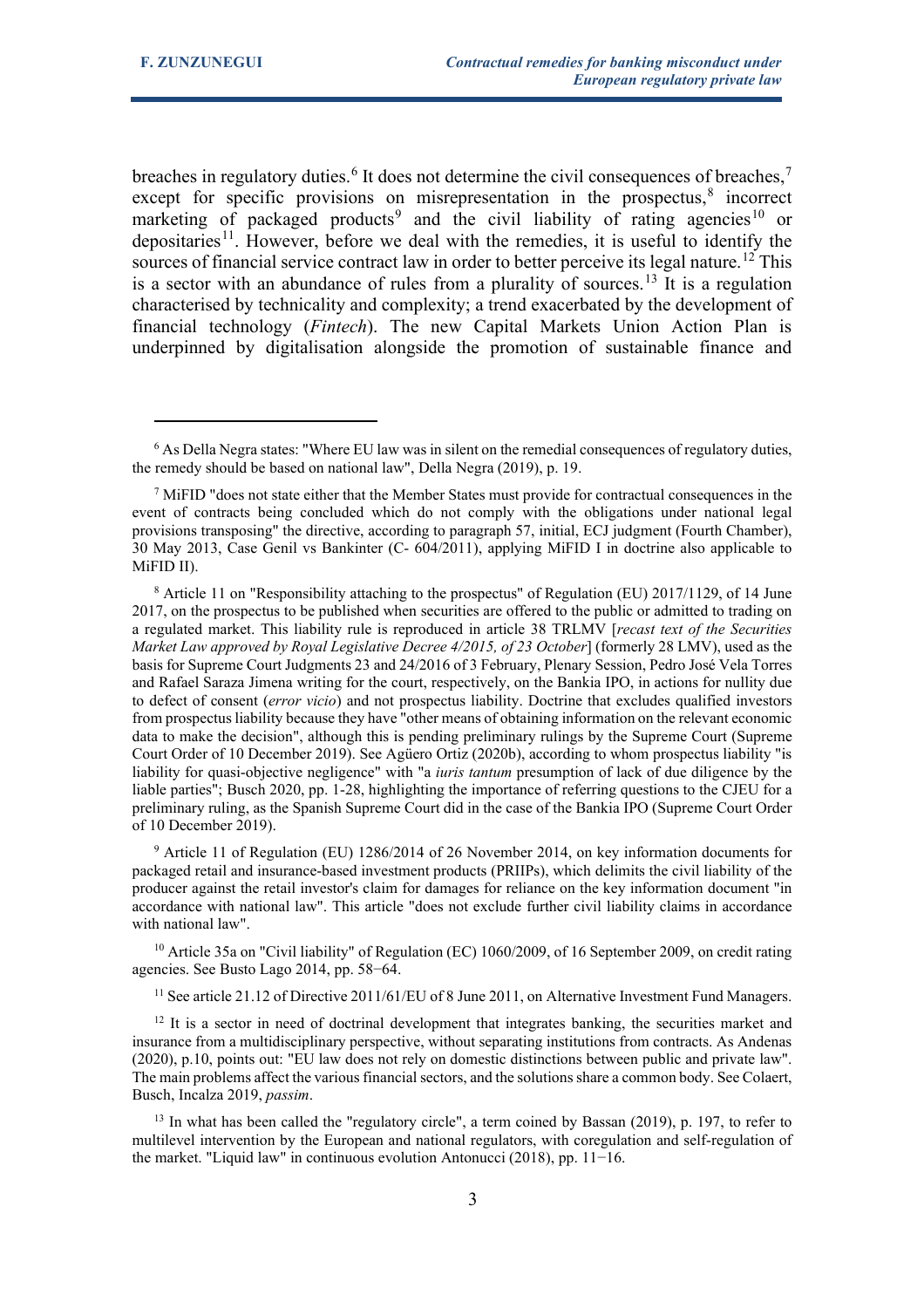retirement savings.<sup>[14](#page-3-0)</sup> Within this framework, the European Digital Finance Strategy overcomes sectoral differences based on the principle of "technological neutrality", according to which "same activity, same risks, same rules".[15](#page-3-1) It proposes to regulate crypto-asset providers along the lines of the MiFID model,  $16$  a model also applied to the regulation of providers of crowdfunding services.<sup>[17](#page-3-3)</sup> This regulation extends the perimeter of financial regulation to Fintech services, but still does not address the contractual remedy for breach of conduct of business rules. This is a weakness that calls into question the protection of savings and investment.<sup>[18](#page-3-4)</sup> There is provision for a system of penalties, but there is no civil remedy to ensure the effectiveness of financial customer protection regulations, whether as a user of financial services or as a saver or investor.

MiFID II does not regulate the contractual consequences of breaching conduct of business rules.[19](#page-3-5) It leaves it to the Member States to decide on the contractual remedies to be applied in the event of breach of the obligations laid down in the Directive; $^{20}$  $^{20}$  $^{20}$  so that "in the absence of EU legislation on the point, it is for the internal legal order of each Member State to determine the contractual consequences of non-compliance with those obligations, subject to observance of the principles of equivalence and effectiveness".<sup>[21](#page-3-7)</sup>

<span id="page-3-3"></span><sup>17</sup> Regulation (EU) 2020/1503 of 7 October 2020, on European crowdfunding service providers for business, which mandates Member States to ensure that rules "on civil liability apply to natural and legal persons responsible for the information given in a key investment information sheet" (Article 23.10).

<span id="page-3-4"></span><sup>18</sup> As opposed to consumer and competition law. Della Negra (2019), p. 221, according to whom "retail clients should be allowed to enforce conduct of business rules in judicial or extra-judicial proceedings, via national private law."

<span id="page-3-5"></span><sup>19</sup> The consultation on its review did not consider regulating the contractual consequences. See *Public Consultation on the Review of the MiFID II/MiFIR regulatory framework*, 17 February 2020. It is considered to be extremely complex by Della Negra (2020a), p. 124, or undesirable because of its collateral effects, as stated by Wallinga.: "full harmonization of civil liability rules might result in unjustified restrictions on the ability of civil courts to realise justice in individual disputes and prevent learning from diversity", Wallinga (2020b), p. 241.

<span id="page-3-6"></span> $20$  "Member States shall ensure that mechanisms are in place to ensure that compensation may be paid, or other remedial action be taken in accordance with national law for any financial loss or damage suffered as a result of an infringement of this Directive or of Regulation (EU) No 600/2014" (article 69.2 final paragraph). "[I]t is for the internal legal order of each Member State to determine the contractual consequences where an investment firm offering an investment service fails to comply with the assessment requirements laid down in Article 19(4) and (5) of Directive 2004/39, subject to observance of the principles of equivalence and effectiveness" [Paragraph 58, ECJ judgment (Fourth Chamber), 30 May 2013, Case Genil vs Bankinter (C- 604/2011), applying MiFID I, in doctrine also applicable to MiFID II].

<span id="page-3-7"></span> $21$  Paragraph 57 final, ECJ judgment (Fourth Chamber), 30 May 2013, Case Genil vs Bankinter (C-604/2011), which does not clarify which remedy meets these criteria. However, as Della Negra, points out,

<span id="page-3-0"></span><sup>&</sup>lt;sup>14</sup> Commission Communication on "A Capital Markets Union for people and business: new action plan", COM(2020) 590 final, Brussels, 24.9.2020.

<span id="page-3-1"></span><sup>&</sup>lt;sup>15</sup> See Communication from the Commission on Digital Finance Strategy for the EU, COM(2020) 591 final, Brussels, 24.9.2020.

<span id="page-3-2"></span><sup>&</sup>lt;sup>16</sup> Proposal for a Regulation on Markets in Crypto-assets, COM(2020) 593 final, Brussels, 24.9.2020, Article 14 of which regulates the liability of issuers of crypto-assets for the information contained in the white paper advertising it, in terms similar to those of the prospectus. By "MiFID System" we mean Directive 2014/65/EU and Regulation EU 600/2014 on markets in financial instruments, and its developments.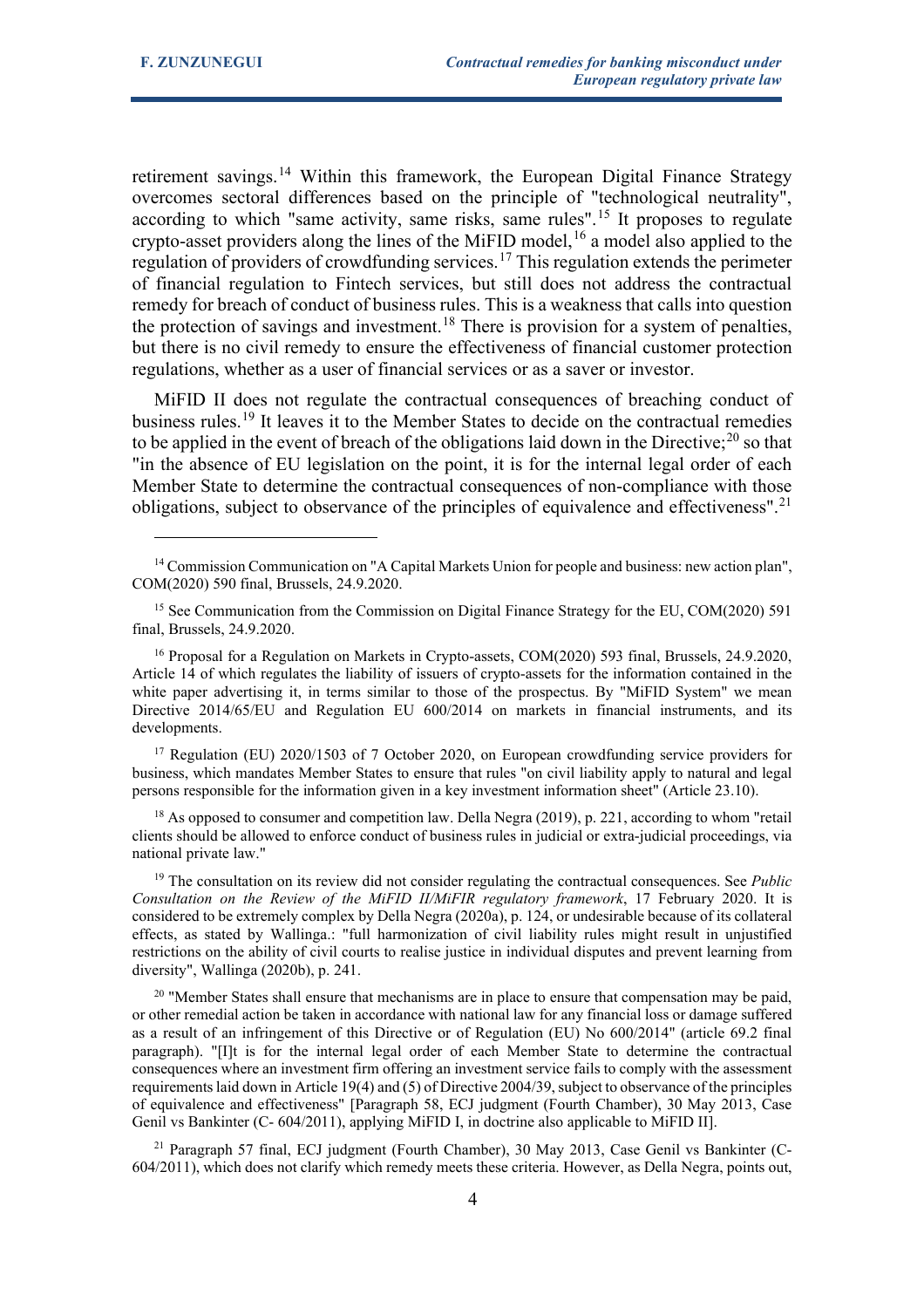It is left to Member States to set the sanctions provided that they are "effective, proportionate and dissuasive".[22](#page-4-0)

The main purpose of European financial services regulation is to create an efficient and safe financial market, with harmonised prudential and conduct of business rules that guarantee freedom of establishment and freedom to provide services. There is increasing harmonisation of the legal framework modelled on the MiFID system.<sup>[23](#page-4-1)</sup> This system governs investment services, but also inspires the regulation of payment services, offering of credit and insurance distribution.<sup>[24](#page-4-2)</sup> Vertical regulatory silos have demonstrated their limitations.<sup>[25](#page-4-3)</sup>

Under the MiFID system, the duty to disclose risks is supplemented by the prior assessment of the customer in order to provide services appropriate to the customer's profile. This suitability is reinforced when portfolio management or advice is involved. In addition, there is product governance regulating the design and distribution of financial products.[26](#page-4-4) This ensures that the product meets the customer's needs throughout the entire product life cycle from production through distribution to marketing.<sup>[27](#page-4-5)</sup> There is a double filter to prevent inappropriate supply of financial services. A first filter affects the design of the product by conditioning production to meet the needs of the customers for whom it is intended. A second filter makes the offer conditional on a prior evaluation of the

<span id="page-4-1"></span><sup>23</sup> See Annunziata in D'Ambrosio and Montemaggi (2020), pp. 21-57; "leading to homogeneity and cross-sectoral harmonization by way of its centrifugal and centripetal force" (p. 56); Colaert (2019), pp. 303-316, according to whom: "European legislator sees product information as one of the building blocks of protection of financial consumers and the information documents are here to stay" (p. 304).

<span id="page-4-2"></span><sup>24</sup> Directive (EU) 2016/97 of 20 January 2016, on insurance distribution (IDD), which transposes the MiFID framework into insurance with appropriate adaptations. With IDD, insurance is "financialised". It follows the path set out in paragraph 87 of the preamble of MiFID II, according to which conduct of business rules for insurance-based investment products must "appropriately ensure a consistent regulatory approach concerning the distribution of different financial products which satisfy similar investor needs and therefore raise comparable investor protection challenges". IDD extends its scope to all types of insurance, with enhanced protection for insurance-based investment products. See, by the author, 2021, pp. 152-159. Concerning the nature of unit-linked insurance, see Tapia Hermida (2018), pp. 477-506, who highlights its "specific regulatory problems" (p. 483).

<span id="page-4-3"></span> $25$  As Annunziata states: "Sectoriality is a further element of complication, and inevitably produces fragmentation and lack of coordination", Annunziata (2020), p. 56; Bassan (2019), p. 28.

<sup>26</sup> See Marcacci (2017), pp. 305–332.

the remedy "must not be less favourable than those relating to similar actions of a domestic nature (principle of equivalence) and must not make it impossible in practice or excessively difficult to exercise the rights which are based upon or derived from EU law (principle of effectiveness)", Della Negra (2020a), p. 125. Cf. Cherednychenko (2014a), p. 488. In any event, the fundamental right to effective judicial protection applies. See Della Negra (2019), pp. 19−22.

<span id="page-4-0"></span> $22$  Article 70.1 MiFID II. Not to mention the power to issue fines to the investor to cover the damage caused by the infringing conduct, giving rise to a "hybrid enforcement mechanism", Cherednychenko in Cherednychenko and Andenas (2020b), p. 4.

<span id="page-4-5"></span><span id="page-4-4"></span><sup>&</sup>lt;sup>27</sup> According to Marcacci product governance "not only internalises the very same duties flowing from the client-provider contractual relationship but moves the boundaries much further by regulating the entire 'value chain' process of the product, with the Compliance Function being in charge of directly overseeing the whole process", Marcacci (2019) p. 328.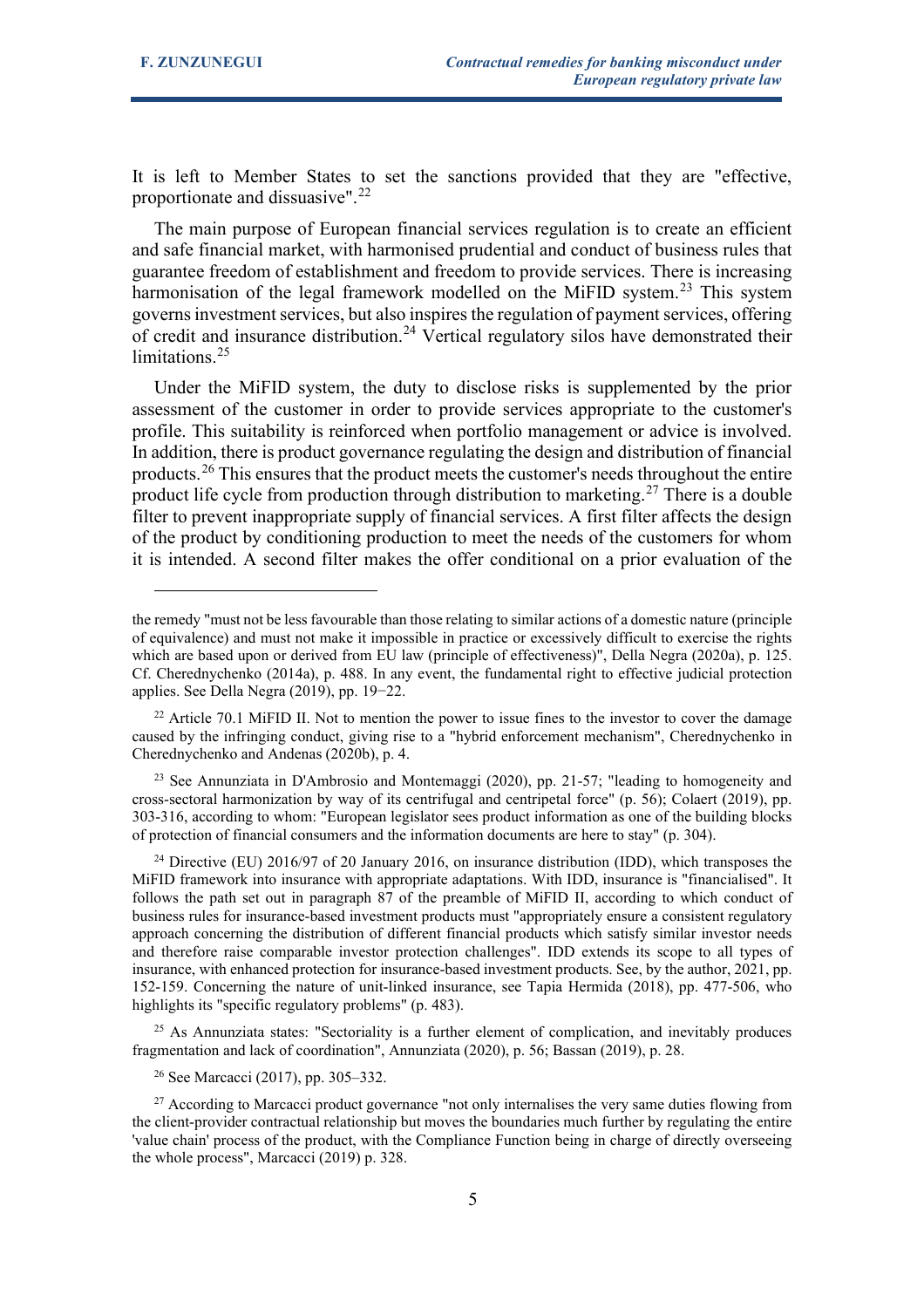customer in order to offer them products suitable to their profile or to recommend products suitable to their objectives and financial situation. This goes beyond the paradigm of information as the best way to protect the customer and ensure the smooth functioning of the market. It is a realistic and paternalistic approach in response to a market in which intermediaries have opportunistic behaviour that needs to be corrected,  $28$ and which protects customers from their own behaviour, which is not always rational.<sup>[29](#page-5-1)</sup>

Within this regulatory framework, the principle of good faith stands out for its role in informing financial contracting,<sup>[30](#page-5-2)</sup> which is outlined in the duty to "behave diligently and transparently in the interest of their customers".[31](#page-5-3) A general duty of conduct that is specified for each investment service with the legal obligations that in some way make up the contents of the contract.<sup>[32](#page-5-4)</sup> Spanish case law is based on the general principle that "every customer must be informed by the bank, prior to the execution of the contract, of the risks involved in the speculative transaction in question".<sup>[33](#page-5-5)</sup> This principle responds to the requirements of good faith and is embodied in the obligations to know the customer and to provide information in a comprehensible manner.<sup>[34](#page-5-6)</sup> In short, the investment firm

<span id="page-5-2"></span><sup>30</sup> Good faith is a commercial principle set out in Article 57 of the Commercial Code that also applies to financial service providers. From a European perspective: "Full harmonization, however, should not be extended to general clauses on fairness, good faith, and the like, in order to leave Member States the necessary margin of appreciation", Micklitz (2009), p. 50.

#### <sup>31</sup> Article 208.1 of the TRLMV.

<span id="page-5-4"></span><span id="page-5-3"></span><sup>32</sup> Supreme Court Judgment 467/2015, of 21 July 2015, Ignacio Sancho Gargallo writing for the court, expresses this clearly in a case of advice on the acquisition of a structured bond issued by an Icelandic bank that was affected by the issuer's bankruptcy. According to this judgment, the rules on the mandate and sales commission are understood to be integrated into the sectoral regulations, which gives rise to a "high standard of good faith, prudence and information obligations on the part of investment firms with regard to their customers".

<span id="page-5-5"></span><sup>33</sup> Supreme Court Judgment, Chamber for Contentious Administrative Proceedings, 2185/2016 of 10 October, Diego Córdoba Castroverde writing for the court.

<span id="page-5-6"></span><sup>34</sup> According to Supreme Court Judgment 323/2015 of 30 June, Rafael Saraza Jimena writing for the court: "This generic duty to negotiate in good faith entails the more specific duty to assess the customer's knowledge and experience in financial matters, to specify what type of information must be provided in relation to the product in question, and, where appropriate, to make a judgement of convenience or suitability, and, having done so, to provide the customer with information about the fundamental aspects of the business, including the specific risks involved in the financial instrument to be contracted." Citing the previous Judgment 840/2013 of 20 January 2014, Plenary Session. Settled case law on swaps (see

<span id="page-5-0"></span> $2<sup>8</sup>$  The authorities and the industry itself recognise that misconduct, as a pattern of behaviour, damages trust and makes the current banking model unsustainable. According to Margarita Delgado, Deputy Governor of the Bank of Spain: "the cost of litigation and its terrible effect on the reputation of the entire sector far outweigh any hypothetical benefits that individual institutions could have obtained through questionable practices", in the Opening Speech of the conference "Los consumidores ante el mercado hipotecario post-COVID", 18 November 2020, available at [https://www.bde.es/f/webbde/GAP/Secciones/SalaPrensa/IntervencionesPublicas/Subgobernador/Arc/Fic](https://www.bde.es/f/webbde/GAP/Secciones/SalaPrensa/IntervencionesPublicas/Subgobernador/Arc/Fic/delgado181120.pdf) [/delgado181120.pdf.](https://www.bde.es/f/webbde/GAP/Secciones/SalaPrensa/IntervencionesPublicas/Subgobernador/Arc/Fic/delgado181120.pdf)

<span id="page-5-1"></span> $29$  It is common to refer to the "investor" as the object of protection under securities market regulations. This is imprecise, as customers who are users of investment services are protected irrespective of whether or not they become an investor. In fact, it is a regulation that protects the investor's market, making use of the intermediary, see Della Negra (2020b), p. 711, citing Maffeis 2009, p. 81, according to whom "la banca è il titolare di un vero e propio ufficio di diritto privato", in Maffeis (2014), p. 10.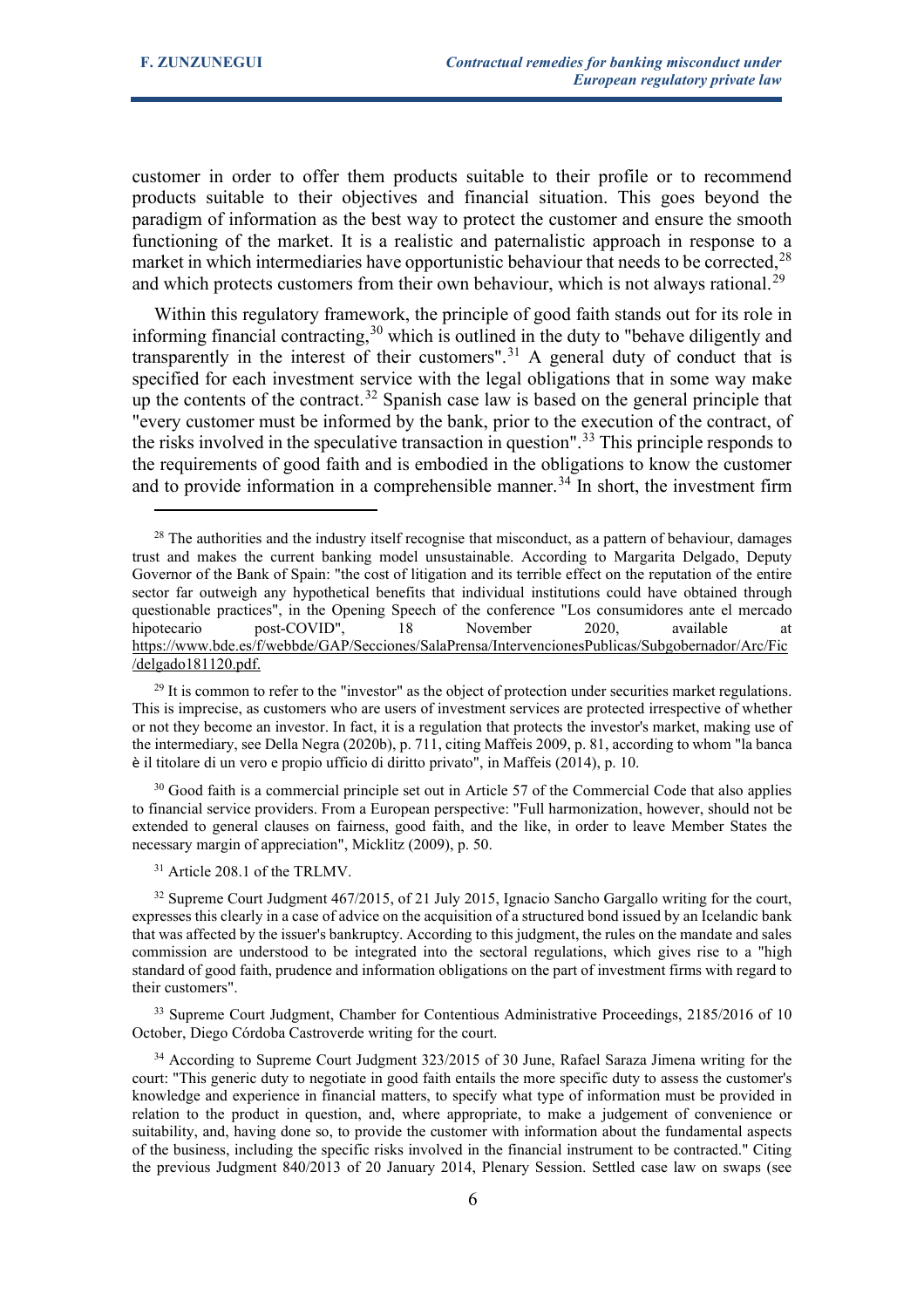is obliged to provide correct information about financial services and instruments "not only because it is a requirement arising from good faith in contracting, but also because it is imposed by the securities market regulations, which consider these points to be essential and that it is necessary for the investment firm to provide adequate information".[35](#page-6-0)

According to Article 202 of the recast text of the Securities Market Law (TRLMV), investment service providers must follow the conduct of business rules in Chapter I of Title VII of the TRLMV, the codes of conduct approved as part of their regulatory development, and the rules contained in their own internal conduct of business rules.<sup>[36](#page-6-1)</sup> From a public law perspective, breach of these duties of conduct is an administrative offence.<sup>[37](#page-6-2)</sup> In turn, in private law, according to Article 259 of the Commercial Code,  $38$ such rules contribute to the contents of the contract.<sup>[39](#page-6-4)</sup> In Spanish law there is an express connection between regulatory law and contract law, which is lacking in other legal systems.<sup>[40](#page-6-5)</sup>

Conduct of business rules are "liability rules" that determine the service provider's due diligence.<sup>[41](#page-6-6)</sup> However, there are no provisions concerning the contractual consequences of breaching them.[42](#page-6-7) From a contractual point of view, their application requires the

<span id="page-6-2"></span><sup>37</sup> Cf. article 296 of the TRMLV 4/2015, poorly titled "infringements due to beach of internal organisational measures and prudential requirements", paragraph 14 of which covers breaches of the conduct of business rules applicable to investment service providers.

<span id="page-6-3"></span><sup>38</sup> "Commission agents shall observe the provisions of the Laws and Regulations with respect to the negotiation entrusted to them and will be liable for the results of their infringement or omission."

<span id="page-6-4"></span><sup>39</sup> See Supreme Court Judgment of 11 July 1998. Tapia Hermida in Alonso Ureba and Martínez Simancas 1999, pp. 2818-2819, who considers that the conduct of business rules constitute "the first external limit on autonomy of will", breach of which "gives rise to an obligation on the intermediary to compensate for the damages caused". Della Negra describes the conduct of business rules as "quasicontractual rules to reduce information asymmetries" (Della Negra 2020a, p. 121).

<sup>40</sup> See Busch and Van Dam (2017), passim.

<sup>41</sup> See Gaudiosi (2020), p. 21.

<span id="page-6-7"></span><span id="page-6-6"></span><span id="page-6-5"></span><sup>42</sup> Conversely, the Portuguese Securities Code devotes article 304-A to the civil liability of investment service providers: "Os intermediários financeiros são obrigados a indemnizar os danos causados a qualquer pessoa em consequência da violação dos deveres respeitantes à organização e ao exercício da sua

Supreme Court Judgment 405/2020 of 7 July, Francisco Javier Arroyo Fiestas writing for the court, citing 32 judgments that applied it).

<span id="page-6-0"></span><sup>&</sup>lt;sup>35</sup> Supreme Court Judgment, Plenary Session, 460/2014 of 18 April, Rafael Saraza Jimena writing for the court.

<span id="page-6-1"></span><sup>&</sup>lt;sup>36</sup> Similarly, credit or payment service providers must comply with the corresponding conduct of business rules. See articles 16 to 21 of Act 5/2019 of 15 March, regulating credit agreements on immovable property (LCCI), articles 8 to 20 of Act 16/2011 of 24 June, on consumer credit agreements (although these are not identified as conduct of business rules), and articles 28 to 33 of Royal Decree-Law 19/2018 of 23 November, on payment services and other urgent financial measures. Insurance distributors must also comply with specific conduct of business rules. See Articles 172 to 185 of Royal Decree-Law 3/2020 of 4 February 2016, which transposes Directive (EU) 2016/97 of the European Parliament and of the Council of 20 January 2016 on insurance distribution.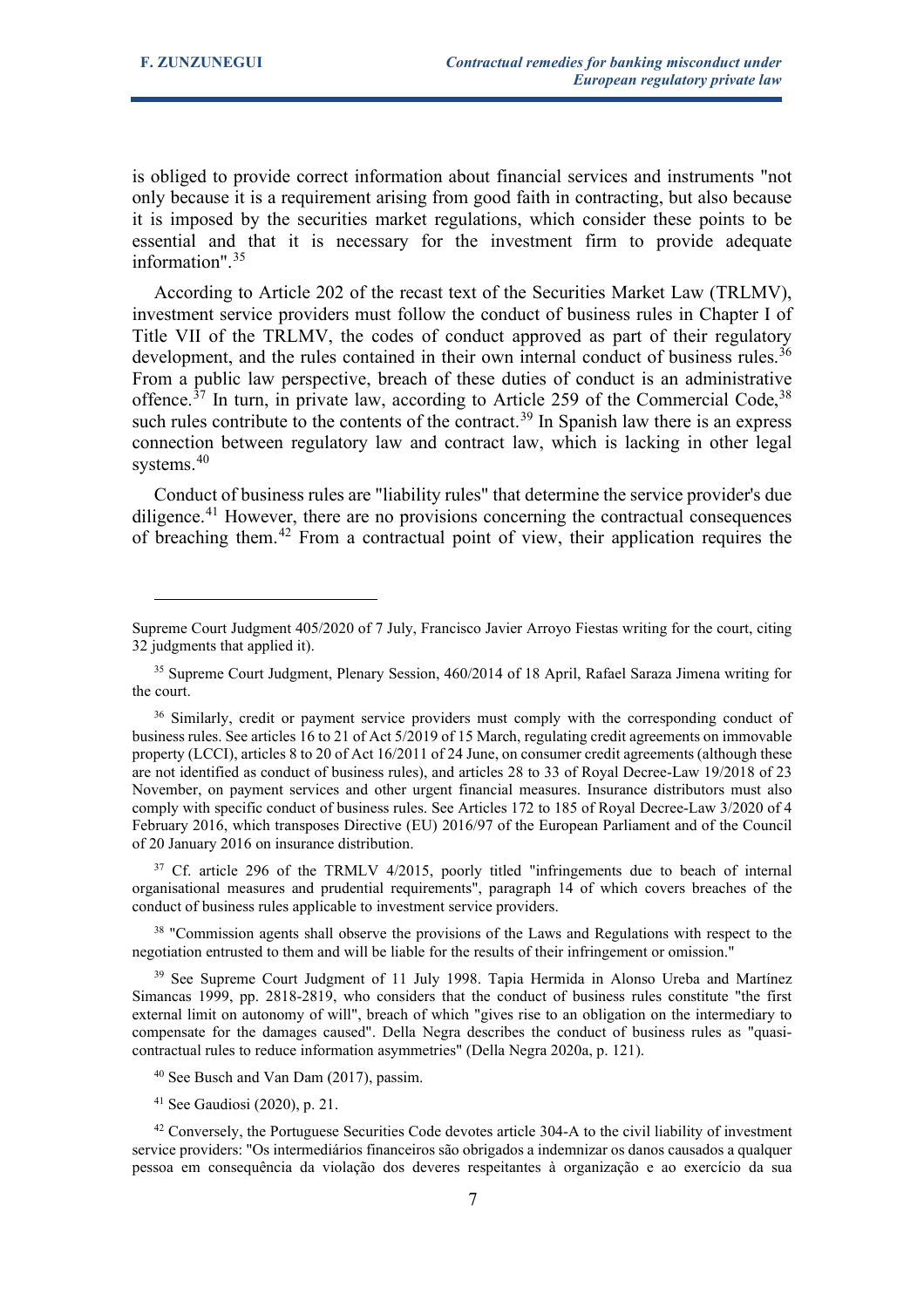difficult task of formulating the rule inspired by those duties that apply,  $43$  or rather, identifying the specific obligation applicable to the factual situation. In some cases, the applicable rule expressly mentions good faith. $44$  However, it is usual in the financial market for standardisation of institutions' conduct to arise from the conduct of business rules set out in the law and developed in detail in the regulations, with subsequent specification by the technical criteria of the financial authorities (soft law).<sup>[45](#page-7-2)</sup> The judge hearing a dispute between a bank and a customer may find a regulatory development or a supervisory criterion that allows the judge to decide without having to resort to the application of good faith as a general principle of law.<sup>[46](#page-7-3)</sup> This leaves little room for good

<span id="page-7-1"></span><sup>44</sup> This is the case in Article 11.2 of the TRLMV, which stipulates that acquisitions of book-entry securities acquired for consideration by a third party are irrevocable "unless at the time of acquisition they acted in bad faith or with wilful misconduct ". Also, in the distance marketing of financial services, in which the service provider must follow "the principles of good faith in commercial relations" when providing information to the consumer (Article 7.2 of Act 22/2007 of 11 July on distance marketing of financial services to consumers).

<span id="page-7-2"></span><sup>45</sup> ESMA is authorised to develop draft regulatory technical standards for approval by the European Commission which "shall not imply strategic decisions or policy choices and their content shall be delimited by the legislative acts on which they are based" (Article 10 of Regulation 1095/2010 of 24 November 2010 establishing ESMA). In addition, in order to ensure the common, uniform and consistent application of Union law, ESMA may issue "guidelines and recommendations addressed to competent authorities or financial market participants" (article 16 of Regulation 1095/2010). Similar regulatory functions are performed by EBA (articles 10 and 16 of Regulation 1093/2010 of 24 November 2010 establishing EBA) and EIOPA (articles 10 and 16 of Regulation 1094/2010 of 24 November 2010 establishing EIOPA). In turn, the CNMV may draw up technical guidelines "which it considers appropriate for compliance with the applicable regulations" (article 21.3 of the TRLMV). The Bank of Spain is also authorised to draw up technical guidelines (article 54 of Act 10/2014 of 26 June on the regulation, supervision and solvency of credit institutions), as is the DGSFP (article 111.2 of Act 20/2015 of 14 July on the regulation, supervision and solvency of insurance and reinsurance institutions). These are national authorities that may endorse the guidelines approved by the European authorities. Soft law of EU origin which, according to the CJEU, must be taken into account by the national courts when interpreting European law, see Della Negra (2019), pp. 84-86, citing extensive case law.

<span id="page-7-3"></span><sup>46</sup> This is what the Supreme Court and the provincial high courts have been doing, most notably the 11th Chamber of the Madrid Provincial High Court, with Judge Jesús Miguel Alemany Eguidazu writing for the court.

actividade, que lhes sejam impostos por lei ou por regulamento emanado de autoridade pública". See Castilho Dos Santos 2008.

<span id="page-7-0"></span><sup>&</sup>lt;sup>43</sup> See Supreme Court Judgment, Plenary Session, 244/2013 of 18 April, Rafael Saraza Jimena writing for the court: "In principle they are rules that mainly regulate public legal aspects related to the actions of companies operating in the securities market, but they have a direct impact on the private legal contents of the contract". Accordingly, they "integrate the compulsory content of so-called "lex privata" or "lex contractus", which arises when concluding, with their customers, the contracts for which they are intended. These are standards or models of contractual behaviour, imposed, by good faith, on the providers of such services and, ultimately, duties that the other contracting party may demand of them—article 1258 of the Civil Code and article 57 of the Commercial Code— (Supreme Court Judgment, Plenary Session, 243/2013 of 18 April, Jose Ramón Ferrandiz Gabriel writing for the court, reiterated in, among others, the Supreme Court Judgments of 626/2013 and 41/2014). In other words, they are rules that "shape, delimit and define the actions of these firms in the stages of forming, concluding and consummation of the legal business entered into with their customers and specify and define the contents, scope, breadth and extent of their contractual obligations" (Judgment of Madrid Provincial High Court, 25th chamber, 643/2012 of 28 December, Ángel Luis Sobrino Blanco writing for the court).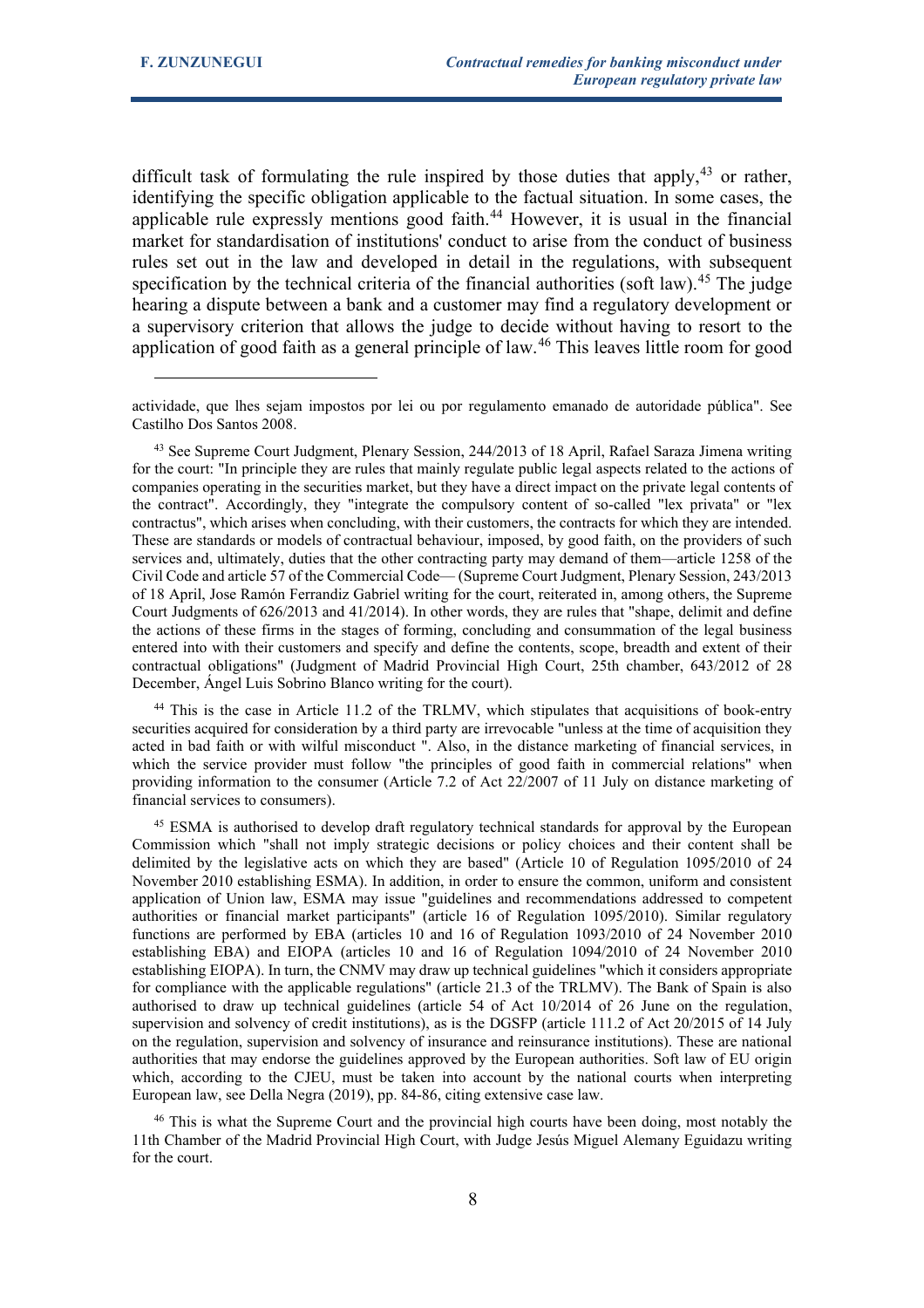faith as a principle that defines conduct in the financial market, which contributes to legal certainty and the foreseeability of breaches.

In the absence of a legal standardisation of financial contracts, the rules governing obligations and contracts are applied, $47$  clarified by the technical criteria of the financial supervisors.<sup>[48](#page-8-1)</sup> The case law doctrine, which is based on the financial authorities' criteria, applies the complementary model of European regulatory private law. It is "quasi-normative case law" that fills the regulatory gaps.<sup>[49](#page-8-2)</sup> Like pieces of a jigsaw, each judgment contributes to shaping this law.<sup>[50](#page-8-3)</sup>

Spanish case law has been applying the scope of protection of the MiFID system to structured products,<sup>[51](#page-8-4)</sup> unit-linked products,<sup>[52](#page-8-5)</sup> and even the marketing of multicurrency mortgages, on the grounds that they include implicit derivatives.<sup>[53](#page-8-6)</sup> The MiFID system

<span id="page-8-2"></span><sup>49</sup> See Bassan (2017), p. 385, cited by Gaudiosi, op. cit., p. 21. Conversely, Agüero Ortiz considers that the judiciary have not been able to define the conduct of business rules by adopting the "maximalist rule", requiring the intermediary to provide all the information "that would have led the investor not to contract if they would have suffered losses" creating "case law obligations" in an "underlying social injustice", in Agüero Ortiz (2020a), p. 481. We do not agree with these considerations, since case law, with its ups and downs, does not create the "MiFID protocol", but instead fills it with contents and contributes to legal certainty.

<span id="page-8-3"></span><sup>50</sup> We are faced with the "gurisdionalizzazione del diritto", which is no scandal for Common Law but causes perplexity in continental systems. See Bassan (2019), p. 26; according to whom the judge "crea il diritto perché non lo aplica, lo esegue", p. 25.

<span id="page-8-4"></span><sup>51</sup> See Supreme Court Judgments 336/2020 of 22 June and 21/2016 of 3 February, Ignacio Sancho Gargallo writing for the court, and previously Supreme Court Judgment 660/2012 on the so-called "Depósito Estructurado Tridente", a true structured investment.

<span id="page-8-5"></span><sup>52</sup> Supreme Court Judgment 769/2014 of 12 January 2015, Plenary Session, Rafael Saraza Jimena writing for the court, hastily applied the securities market's conduct of business rules to the marketing of unit-linked products. This doctrine was repeated in Supreme Court Judgment 116/2016 of 1 March. The judgment of the CJEU (Fourth Chamber) of 31 May 2018 (case C 542/16), clarifies that the marketing of unit-linked products is subject to the insurance distribution regulations and not MiFID II, although it uses this directive as a criterion for interpretation, forcing the Supreme Court to revise its doctrine.

<span id="page-8-6"></span><sup>53</sup> Supreme Court Judgment 323/2015 of 30 June, Rafael Saraza Jimena writing for the court, considered that what has become colloquially known as a "multi-currency mortgage" is "a derivative financial instrument whereby quantifying the obligation of one of the parties to the contract (loan repayments and calculation of outstanding principal) depends on the value of a different security, known as the underlying asset, which in this case is a foreign currency. As a derivative financial instrument related to foreign currency, it is included within the scope of the Securities Market Act". However, the CJEU Judgment, Fourth Chamber, of 3 December 2015, clarified that "an investment service or activity within the meaning of that provision [Article  $4(1)(2)$  MiFID] does not encompass certain foreign exchange transactions, effected by a credit institution under clauses of a foreign currency denominated loan agreement such as the

<span id="page-8-0"></span><sup>&</sup>lt;sup>47</sup> According to Della Negra: "General private law should assist or facilitate conduct of business rules in achieving their policy goals", Della Negra (2019), p. 26.

<span id="page-8-1"></span><sup>48</sup> In this regard, Supreme Court Judgment 400/2015 of 9 July, Rafael Saraza Jimena writing for the court, integrates the financial supervisors' own technical criteria when judging compliance with the standards of diligence required of a discretionary portfolio manager who had acquired shares in a fund affected by the Madoff fraud for an investment company. According to this judgment, the "manager's diligence cannot be measured by the result of the investment but instead by observance of the required professional parameters". It thus integrates the good faith and the diligence that must prevail over the commission agent's actions with the technical criteria of financial regulation.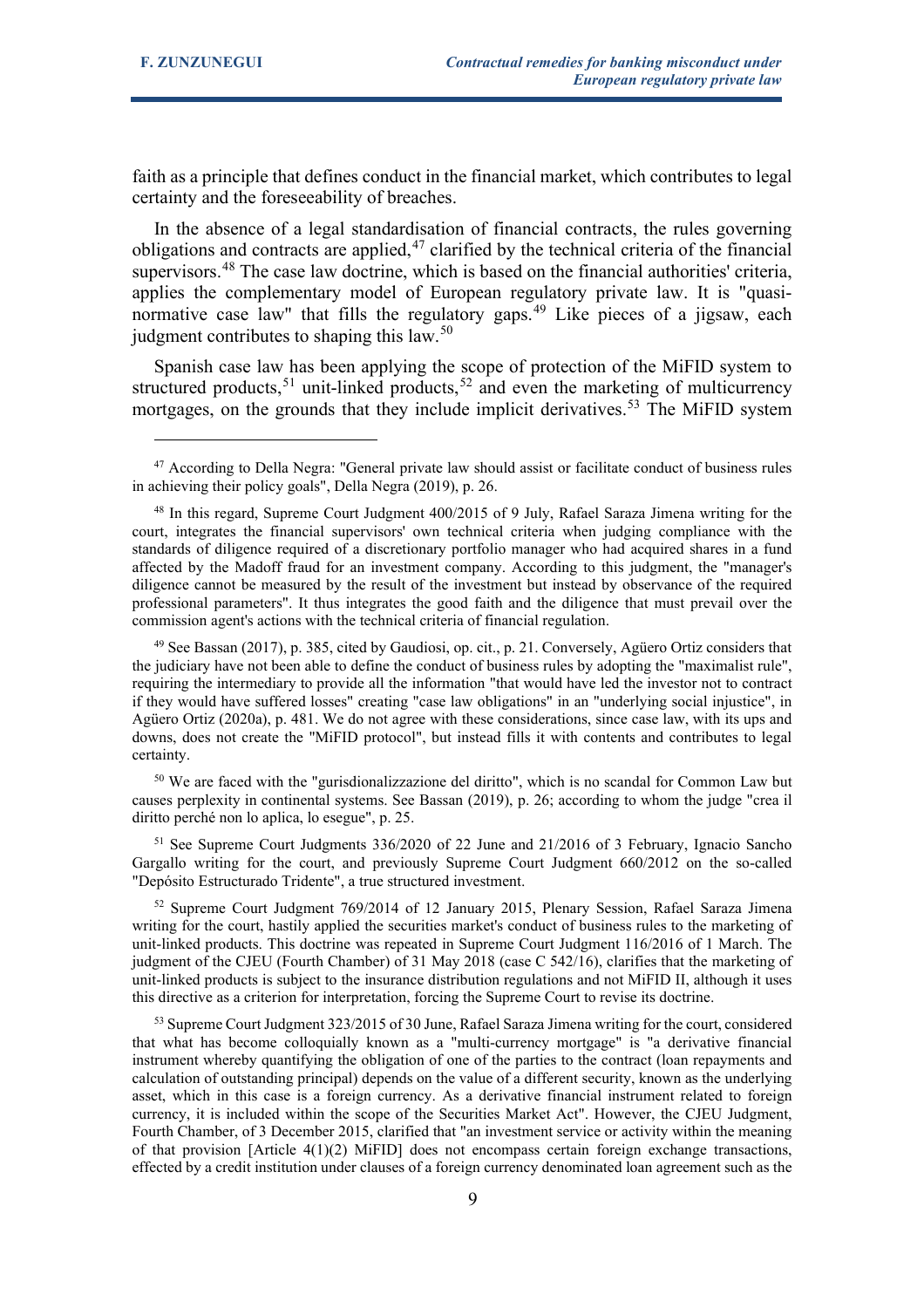lists the transferable securities and derivatives that are classified as "financial instruments", the vehicle through which investment services are provided. Structured deposits in which the yield is dependent on the performance of a financial product, also fall within its scope of protection.<sup>[54](#page-9-0)</sup> In turn, with regard to insurance-based investment contracts known in the trade as unit-linked, MiFID II acknowledges that it is important that they "are subject to appropriate requirements". This is based on the need for horizontal investor protection irrespective of the product used to capture savings.<sup>[55](#page-9-1)</sup>

However, the scope of those protected by the conduct of business rules is not harmonised. The legislation on consumer credit, payment services and distance contracting of financial services is designed to protect "financial consumers", natural persons who, in payment services, distance contracts or consumer credit, are acting for a purpose outside of their business or professional activity.<sup>[56](#page-9-2)</sup> The TRLMV protects the customer who is the recipient of investment services, a broader concept than that of a consumer.<sup>[57](#page-9-3)</sup> In turn, the credit agreements on immovable property Act protects all natural

one at issue in the main proceedings, consisting in fixing the amount of the loan on the basis of the purchase price of the currency applicable when the funds are advanced and in determining the amounts of the monthly instalments on the basis of the sale price of that currency applicable when each monthly instalment is calculated". The Supreme Court in its Judgment 608/2017 of 15 November, Rafael Saraza Jimena writing for the court, accepts the doctrine of the aforementioned CJEU judgment and reiterates it in Judgments 599/2018 of 31 October, 158/2019 of 14 March, 317/2019 of 4 June, 435/2020 of 15 July and 443/220 of 20 July. See Agüero Ortiz 2015.

<span id="page-9-0"></span><sup>54</sup> See article 1.4 MiFID II, a provision transposed by article 145.3 of the TRLMV. According to paragraph 39 of the preamble of MiFID II, structured deposits have emerged as a new form of investment product, and it is necessary to "make regulatory treatment concerning the distribution of different packaged retail investment products more uniform in order to ensure an adequate level of investor protection across the Union".

<span id="page-9-1"></span><sup>&</sup>lt;sup>55</sup> It calls in its preamble for "a consistent regulatory approach concerning the distribution of different financial products which satisfy similar investor needs and therefore raise comparable investor protection challenges [...] to achieve as much consistency as possible in the conduct of business standards for those investment products".

<span id="page-9-2"></span><sup>56</sup> Cf. article 2.1 of Act 16/2011 of 24 June 2011 on consumer credit agreements; articles 3.8 and 28.2 of Act 16/2009 of 13 November 2009 on payment services, which extends protection to microenterprises as defined in article 3.25; and article 5, final, of Act 22/2007 of 11 July 2007 on distance marketing of financial services to consumers.

<span id="page-9-3"></span><sup>&</sup>lt;sup>57</sup> In fact, they are intersecting circles: customers may be consumers but not every consumer is a customer. It is common to refer to investor rather than customer, but not every customer is an investor, for example, the advisor's customer receives investment recommendations that they may or may not follow. Not investing does not mean you are no longer an advisor's customer. Accordingly, the CJEU Judgment (Fourth Chamber) of 2 April 2020, case 500/18, states that a 'retail client' may be a 'consumer', since "a natural person who, under a contract such as a CFD concluded with a financial company, carries out financial transactions through that company may be classified as a 'consumer' for the purposes of that provision, if the conclusion of that contract does not fall within the scope of that person's professional activity, which it is for the national court to verify", and for these purposes "factors such as the fact that that person carried out a high volume of transactions within a relatively short period or that he or she invested significant sums in those transactions" and "the fact that that same person is a 'retail client'", are, as such, in principle irrelevant.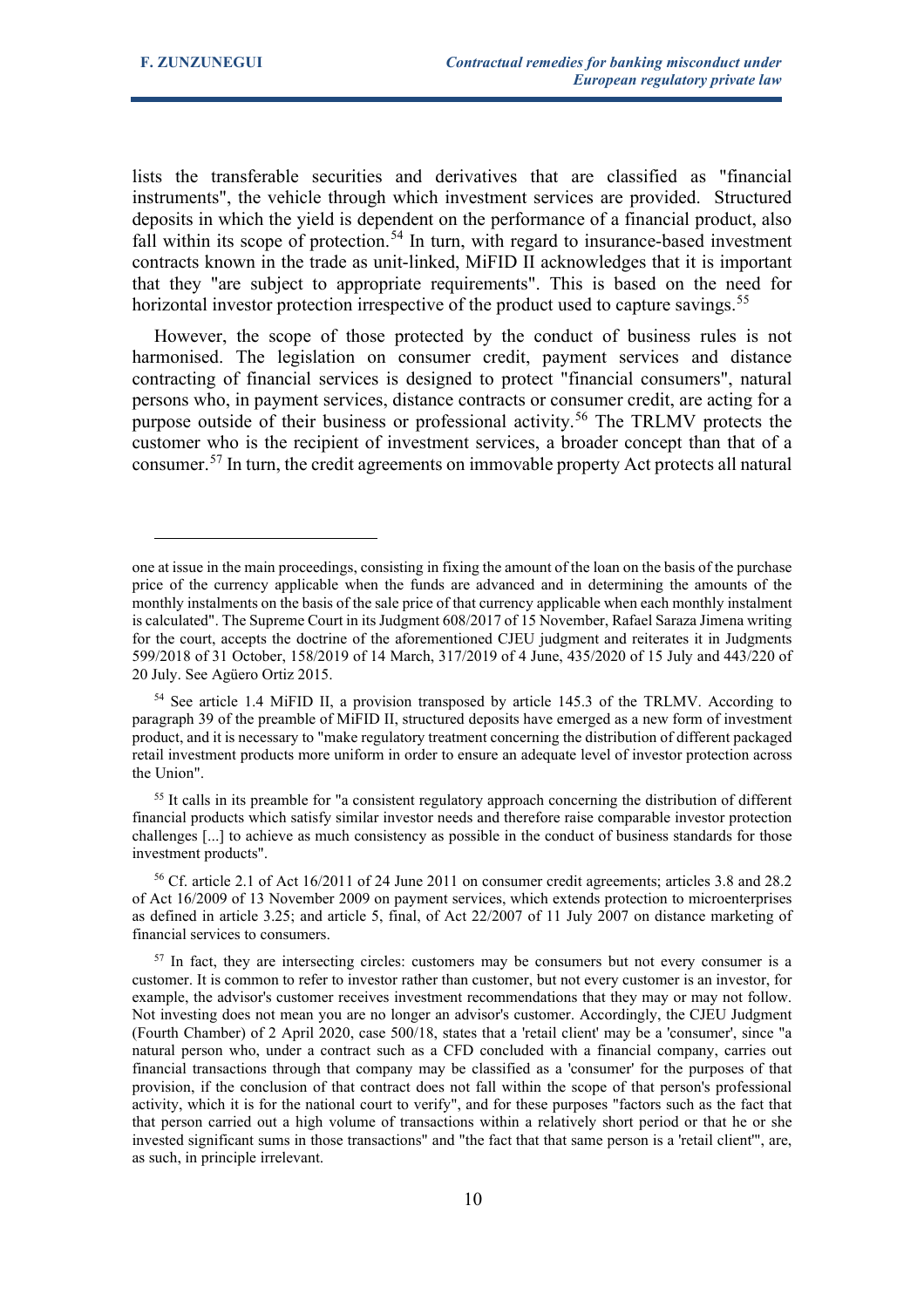persons, whether or not they are consumers.<sup>[58](#page-10-0)</sup> This disparity hinders application of the regulations. The trend is to apply the MiFID system and protect all financial service customers, in particular retail customers who, even when they are informed, lack the ability to analyse financial risks.

According to case law, the existence of financial regulations on transparency and customer protection does not preclude the application of general consumer protection legislation, which raises a problem of coordination between financial regulation and consumer law.[59](#page-10-1) In claims based on consumer protection rules, it is common to allege the customer's lack of understanding of the legal or financial implications of the contracted product. According to this doctrine of "material transparency", the defendant bank bears the burden of proving that the customer has understood the product's nature and risks. But in the financial market, characterised by the complexity of its products, this is an almost impossible test. $60$  An "average financial consumer", i.e. one who is reasonably wellinformed and reasonably observant and circumspect, will never be able to understand the financial implications of a financial product of a certain complexity.<sup>[61](#page-10-3)</sup> Applying this doctrine to finance without proper adaptation is causing undesirable effects by creating legal uncertainty and commercial tension between banks and their customers.<sup>[62](#page-10-4)</sup> It is assumed that there is a financial asymmetry between the bank and the customer. The bank that designs or distributes the product is fully aware of the nature and risks of the products it offers on the market. As a professional it knows the contents of the structured product or swap that is being marketing. However, the customer, in particular a retail customer, is unaware of the financial implications of the product and its associated risks. According to this doctrine, the bank has a duty, not only to inform the customer about the product, but also to make them understand its implications so they can overcome the asymmetry and make a decision with full knowledge of the facts. In theory, the customer can overcome the asymmetry through the financial education and information provided, i.e. they can catch up with the bank in terms of understanding of the product. This is actually

<span id="page-10-0"></span><sup>58</sup> Directive 2014/17/EU of the European Parliament and of the Council of 4 February 2014 on credit agreements concluded with consumers relating to residential immovable property protects consumers. The transposition of Act 5/2019 of 15 March, regulating credit agreements on immovable property (LCCI) extends protection to natural persons, whether or not they are consumers, by following "the traditional line of our legal system of extending the scope of protection to groups such as the self-employed" (Preamble LCCI).

<span id="page-10-1"></span><sup>59</sup> When they apply the regulations protecting financial customers, the courts "do so with a 'pro-retail customer' bias, in complete parallel to how consumer regulations are normally interpreted", according to Valpuesta Gastaminza 2019, section III.1.

<span id="page-10-2"></span><sup>&</sup>lt;sup>60</sup> In investment services, "even though the presumption of error can be overturned by proof to the contrary, a set of evidence assessment rules are established for these cases, which make it practically impossible to prove it, since it requires *probatio diabolica*". Judgment of Madrid Provincial High Court, 21st chamber, 23 June, Ramón Belo González writing for the court.

<span id="page-10-3"></span> $61$  Information obligations "do not tackle the growing complexity of contractual documentation in both loan and securities transactions", Della Negra, (2020a), pp. 128−129.

<span id="page-10-4"></span><sup>62</sup> According to Valpuesta Gastaminza:"If the information provided is insufficient or misleading, and if case law interprets the rules with a certain "pro-retail investor" bias, the result is what we have seen in Spain in recent years: the ineffectiveness of the vast majority of financial product subscription or acquisition transactions carried out by retail consumers," in Valpuesta Gastaminza (2019), section III.1 final.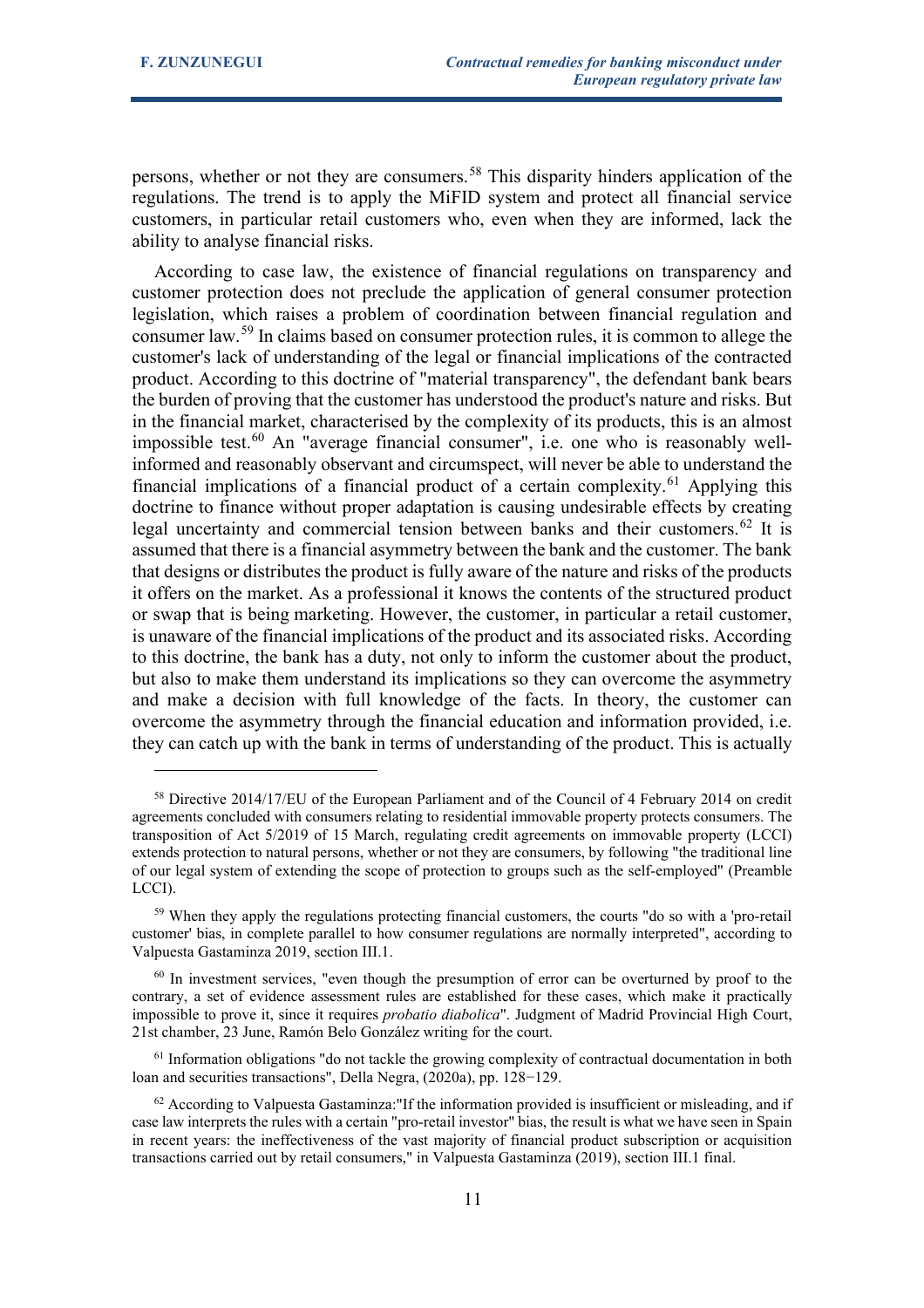a fallacy, since a retail customer will never be able to overcome the asymmetry between what they know and what the bank knows.<sup>[63](#page-11-0)</sup> The lack of training and the cognitive biases they suffer from prevent them from understanding the technical information received.<sup>[64](#page-11-1)</sup> The law itself presumes that retail customers lack the experience, knowledge and qualifications necessary to make their own investment decisions and correctly assess their risks.[65](#page-11-2) The doctrine of material transparency allows the contracting of any financial product to be challenged. This situation creates a scenario of legal uncertainty that affects both institutions and customers, as it reduces the offer of financial products and services. One way out of this serious situation could be through regulating contracts and setting the terms and contents of financial information in the law. This is the strategy followed by the law regulating the contracting of mortgage loans.<sup>[66](#page-11-3)</sup> But it is not the most appropriate strategy. It creates rigidity, harms competitiveness, and provides loopholes for litigators. It does not prevent claims due to lack of material transparency.<sup>[67](#page-11-4)</sup>

In the absence of a private law framework for breaches by financial service providers, customer protection is facilitated through alternative dispute resolution (ADR) systems. In this field, complaints services are not effective.<sup>[68](#page-11-5)</sup> They do not rule on contractual issues, which are left to the courts.<sup>[69](#page-11-6)</sup> Their reports are not binding on the institutions and can be disregarded when they are favourable to the customer. The creation of the Financial Customer Protection Authority (*Autoridad Protectora del Cliente Financiero*), as a financial ADR, with binding decisions and the power to approve criteria for good financial conduct, will contribute to a faster and fairer resolution of mass disputes and to achieving the legal certainty that the financial market needs.<sup>[70](#page-11-7)</sup>

<sup>66</sup> See Chapter II of the LCCI.

<span id="page-11-4"></span><span id="page-11-3"></span><span id="page-11-2"></span><sup>67</sup> Despite making contracting conditional on the customer's responsible declaration of having received an explanation of the contents of the contract (see Article 15 of the LCCI).

<span id="page-11-5"></span><sup>68</sup> Covered by Articles 29 and 30 of Act 44/2002 of 22 November on Financial System Reform Measures.

<span id="page-11-6"></span><sup>69</sup> See article 10.1 of Order ECC/2502/2012 of 16 November and article 9.2 CNMV Circular 7/2013 of 25 September.

<span id="page-11-0"></span> $63$  See Agüero Ortiz (2020a), p. 472, who starts from the failure of the "information paradigm", a false pillar of investor protection regulation "since the consumer is not capable of taking rational and autonomous investment decisions", even with the supposed empowerment provided by financial education.

<span id="page-11-1"></span><sup>64</sup> See CNMV, *Guía de Psicología económica para inversores*, 23 October 2019, which aims to facilitate the practical application of behavioural economics, e.g. taking into account that investors "overestimate their knowledge and personal experience without taking into account the difference between what is actually known and what is thought to be known"; available at [https://www.cnmv.es/DocPortal/Publicaciones/Guias/Psicologia\\_economica\\_para\\_inversores.pdf.](https://www.cnmv.es/DocPortal/Publicaciones/Guias/Psicologia_economica_para_inversores.pdf)

<sup>65</sup> See articles 204 and 205 of the TRLMV.

<span id="page-11-7"></span> $70$  See Directive 2013/11/EU of 21 May 2013, on alternative dispute resolution for consumer disputes, which harmonises ADR in the European Union. This Directive was transposed into Spanish law by Act 7/2017 of 2 November. Within this framework, consumer boards already operate as ADRs. Their decisions are binding. Their procedures are free of charge. They do not require the assistance of a lawyer. Disputes that affect many consumers can be resolved in this way, even if the individual damages are small. However, for alternative resolution in the field of financial activity, additional provision one of Act 7/2017 provides for the creation of a single resolution body, whose decisions may or may not be binding, for consumer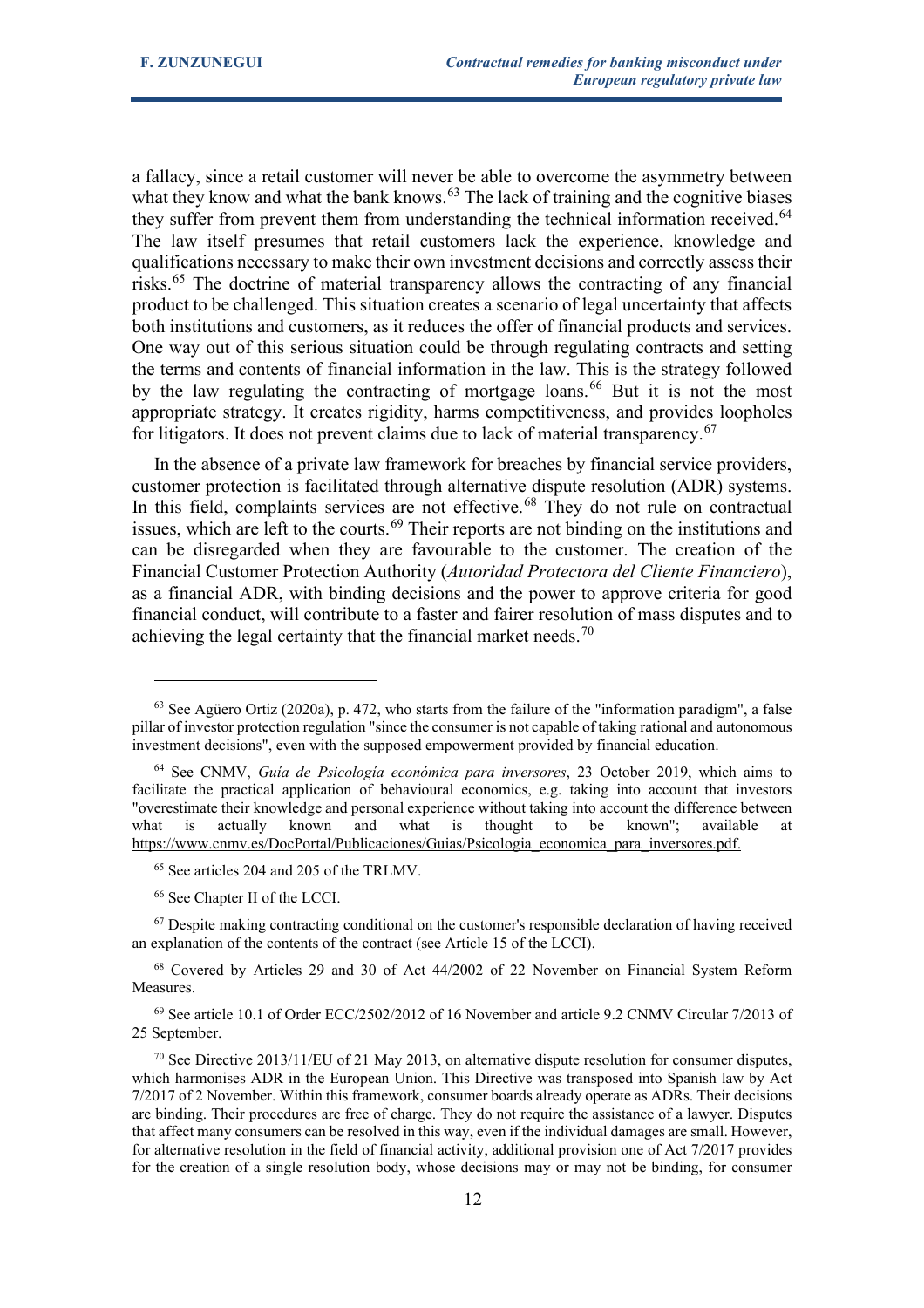# **II. FINANCIAL SERVICES AS A CONTRACTUAL CATEGORY**

Now that we know the sources, in order to analyse contractual remedies, it is important to identify the contract between the financial service provider and the customer. Neither European Union law nor Spanish law stipulate a type of financial services contract. A financial service is defined as "any service of a banking, credit, insurance, personal pension, investment or payment nature", $71$  but financial services do not have a contractual framework beyond that governing distance contracting.[72](#page-12-1) Spanish case law has also failed to define the legal nature of the different financial services.<sup>[73](#page-12-2)</sup> The law defines the various products through which financial services can be provided in order to establish the regulatory perimeter subject to the control of sectoral authorities. It is a sectoral, siloed framework. We will focus on the investment services framework because it is the model applied to regulating other financial services and because it is the sector with the richest case law in response to the abundance of litigation.

The MiFID system defines professional activities that take place in the securities market as "investment services"; the system also does not define what "investment services contract" means.<sup>[74](#page-12-3)</sup> It merely lists the activities that are considered investment services in order to regulate access to the market and discipline the actions of the firms providing such services.<sup>[75](#page-12-4)</sup> The usual provision of these services is reserved for investment firms and credit institutions, including banks.

# **III. CONTRACTUAL PROCESS**

In the plethora of lawsuits filed after the financial crisis broke out in 2008, as opposed to the usual claims for compensation for intermediary liability,<sup>[76](#page-12-5)</sup> the most common claim

<sup>73</sup> For an analysis of Spanish case law, see Agüero Ortiz (2020a); Marimón Durá (2018), pp. 39−104.

disputes in the financial sector. It gives the government eight months to put a bill before Parliament regulating the institutional system for the protection of financial customers, as well as its organisation and functions, yet this mandate had not been fulfilled at the time of writing. In this impasse, the complaints services regulated in article 30 of Act 44/2002 of 22 November on Financial System Reform Measures function as alternative financial dispute resolution systems. There is a draft bill on the creation of the Independent Administrative Authority for the Protection of Financial Customers dated 7 March 2019, available at [http://www.rdmf.en/wp-content/uploads/2019/06/Proyecto-de-ley-de-creaci%C3%B3n-de-la-](http://www.rdmf.es/wp-content/uploads/2019/06/Proyecto-de-ley-de-creaci%C3%B3n-de-la-Autoridad-Administrativa-Independiente-de-Protecci%C3%B3n-del-Cliente-Financiero.pdf)[Autoridad-Administrativa-Independiente-de-Protecci%C3%B3n-del-Cliente-Financiero.pdf.](http://www.rdmf.es/wp-content/uploads/2019/06/Proyecto-de-ley-de-creaci%C3%B3n-de-la-Autoridad-Administrativa-Independiente-de-Protecci%C3%B3n-del-Cliente-Financiero.pdf)

<span id="page-12-0"></span><sup>&</sup>lt;sup>71</sup> Article 2(b) of Directive 2002/65/EC of the European Parliament and of the Council of 23 September 2002 on distance marketing to consumers of financial services.

<span id="page-12-1"></span><sup>&</sup>lt;sup>72</sup> See Act 22/2007 of 11 July 2007 on distance marketing to consumers of financial services. Unlike other European jurisdictions with a contractual framework for the various banking and financial contracts. In this respect, see articles 321-343 of the chapter on "Contratos de intermediação" in the Portuguese Securities Code.

<span id="page-12-4"></span><span id="page-12-3"></span><span id="page-12-2"></span> $74$  However, the Spanish Judicial Documentation Centre groups judgments on financial instruments under the category "Investment service contracts", as a sub-heading of "Obligations and commercial contracts".

 $<sup>75</sup>$  Annex I of MiFID II contains the list of investment services and activities.</sup>

<span id="page-12-5"></span><sup>76</sup> See Busch. and Van Dam (2017), *passim*.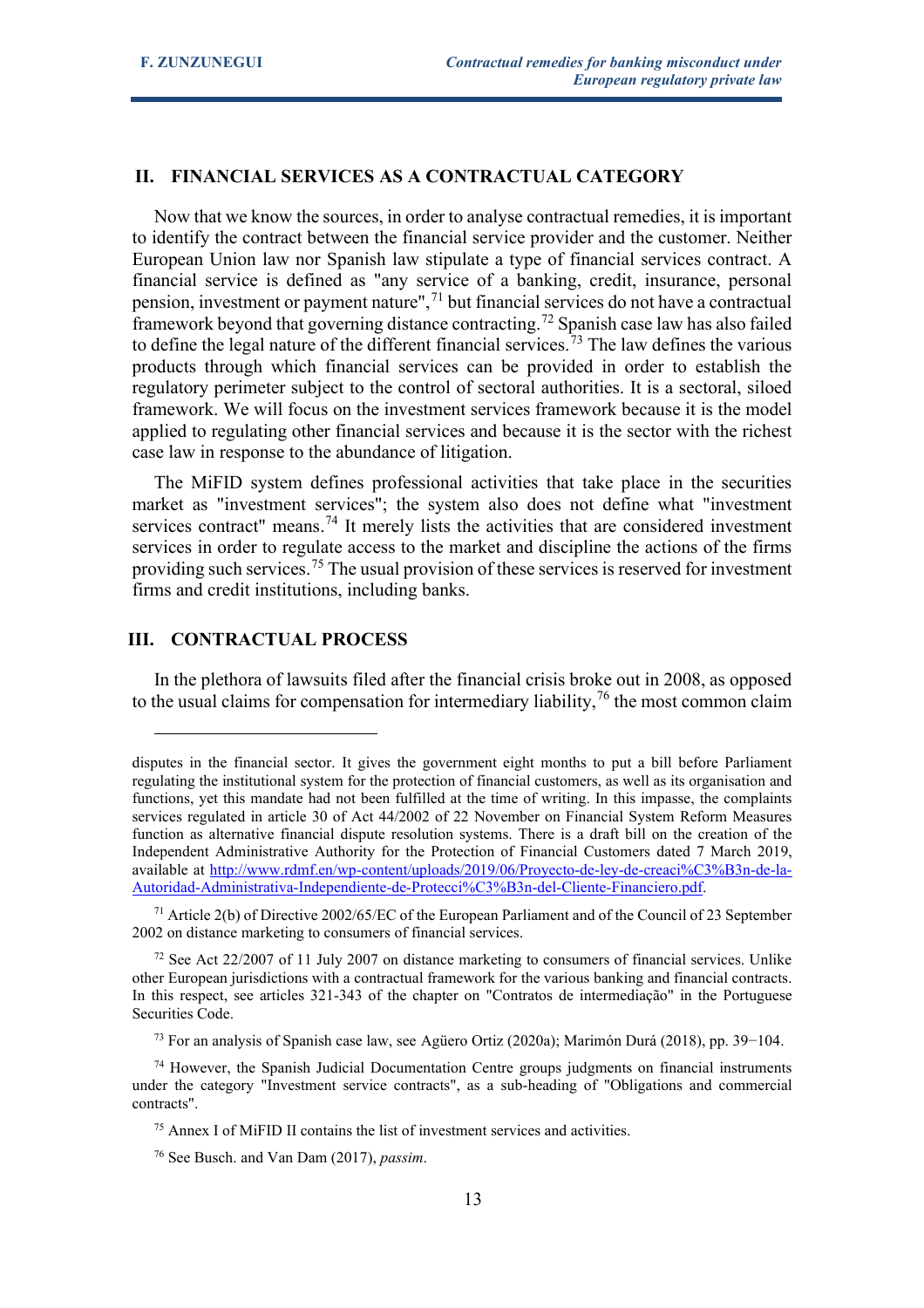in Spain has been for nullity of the contract due to a defect of consent by not defining the contractual relationship with all due clarity.<sup>[77](#page-13-0)</sup> The usual grounds for these claims are more concerned with the product itself than with the legal relationship. For example, they are more extensive in their analysis of preference shares or swaps than in determining the nature of the contractual relationship between the claimant and the defendant.

Determining the applicable legal framework begins with identifying the service to be provided and the instrument through which it is provided. Only those who provide investment services through financial instruments must follow the conduct of business rules for the securities market.<sup>[78](#page-13-1)</sup> However, there are judgments that apply the conduct of business rules because the dispute concerns preference shares, a swap or another financial instrument listed in article 2 of the TRLMV, without analysing the investment service that justifies their application. These are judgments that treat the contracting of financial products as if they were purchase transactions (*caveat emptor*). They do not consider the investment service "dealing on own account", which is how they are usually framed.<sup>[79](#page-13-2)</sup> What determines the application of the conduct of business rules is the provision of an investment service through a financial instrument,  $80$  in a service relationship typical of commercial mandate (*causa mandati*). If it were a mere purchase, the conduct of business rules would not apply. $81$ 

In the chain of contracts in market operation, a distinction should be made between the framework contract and the contracts for the provision of the various investment services. A distinction should also be made between the order to purchase the securities and the market purchase through which the mandate received is executed,  $82$  distinguishing in turn

<sup>80</sup> Article 202.1, in relation to 138.1, of the TRLMV.

<span id="page-13-4"></span><span id="page-13-3"></span> $81$  This is the view taken by Italian case law, according to which the activity of "negoziazione per contro proprio" on a swap "suppone pur sempre un ordine impartito del cliente all'esecuzion", such that "il contratto derivato, pur avendo causa variabile difficilmente può essere ricondotto allo schema della compravendita, sì da potersi agevolmente ricondurre, al di là delle complessità strutturale che gli è propria, alla figura dell'ordine di acquisto, come emesso in attuazione di un contratto quadro." (Sentenza Corte Suprema di Cassazione 23 October 2020).

<span id="page-13-5"></span> $82$  There is no point in requesting the voiding of the market sale, since there is a strict law concerning this type of sale (Act 41/1999 of 12 November on payment and securities settlement systems). What may be voided is the fee for receipt of an order to be executed in the market. "The securities trading fee may be voided (voiding of the "marketing" between the "parties to the marketing", according to the expression used in Judgments of the 1st Chamber of the Supreme Court 625/2016, 24.10; 716/2016, 30.11 and 718/2016,

<span id="page-13-0"></span> $77$  The usual grounds for claims are more concerned with the product than with the legal relationship. For example, they are more extensive in their analysis of preference shares or swaps than in determining of the nature of the contractual relationship between the claimant and the defendant.

<sup>78</sup> See article 202 of the TRLMV in relation to article 140.

<span id="page-13-2"></span><span id="page-13-1"></span> $79$  Article 140.1.c) of the TRLMV. It is common in the business for banks to market their own products. There is confusion between the positions of producer and distributor. The bank acts as an intermediary by placing its own instruments in a proprietary trading investment service. These are transactions in which the intermediary bank offers the counterparty to the customer instead of going to the market to find it. See CONAC (2018), in an activity it defines as "self-placement" the "practice of financial institutions selling proprietary financial instruments" (p. 12), with references to the Spanish market, pp. 18-24 and 33-38, noting that "between 1998 and 2012 EUR 115.3 billion of hybrid subordinated debt-capital instruments were issued, mainly preferred shares, subscribed by 3.1 million of retail clients' (p. 20).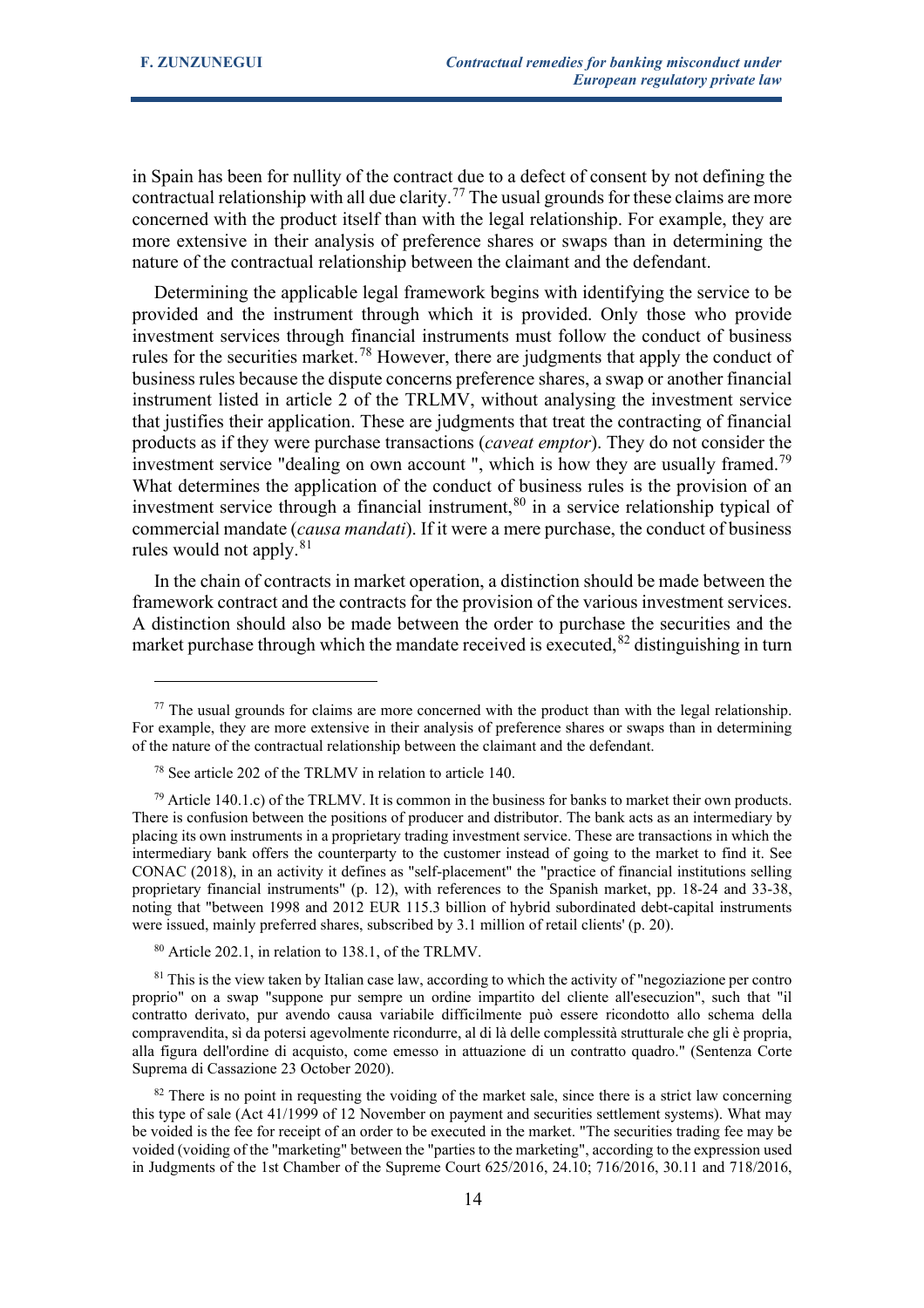between investment services and the ancillary service of custody of the securities purchased. In fact, the provision of financial services is a contractual process that goes through various stages. It covers the entire product life cycle from design to commercialisation, including the execution of financial market transactions. The provider's obligations to act include product governance, which includes a prohibition on providing investment services that do not meet customers' needs. These are conduct of business and internal organisation rules that must be adopted by the producer and distributor of financial products. Compensation may be paid for the damage caused to the customer as a result of breaching the product governance rules.<sup>[83](#page-14-0)</sup> These are rules that ensure the proper functioning of the market and customers' trust that the offer of financial products meets their needs, preventing the offering of products that could cause them a financial loss. There is a kind of "Hippocratic oath", just as doctors undertake to do no harm to patients' health, the investment service provider makes a professional commitment to do no harm to its customers' wealth.

Beyond product governance, the preliminary stage of contracting begins with the customer signing a framework contract.<sup>[84](#page-14-1)</sup> Under the MiFID system, investment service providers must enter into a basic written agreement setting out the essential rights and obligations of the provider and the customer. $85$  This requirement entails that, prior to providing services, the firm must sign a regulatory agreement, which sets out the contractual provisions that will apply in the event that the customer contracts any investment service, whether intermediation, management or advice.<sup>[86](#page-14-3)</sup> The obligations arising from the framework contract focus on the correct performance of individual

<sup>1.12)&</sup>quot;, as clarified by Madrid Provincial High Court, 11th chamber, 107/2018, 23 March, Jesús Miguel Alemany Eguidazu writing for the court, which states that "the issuer of the Securities cannot claim the finality of the settlement against the subscriber of the securities, who is not a third party".

<span id="page-14-0"></span><sup>&</sup>lt;sup>83</sup> The producer will be liable for defective design. The distributor will be liable for going outside the target market. According to Rabitti, this is a "remote" liability in the absence of doctrinal reflection on this point, although, when the producer and distributor are the same "tutta la compliance ricade sullo stesso soggetto e, se questo viola le regole, a qualunque livello esse operino, ne risponde a titolo di responsabilità contrattuale verso l'investitore", in Rabitti (2020), p. 167.

<span id="page-14-1"></span><sup>&</sup>lt;sup>84</sup> The provision of payment services is also conditional upon signing a framework contract that "governs the future execution of individual and successive payment transactions" (see Article 4.21 of Directive (EU) 2015/2366 of the European Parliament and of the Council of 25 November 2015 on payment services in the internal market (PSD2); article 3.9 and title II of Royal Decree-Law 19/2018 of 23 November on payment services and other urgent financial measures).

<span id="page-14-2"></span><sup>85</sup> Article 25.5 of MiFID II, as set out in article 58 of Commission Delegated Regulation 2017/565, which regulates the minimum contents of the framework contract. According to Article 218 of the TRLMV, firms must register agreements on the essential rights and obligations of the company and the customer, as well as the conditions under which it will provide services. As an exception, no prior agreement is required for the provision of investment advice. A written record of the personalised recommendation is sufficient, unless a periodic suitability assessment is carried out (Article 58 I final Commission Delegated Regulation 2017/565).

<span id="page-14-3"></span><sup>&</sup>lt;sup>86</sup> After the framework contract has been signed, there is an obligation to maintain an internal organisation that enables the customer to contract the specified services and products. In Italian doctrine there is a debate between the normative nature of the framework contract to trade financial instruments (binary thesis) and the unitary nature in which orders are instructions from the agent to perform the master agreement (unitary thesis). See Gaudiosi op. cit. 7−12.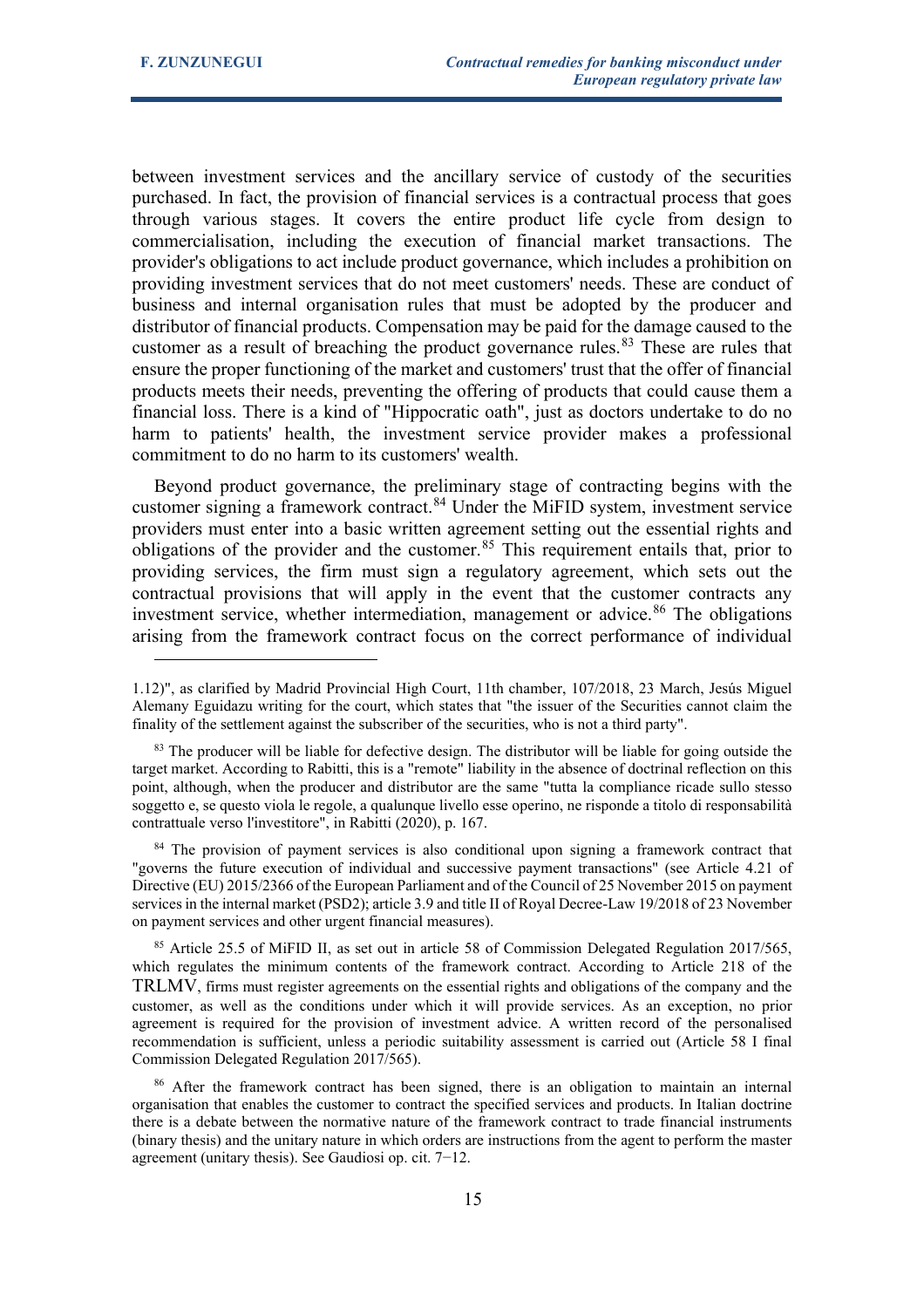transactions. These are obligations of activity, enforceable in accordance with the conduct of business rules, which in some way involve achieving a result consisting of correct performance of the individual transaction. They guarantee the quality-of-service provision. The services provided are not acts of performance of the framework contract; they are legal transactions with their own autonomy.

The firm must classify the customer before providing any investment service. The MiFID system distinguishes customers from eligible counterparties. Eligible counterparties are the financial institutions and public bodies listed in the law.<sup>[87](#page-15-0)</sup> In turn, the law distinguishes between professional and retail customers. "Professional customers are those who are presumed to have the experience, knowledge and qualifications necessary to make their own investment decisions and correctly assess their risks".<sup>[88](#page-15-1)</sup> In turn, " $r$ ] retail clients are all those who are not professionals", $89$  and as such lack the experience, knowledge, and qualifications necessary to make their own investment decisions and correctly assess their risks. Spanish case law has created a category of an "expert retail investor" who is considered capable of analysing financial risks.<sup>[90](#page-15-3)</sup> This case law is contrary to MiFID II. In fact, during the consultation process on the reform of MiFID II, there was discussion about the creation of an intermediate figure between retail and professional customers, but the CNMV did not consider it necessary.<sup>[91](#page-15-4)</sup>

In addition, the investment firm is obliged to assess the customer and have the necessary information on each customer at all times. The customer assessment is a passive information obligation (Know Your Customer).<sup>[92](#page-15-5)</sup> This should be done through

<span id="page-15-4"></span> $91$  "The CNMV does not consider that a new category of clients (intermediate between retail and professional investors) is required as we have not identified any issue or shortcoming in the current classification regime", in *CNMV comments on certain aspects of MiFID II in the context of the public consultation launched by the European Commission in February 2020*, 18 May 2020.

<span id="page-15-0"></span><sup>87</sup> See Article 207 of the TRLMV.

<sup>88</sup> According to article 205.1 of the TRLMV.

<sup>89</sup> Article 204 of the TRLMV.

<span id="page-15-3"></span><span id="page-15-2"></span><span id="page-15-1"></span><sup>90</sup> See, inter alia, Supreme Court Judgment 12/2017 of 13 January, Rafael Saraza Jimena writing for the court, according to which "when the contracting party, despite being legally considered a retail investor, has the profile of an experienced investor and the information provided to them, although it may not be sufficient for a non-expert investor, is sufficient for one who has financial knowledge and experience". Doctrine applied for the inadmissibility of cassation appeals, inter alia, Supreme Court Order of 15 July 2020. A good summary of this doctrine that "inserts" the figure of the retail investor who "far from being a financial ignoramus, has sufficient knowledge of the nature and risks of the financial product in which they are investing", in the Judgment of the 21st chamber of Madrid Provincial High Court 186/2020 of 23 June, Ramón Belo González writing for the court. See Agüero Ortiz (2020a), pp. 203-209, who describes it as a "confusing category created with the aim of curbing these claims, which leads to internal contradictions in the High Court's own doctrine" (p. 203) with "experts" by training or experience, but also by size or speculative purpose (see op. cit., pp. 203-207, citing numerous judgments).

<span id="page-15-5"></span><sup>&</sup>lt;sup>92</sup> Stipulated in articles 212 to 216 of the TRLMV, developed by articles 72 to 74 in Chapter II, Title IV, of Royal Decree 217/2008, of 15 February, on the legal framework for investment service companies and other firms that provide investment services, CNMV Circular 3/2013 of 12 June, and CNMV Circular 3/2013 of 12 June.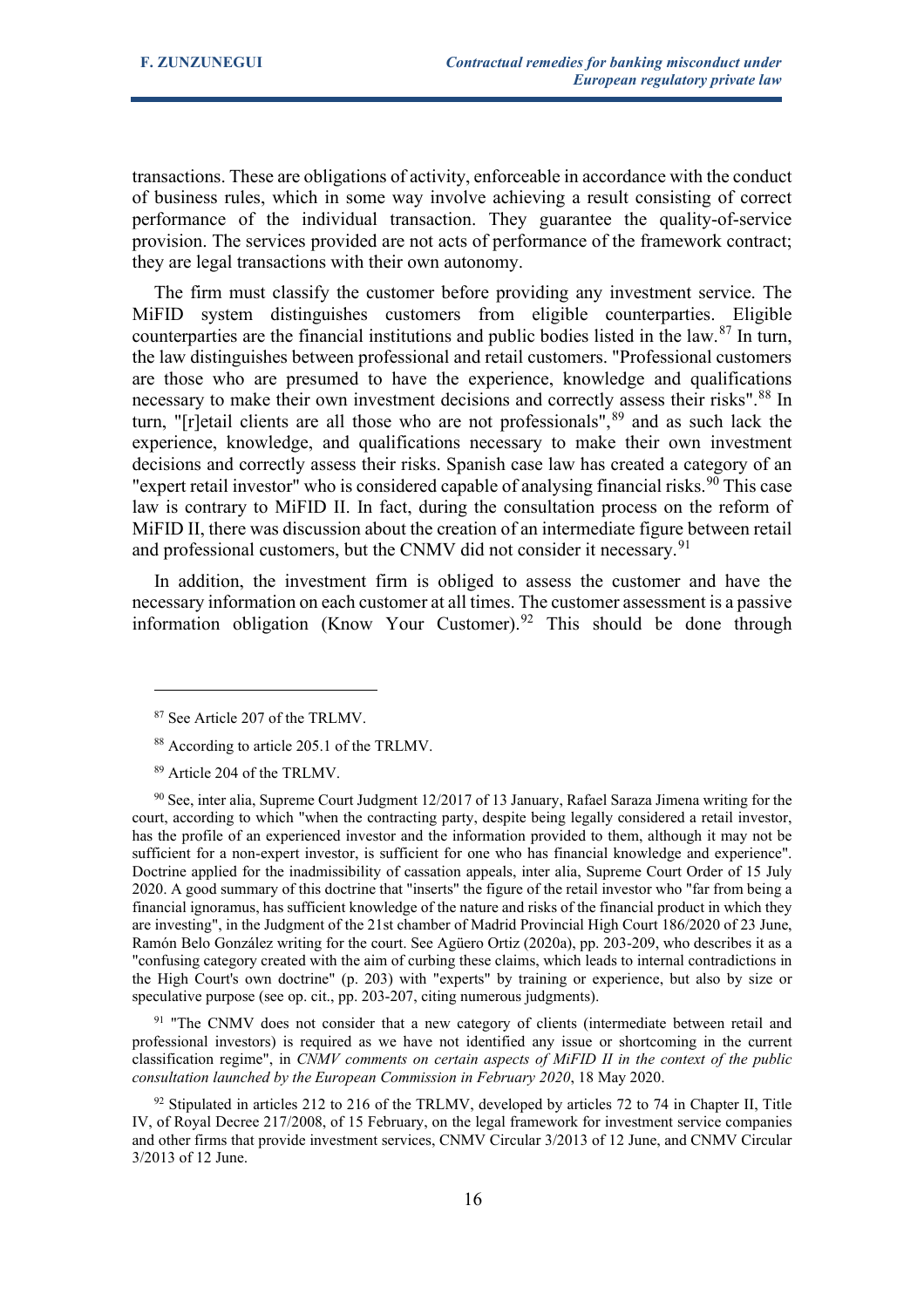questionnaires known as "MiFID tests".<sup>[93](#page-16-0)</sup> The extent of the assessment will depend on the service provided, the instrument through which it is provided, and the customer's category. It is more extensive for advisory or management services.<sup>[94](#page-16-1)</sup> Following classification and assessment, the firm may offer the customer instruments appropriate to their profile, with an obligation to refrain from offering unsuitable instruments.<sup>[95](#page-16-2)</sup> In any case, offering an instrument inconsistent with the customer's profile requires a risk warning to put the customer on their guard.<sup>[96](#page-16-3)</sup> According to Spanish case law, the tests fulfil the function of offsetting the "information asymmetry".<sup>[97](#page-16-4)</sup> This doctrine clings to the paradigm of information as the best way to protect the customer and to ensure freedom of choice.<sup>[98](#page-16-5)</sup> However, the aim of the assessment is not so much to provide information as to protect the customer from themselves, in particular from their cognitive biases.<sup>[99](#page-16-6)</sup> For this reason, when the result of the suitability test is negative, the institution is prohibited from recommending its acquisition or including the product in the portfolio it manages.<sup>[100](#page-16-7)</sup> This measure causes the customer to forfeit the opportunity to purchase the unsuitable

<span id="page-16-2"></span><sup>95</sup> See Natoli (2012), according to whom, in order to overcome the cognitive deficit implicit in the complexity of financial services, the intermediary "deve offrire ai clienti assistenza e cooperazione" (p. 77).

<span id="page-16-3"></span><sup>96</sup> Supreme Court Judgment, Plenary Session, 244/2013 of 18 April, Rafael Saraza Jimena writing for the court.

<span id="page-16-4"></span> $97$  The legal provision concerning the duty to provide information "which is based on the information" asymmetry that usually occurs in the contracting of these financial products with retail customers, affects the assessment of the error". Supreme Court Judgment 481/2020 of 21 September, Mª Ángeles Parra Lucán writing for the court, for example, citing Judgment 840/2013 of 20 January 2014, and Judgment 559/2015 of 27 October. However, the role of the suitability assessment is to know what the customer is likely to understand in order to tailor the information to their profile. It is not a test of material transparency such as that introduced in the contracting of mortgage loans for notaries (cf. § 15 Act 5/2019 of 15 March, regulating credit agreements on immovable property (LCCI), commented on by the author in Prats Albentosa 2020, para. XIV).

<span id="page-16-5"></span><sup>98</sup> Supreme Court Judgment, Plenary Session 840/2013 of 20 January 2014, Ignacio Sancho Gargallo writing for the court.

<span id="page-16-6"></span><sup>99</sup> See Agüero Ortiz (2020a), cit., according to whom the purpose of the suitability test is "to ascertain that the customer's cognitive background is sufficient to understand the product's risk" (p. 341), and to prevent "their cognitive biases from being exploited" (mentioned on pp. 377 and 483-484); Navarro Frías 2018.

<span id="page-16-7"></span><sup>100</sup> The provider "shall not recommend or decide to trade where none of the services or instruments are suitable for the client" (article 54.10 Commission Delegated Regulation 2017/565). The offer of subordinated debt eligible for bail-in by credit institutions (subordinated eligible liabilities "SELs") is conditional, irrespective of the investment service provided, on prior assessment of suitability (see article 44a Directive 2019/879, as specified by ESMA, *Questions and Answers On MiFID II*, cit., pp. 128−130). It is therefore prohibited to place such instruments on the market without verifying their suitability.

<span id="page-16-0"></span><sup>93</sup> See ESMA, *Guidelines on certain aspects of the MiFID II suitability requirements*, 28 May 2018, and CNMV, *Guía de actuación para el análisis de la conveniencia y la idoneidad*, 17 June 2010.

<span id="page-16-1"></span><sup>94</sup> See Supreme Court Judgment, Plenary Session, 840/2013 of 20 January 2014, Ignacio Sancho Gargallo January writing for the court. Assessment is excluded for mere execution of simple instruments, such as listed shares, when the initiative comes from the customer, under the regulated conditions. See Article 216 of the TRLMV, which contains the presumption that any customer, including a retail customer, is aware of the nature and risks of listed shares. This presumption does not apply to bank shares, which may be subject to a bail-in and are therefore complex instruments.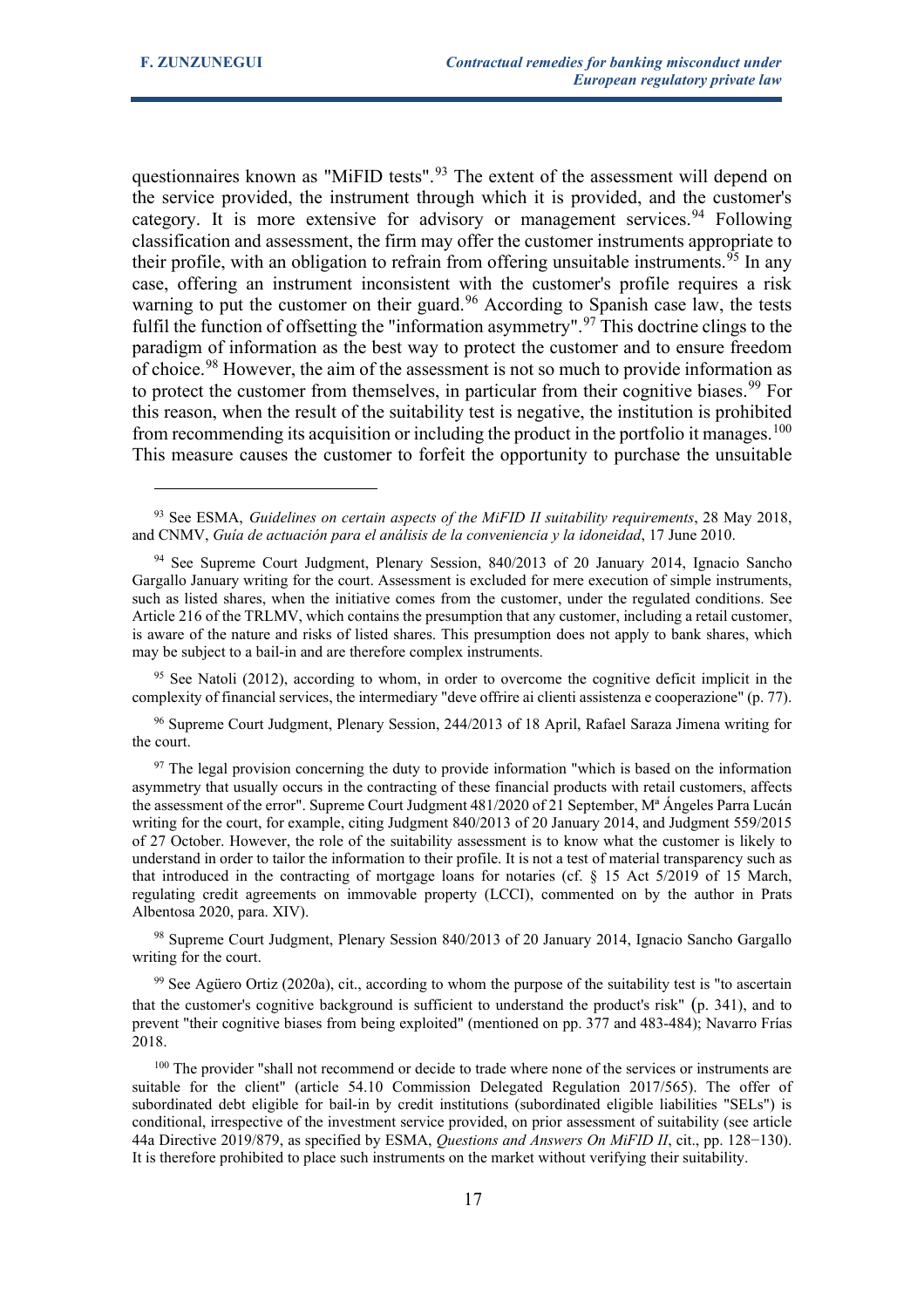product.<sup>[101](#page-17-0)</sup> This is a legal ban, breach of which renders the transaction null and void by operation of law.[102](#page-17-1) However, in the case of mere intermediation, the firm must warn the customer of the lack of suitability.<sup>[103](#page-17-2)</sup> Compensation is the natural remedy to repair the damage caused by not warning of the lack of suitability.

The offer to the customer must contain sufficient information to enable the customer to understand the product's risks and make a decision with full knowledge of the facts.<sup>[104](#page-17-3)</sup> Case law contrasts markets for tangible goods, in which the parties are on an equal footing and no obligation to disclose is imposed on one party, with financial markets for credence goods, in which the law imposes an obligation to inform on the professional providing the investment service.<sup>[105](#page-17-4)</sup> In the securities market, the obligation to inform is not met merely by providing information, "it is an active obligation, not a mere availability obligation".[106](#page-17-5) The provider has the obligation to assist the customer in making a decision.<sup>[107](#page-17-6)</sup> It must verify that the customer understands the instrument and is making an

<span id="page-17-5"></span><sup>106</sup> Supreme Court Judgment, Plenary Session, 244/2013 of 18 April, Rafael Saraza Jimena writing for the court, reiterated in Supreme Court Judgment 769/2014 of 12 January 2015.

<span id="page-17-0"></span><sup>&</sup>lt;sup>101</sup> It is contrary to good faith and the conduct of business rules to recommend the customer to carry out the unsuitable transaction as if it were their own in order to skirt the prohibition, in particular in proprietary trading. That would be fraud in law. It is a different matter if the customer, on their own initiative, insisted on operating outside of an unsuitability recommendation received from the firm (insistent clients). See ESMA, *Questions and Answers on MiFID II and MiFIR investor protection and intermediaries topics*, ESMA 35-43-349, 21 December 2020, pp. 40−41. The MiFID protocol resolves this type of situation; conversely, Agüero Ortiz (2020a), considers: "Nor is there any impediment to the contracting of an unsuitable product outside of the advisory service" (p. 474), without making any distinction as to who took the initiative.

<sup>&</sup>lt;sup>102</sup> Void due to breaching a mandatory rule, according to Rabitti (2020), p. 157.

<sup>&</sup>lt;sup>103</sup> Article 214.4 of the TRLMV.

<span id="page-17-3"></span><span id="page-17-2"></span><span id="page-17-1"></span><sup>&</sup>lt;sup>104</sup> The information about the risks "is not mere ancillary matters of calculation, but instead essential matters, as they are projected onto the assumptions regarding the substance, qualities or conditions of the purpose or subject matter of the agreement" (Supreme Court Judgment 60/2016 of 12 February, Ignacio Sancho Gargallo writing for the court). Cf. Hernández Paulsen (2014), which aims to provide a *core of especially relevant information*, in *the interests of the customer*, the main factor in the regulation, in an environment of *transparency and efficient competition*.

<span id="page-17-4"></span><sup>&</sup>lt;sup>105</sup> Financial instruments are agreements, knowledge of which is provided through information. In contrast to tangible goods that can be tested and once acquired, whose characteristics may be known through use, financial instruments cannot be tested prior to acquisition and, once acquired, may be held in one's portfolio for years without gaining knowledge about them. Accordingly: "when contracting in the securities market, the legal system imposes a duty on one of the parties to inform the other party in detail and clearly about the assumptions that constitute the cause of the contract, as is the case for the risks in the contracting of investment products and services" (Supreme Court Judgment, Plenary Session, 769/2014 of 12 January 2015, Rafael Saraza Jimena writing for the court).

<span id="page-17-6"></span><sup>107</sup> See Busch, Colaert, Hellinger (2019), pp. 343-375, according to whom: "it is very clear that traditional 'caveat emptor' principle no longer holds in the financial sector; 'assist-your-customer' rules apply in all traditional sectors" (p. 373). What they must not do is mislead them with product offers unsuited to their profile. According to the Italian Court of Cassation: "l'inadempimento dei doveri informativi da parte della banca intermediaria costituisce di per se un fattore di disorientamento dell'investitore che condiziona in modo scorretto le sue scelte di investimento e ingenera una presunzione di riconducibilità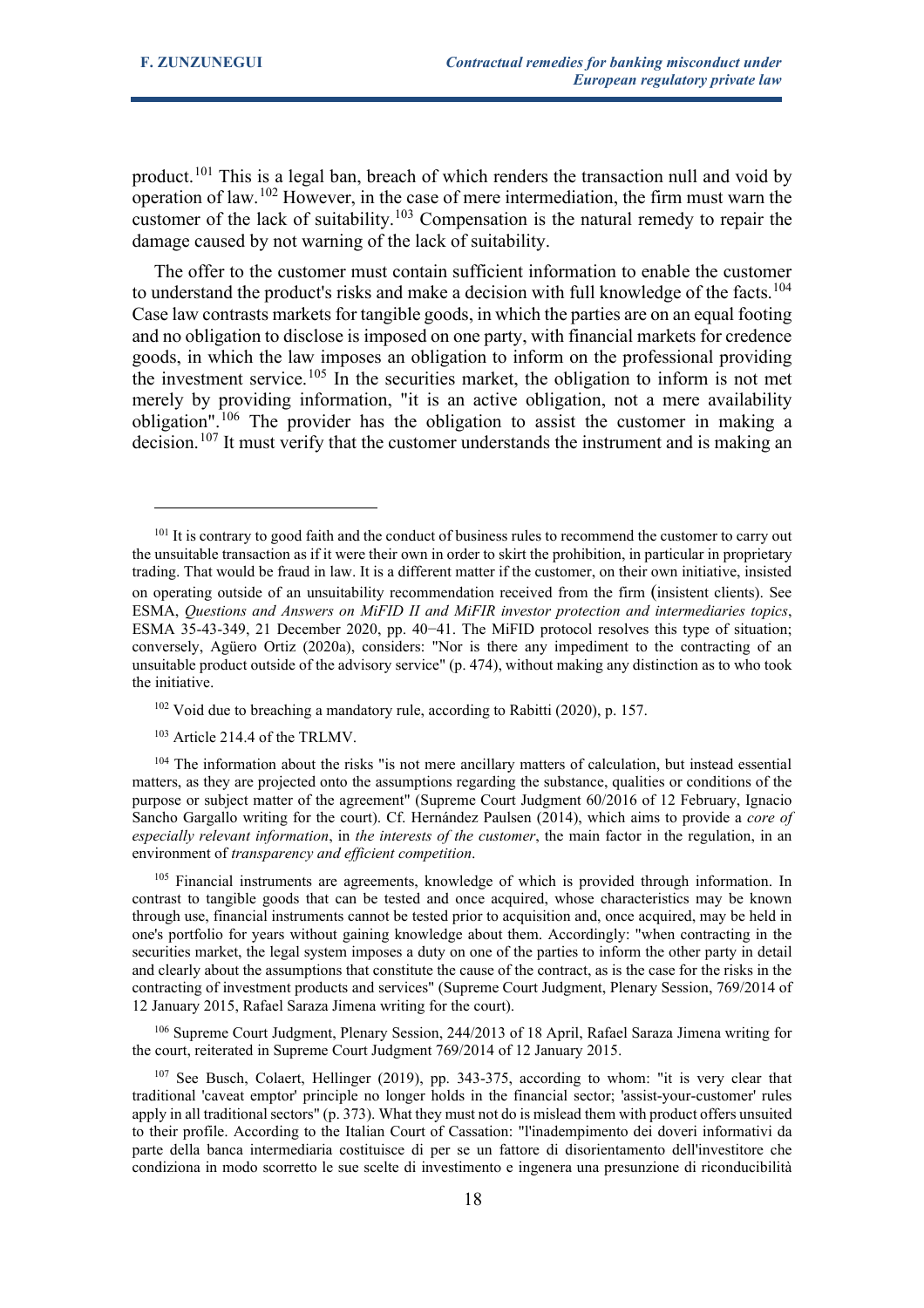informed decision.<sup>[108](#page-18-0)</sup> Customer information must be comprehensible and appropriate, which is achieved when it is "fair, clear and not misleading".<sup>[109](#page-18-1)</sup> Accordingly, the "information shall be accurate and shall not highlight the potential benefits of an investment service or financial instrument without also stating the relevant risks, in an impartial and visible manner", on the one hand, and "shall not hide, cover up or minimise any important aspect, statement or warning", on the other hand.<sup>[110](#page-18-2)</sup> The information covers all stages of contracting. Information must be provided about the service being provided, stating whether advisory services are being provided in addition to intermediary services, and about the nature of the instrument being contracted and its costs.<sup>[111](#page-18-3)</sup> The information must be comprehensible in accordance with the customer's profile. Technicalities must be avoided. Products must thus be classified, and warnings must be incorporated, so that the customer receives clear and comprehensible information about whether or not to contract the product.  $^{112}$  $^{112}$  $^{112}$ 

Banks are not obliged to give advice unless they have agreed to do so.<sup>[113](#page-18-5)</sup> The duty to inform should not be confused with the duty to advise, which requires an agreement, although it may be implicit.<sup>[114](#page-18-6)</sup> An agreement is presumed when a product is offered as

<sup>109</sup> See article 209.2 of the TRLMV.

<span id="page-18-2"></span><span id="page-18-1"></span><sup>110</sup> Article 60 of Royal Decree 217/2008 of 15 February on the legal framework for investment service companies and other firms that provide investment services.

<span id="page-18-3"></span><sup>111</sup> For example, it is difficult to understand a derivative instrument without disclosing the up-front fees generated at the time of contracting. The provider must thus inform them about the "costs and associated charges associated with the manufacturing and managing of the financial instruments" (article 50.2.b Commission Delegated Regulation 2017/565).

<span id="page-18-4"></span><sup>112</sup> In the terms stipulated in Order ECC/2316/2015 of 4 November on information obligations and classification of financial products, and in CNMV Circular 1/2018 of 12 March on warnings regarding financial instruments.

<span id="page-18-5"></span><sup>113</sup> See Judgment 585/2020 of 6 November, Rafael Saraza Jimena writing for the court, according to which the lender must inform the consumer "about the legal and economic burden of the agreement, but this does not imply that the bank has an obligation to advise on the different financing possibilities"; and Supreme Court Judgments 595, 596, 597 and 598/2020 of 12 November reject the "obligation on financial institutions to provide comparative information on the different official indices or their future evolution or to advise customers on the best possible loan".

<span id="page-18-6"></span><sup>114</sup> According to the Judgment of Madrid Provincial High Court, 11th chamber, 388/2019 of 20 November, Jesús Alemany Eguidazu writing for the court: "some minority doctrine argues that the principle of acting in the best interests of the customer implies an obligation to advise even in the absence of any agreement, i.e. that all agreements subject to this duty belong to the class of fiduciary or quasi-fiduciary (*causa mandati*) relationships, with no room for purely non-advised sales (*causa vendendi*). In any case,

alla banca intermediaria della responsabilità dell'operazione finanziaria" (Cassazione Civile, Sentenza 7905/2020, 17 April).

<span id="page-18-0"></span><sup>108</sup> From "knowing the customer" we move on to informing the customer so that they "know the product", the following moment in which "l'intermediario assumere un ruolo attivo – è connotato da un'«inversione di direzione", according to Gaudiosi, op. cit., p. 15. According to case law: "There is no doubt about the importance of the impartial, clear and non-misleading information that must be provided to customers by firms that provide investment services, so that they understand their nature and are aware of the risks involved" (Supreme Court Judgment 447/2014 of 4 September, Jose Ramón Ferrandiz Gabriel writing for the court). Cf. Ferrando Villalba (2014), pp. 93−115.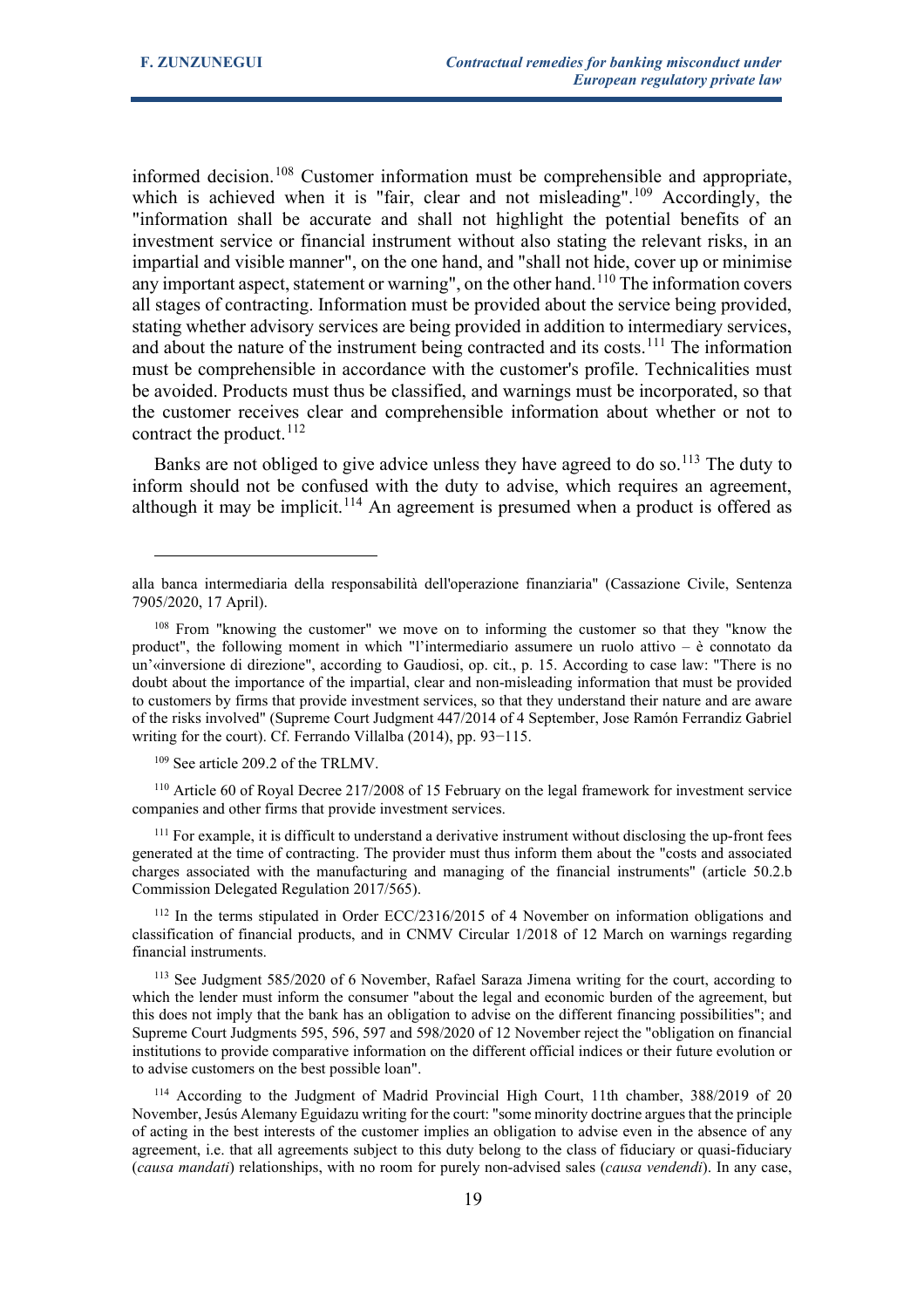suitable for the customer.<sup>[115](#page-19-0)</sup> The existence of investment advice "does not depend on the nature of the financial instrument it consists of, but on the way in which the latter is offered to the customer".[116](#page-19-1) What is crucial is that the customer perceives the professional's opinion, creating the legitimate trust in being advised. It is not a contract that needs to be in writing,  $117$  unless "a periodic assessment of the suitability of the recommended financial instruments or services is carried out".<sup>[118](#page-19-3)</sup>

In mere intermediation, the important matter is to inform about the risks of the products being marketed so the investor can make a decision with full knowledge of the facts. However, in a portfolio management or advisory relationship, what is important is for the provider to refrain from dealing with unsuitable products. It is true that the managed or advised customer has special protection, not because they deserve enhanced information, but because of the work of the manager who must assess not only the customer's knowledge and experience, but also their financial situation and investment objectives, with a prohibition on recommending unsuitable products. It is the responsibility of the manager or adviser to assess the suitability of the investment on the basis of the customer's profile. It is the manager or advisor who must analyse the financial risks and make the investment decisions or recommendations. So, in a managed or advised relationship it is not so much the information on the risks of the product that is relevant, but instead the suitability of the product that is being contracted or recommended according to the customer's profile. What is important is for the client to be aware of the nature of the service and its scope, to be informed of the suitability of the investments as they are in accordance with their profile.<sup>[119](#page-19-4)</sup>

<sup>118</sup> Article 58 Commission Delegated Regulation (EU) 2017/565.

the duty to act in the best interests of the customer is an accompanying duty typical of correct advice and, moreover, fills gaps in protection because its scope is not constrained by the MiFID concept of advice.

<span id="page-19-0"></span><sup>115</sup> See Supreme Court Judgment 535/2015 of 15 October 2015, Rafael Saraza Jimena writing for the court.

<span id="page-19-1"></span><sup>116</sup> CJEU Judgment (Fourth Chamber) of 30 May 2013, Genil vs Bankinter case (case C-604/2011), according to which the recommendation to subscribe to a swap "presented as suitable for that person" will be considered advice. Case law applied by Supreme Court Judgment 27/2016 of 4 February, Rafael Saraza Jimena writing for the court, and other previous ones: Supreme Court Judgments 387/2014 of 8 July, and 384/2014 and 385/2014 of 7 July. The initiative is relevant. Offering a complex, high-risk product, unknown to the customer, presented as adequate, presupposes the existence of advice. This part of the MiFID protocol is criticised by Agüero Ortiz (2020a), pp. 382-389, for identifying advice as "a kind of obligation" for institutions (p. 385).

<span id="page-19-2"></span><sup>&</sup>lt;sup>117</sup> It is settled doctrine of the Supreme Court to consider that "for advice to exist, the existence of an ad hoc remunerated contract is not an essential requirement" (Supreme Court Judgment 666/2016 of 14 November, Pedro José Vela Torres writing for the court, citing the previous Supreme Court Judgments 102/2016 of 25 February and 411/2016 of 17 June, and previously Supreme Court Judgment 535/2015 of 15 October). It is sufficient for "there to be a relationship between the parties within the framework of which the institution offers the product to customers and recommends its acquisition" (Supreme Court Judgment 666/2016 of 14 November).

<span id="page-19-4"></span><span id="page-19-3"></span><sup>&</sup>lt;sup>119</sup> ESMA clarifies that "when portfolio management is to be provided, as investment decisions are to be made by the firm on behalf of the client, the level of knowledge and experience needed by the client with regard to all the financial instruments that can potentially make up the portfolio may be less detailed than the level that the client should have when an investment advice service is to be provided" (paragraph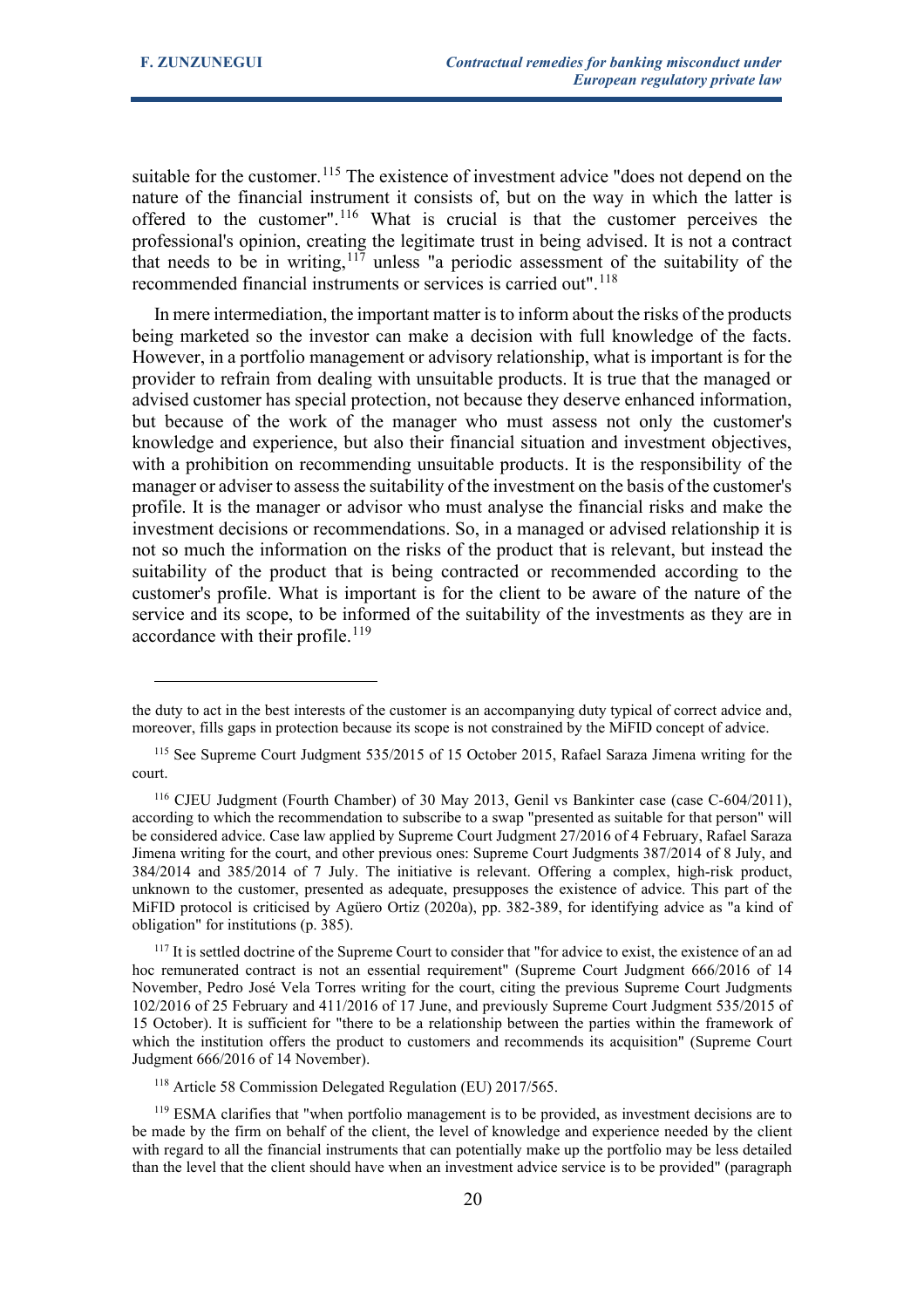Standard contract terms prepared by the investment service provider in which the customer states that the bank has complied with the conduct of business rules are  $i$ rrelevant.<sup>[120](#page-20-0)</sup> The firm undertakes the legal obligation to produce the customer's profile, in order to offer them products that are appropriate to their profile, and this legal requirement is not fulfilled with a generic mention prepared by the bank.<sup>[121](#page-20-1)</sup>

Within the scope of the framework contract, the provider has an obligation to accept and execute the orders received from the client or to carry out the agreed management or advisory actions. These actions are themselves contracts to which their own legal framework applies.<sup>[122](#page-20-2)</sup> These may be purchase orders, advice, or management mandates. The provider's contractual liability arises from both a breach of the framework contract and a breach of the contract through which the investment service is performed. For example, the provider may be liable for failing to assess the customer in accordance with the provisions of the framework contract, such being late in executing the order in the market or failing to comply with the best execution obligation.<sup>[123](#page-20-3)</sup>

Investment services are a special category of services with their own regulations, $124$ but they do not constitute a contract type differentiated from contracts subject to the Spanish civil law. The provision of each service gives rise to legal transactions that are characterised by the type of civil law contract that best matches their economic function. The activity of receiving orders to execute them in the market is an intermediary activity that is specific to the commercial mandate to which the Spanish Commercial Code

<span id="page-20-1"></span><sup>121</sup> According to Supreme Court Judgment 476/2020 of 21 September, Jose Luis Seoane Spiegelberg writing for the court: "prepared statements in which bank customers acknowledge having received the corresponding information on the characteristics and risks of the financial product acquired are not acceptable to justify compliance with the pre-contractual duty to inform (Supreme Court Judgments 439/2019 of 17 July, 607/2019 of 14 November and 443/2020 of 20 July, among many others)".

<span id="page-20-2"></span><sup>122</sup> As Supreme Court Judgment 654/2015 of 19 November, Pedro José Vela Torres writing for the court, states, the framework contract must be developed "in a series of particular operations", in such a way that "the existence of the contract was not sufficient for the financial institution to be able to purchase securities on behalf of the customer; instead, the customer's subsequent consent was required for each specific transaction".

<sup>123</sup> See Article 221 TRLMV.

<sup>38,</sup> *Guidelines on certain aspects of the MiFID II suitability requirements*, 28 May 2018). This places management on a different level from advice in relation to assessing the product's suitability to the customer's profile. In this sense, see Agüero Ortiz (2020a), cit., pp. 353−354 and 455.

<span id="page-20-0"></span><sup>&</sup>lt;sup>120</sup> According to Supreme Court Judgment 398/2015 of 10 July, Ignacio Sancho Gargallo writing for the court, "We must understand that it is irrelevant that the following statement appears in the purchase order: 'the customer acknowledges that he/she has been advised on the risk of the product and on whether the investment in this product is suitable for his/her investment profile'. This is a generic mention, which does not relieve the bank of its duty to prove that it has complied with these requirements."

<span id="page-20-4"></span><span id="page-20-3"></span><sup>124</sup> According to *Diccionario del Español Jurídico*, a Spanish legal dictionary, a service contract means "a contract for the performance of services in the performance of an activity". In Spanish law there is no category of service contracts; the model is constructed on the basis of their regulation in the Draft of a Common Frame of Reference (DCFR). See, inter alia, the thesis of Severin Fuster 2014, para. IV.C.-1:102 of the DCFR exempts financial services from the service contract framework, as they have their own regulations. Contracts for financial services "are of a specialised nature and are subject to, or likely to be subject to, initiatives at EU level", says the commentary on the paragraph.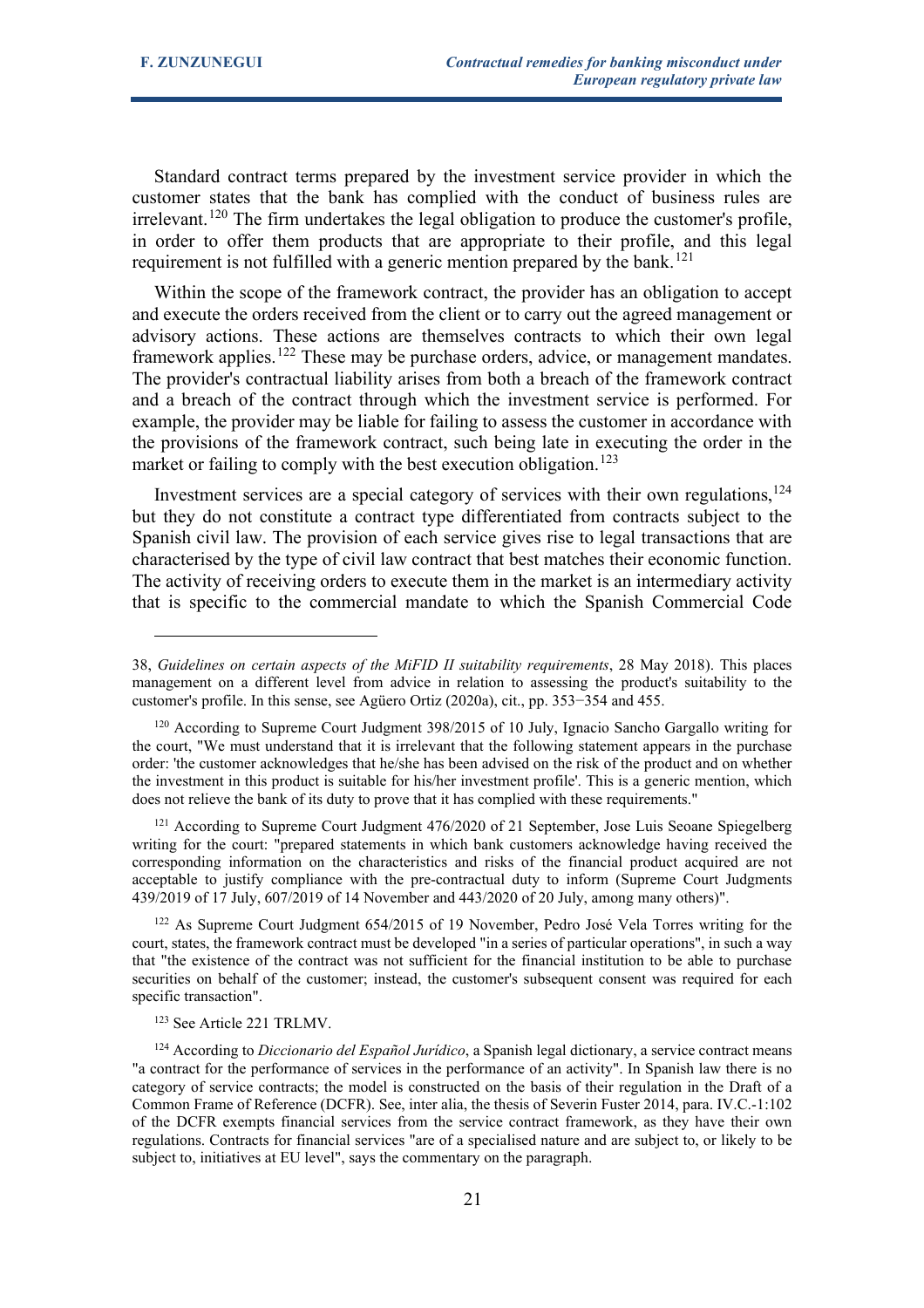apply.<sup>[125](#page-21-0)</sup> Portfolio management is a commercial mandate with power of attorney.<sup>[126](#page-21-1)</sup> Investment advice is an information service also covered by commercial mandate. Therefore, a commercial mandate is the best match for the economic function and the interest sought by the contracting parties.

It should be noted that portfolio management and advice are particularly hazardous contracts in which customers put themselves in the hands of the manager or are swayed by the advisor's opinion. In view of the customer's increased vulnerability when using these services, the obligation to know the customer is reinforced through a more extensive suitability assessment than that applicable to all other investment services. It is a differentiated framework that aggravates the liability of the manager and the advisor in relation to that of a mere intermediary. For this reason, one essential issue in court claims is to prove the existence of management or advice, because if such a contractual relationship exists, the standard of liability is higher.<sup>[127](#page-21-2)</sup> This does not mean that the obligation to inform the customer is intensified for the providers of these services. Management and advice modulate the obligation to inform; they qualify it but do not intensify it. These are fiduciary services in which the customer is guided by the trust placed in the professional.<sup>[128](#page-21-3)</sup> It is the service provider who, after analysing the customer's profile, decides or recommends what is suitable for the customer.

# **IV. CONTRACTUAL DILIGENCE**

The bank-customer relationship of trust defines the scope of the investment service provider's responsibility, which is that of a professional who is an expert in the field, acting in a complex market, in which inter-bank relationships arise that are outside of the customer's knowledge.<sup>[129](#page-21-4)</sup> The trend is towards strict liability for the financial institutions involved in financial transactions in relation to service users.<sup>[130](#page-21-5)</sup> It is that of a professional who is held to "a very high standard in the duty to inform his/her customers".<sup>[131](#page-21-6)</sup> The

<sup>&</sup>lt;sup>125</sup> Supreme Court Judgment 243/2013 of 18 April, Jose Ramón Ferrándiz Gabriel writing for the court.

<span id="page-21-1"></span><span id="page-21-0"></span><sup>&</sup>lt;sup>126</sup> On the nature of portfolio management as a commercial mandate contract and the relevance of applying the provisions of Article 259 of the Commercial Code, see Rojo Álvarez-Manzaneda (2020), pp. 23−24 and 63.

<span id="page-21-2"></span><sup>&</sup>lt;sup>127</sup> Sometimes they are mixed together in "advisory management", a term coined by Supreme Court Judgment, Plenary Session, 244/2013 of 18 April, Rafael Saraza Jimena writing for the court, and also accepted by Supreme Court Judgment 460/2014 of 18 April, the same judge writing for the court.

<span id="page-21-3"></span> $128$  "Fiduciary" means a relationship of trust in which the customers place themselves in the hands of the professional, not in the sense of a "trust" in English-speaking countries. See Garrigues (2016). "Nevertheless, it must be recognized that the institution of the trust plays a very important role in business affairs, especially in banking", Garrigues (1953), p. 35.

<span id="page-21-4"></span><sup>&</sup>lt;sup>129</sup> See Supreme Court Judgment, Plenary Session, 769/2014 of 12 January 2015, Rafael Saraza Jimena writing for the court.

<span id="page-21-5"></span><sup>130</sup> See Busch and Van Dam (2017), *passim*; "The breach of a contractual duty to investigate, disclose or warn usually gives rise to damage" (p. 379).

<span id="page-21-6"></span><sup>&</sup>lt;sup>131</sup> According to Supreme Court Judgment, Plenary Session, 769/2014 of 12 January 2015, Rafael Saraza Jimena writing for the court, the "commission agency must be liable for the damages caused to investors by bad investment, according to the standard of minor negligence specifically referred to in the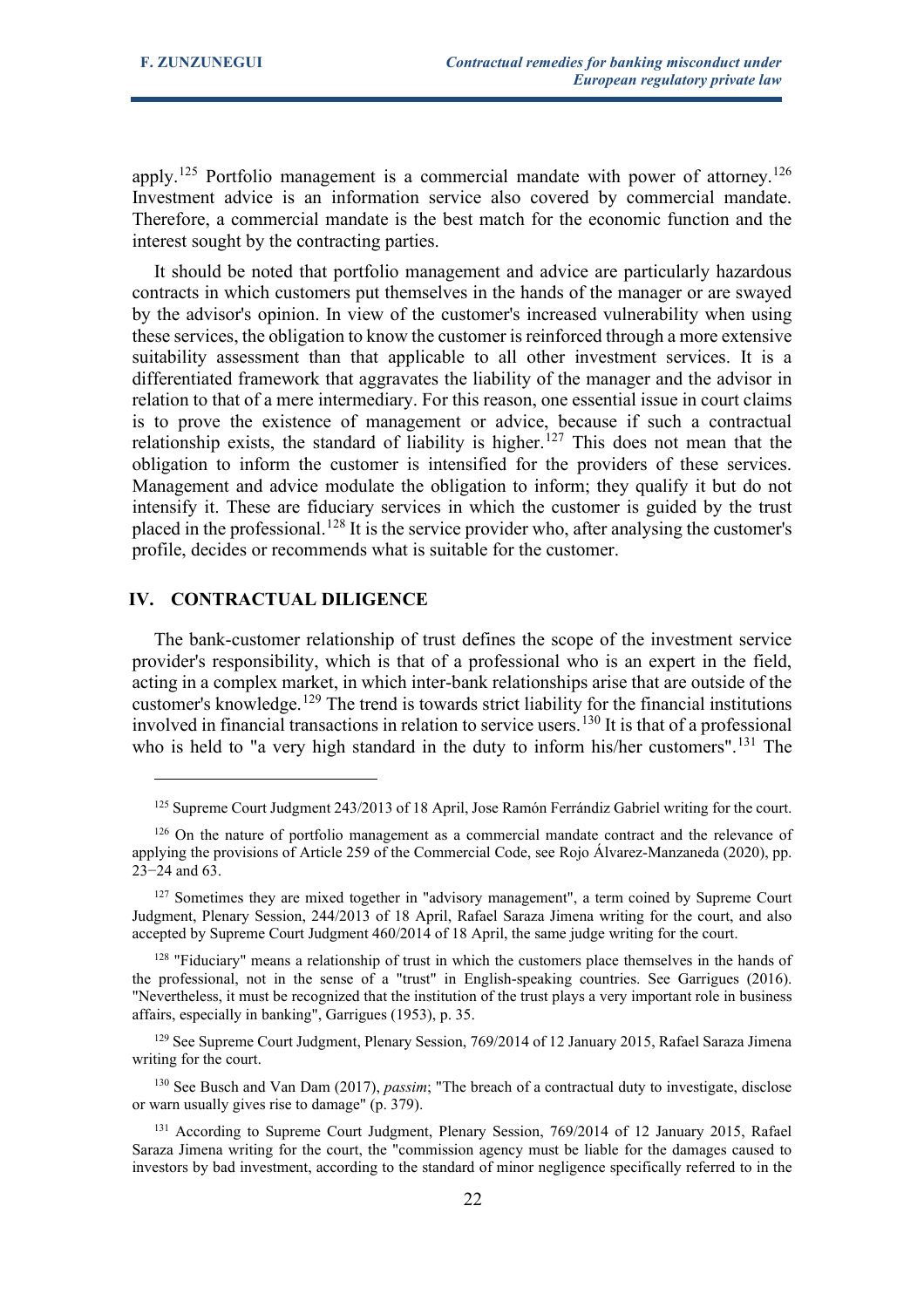diligence required of a banker is that of a skilled trader exercising custodial and mandate functions as a source of profit, and special care is required of him/her in these functions.<sup>[132](#page-22-0)</sup> It is *in concreto* diligence, looking after the customer's interests "as if they were his/her own", i.e. *quam in suis*, [133](#page-22-1) which does not correspond to the *in abstracto* standard of the "orderly paterfamilias" stipulated in Article 1719 of the Spanish Civil Code for an attorney.[134](#page-22-2) Minor negligence is the average diligence of the *bonus argentarius*. This should be understood as the ideal figure of the investment service provider who complies with the internal organisational rules of his/her business and the conduct of business rules in relations with customers. He/she engages in a regulated activity that attracts customer trust, which has relevance for the smooth functioning of the market and is therefore subject to a high standard of conduct.

In relation to diligence in the provision of financial services, we have moved from *caveat emptor* to *caveat vendor*. [135](#page-22-3) However, this distinction does not envisage that the actions of financial service providers must be "in the best interest of the customer", which is a *causa mandati*. In addition, where there is portfolio management or advice, it is a fiduciary relationship.

The linking of the investment service with the ancillary activity of financing the transaction multiplies the risk and requires extreme caution. The leveraged securities purchase transactions to which we are referring require a dual assessment of the customer:

<span id="page-22-1"></span><sup>133</sup> See Article 208.1 of the TRLMV. They are conduct of business rules that specify the professional diligence required of intermediaries "*determining the notion of 'specific minor negligence'*" (Tapia Hermida op. cit., 1999, p. 2857).

Supreme Court Judgment of 24 May 1943 in relation to the diligence required of an "expert trader" (Supreme Court Judgment of 15 July 1988), which follow the guideline of caring for other people's business as if it were their own".

<span id="page-22-0"></span><sup>&</sup>lt;sup>132</sup> As stipulated in Articles 255 and 307 of the Commercial Code. See Supreme Court Judgments of 14 December 1984, 12 June 1985, 20 March 1988 and 15 July 1988. This contractual liability of the bank providing investment services derives from the joint interpretation of the precepts in the Civil Code concerning the effects of obligations (see articles 1,101, 1,103, 1,104 and 1,105 *a sensu contrario*, in relation to article 1,258 of the CC, according to the criterion of the Supreme Court Judgment of 15 November 1994), and it is enforceable under articles 259 of the Commercial Code and 1,258 of the Civil Code.

<sup>134</sup> Supreme Court Judgment of 20 January 2003.

<span id="page-22-3"></span><span id="page-22-2"></span><sup>135</sup> According to the Judgment of Madrid Provincial High Court, 11th chamber, 388/2019 of 20 November, Jesús Alemany Eguidazu writing for the court: "The old maxim of buyer beware (caveat emptor), gives the buyer their own duty to act carefully in the purchase and bear the risks of it. Whoever does not keep their eyes open, will have to open their purse. However, in situations of a structural imbalance of knowledge (information asymmetry), such as that existing in the securities markets, since the Securities Market Act we have moved to a framework of *caveat vendor*, which imposes or encourages the burden of providing information on the seller". According to Enriques and Gargantini: "there can be no caveat emptor between banks and their clients", Enriques and Gargantini (2017), p. 507, according to whom "all the agreements subject to the duty to act in the client's interest fall into the scope of fiduciary or quasi-fiduciary relationships (*causa mandati*), while no space is left at all for pure sales (*causa vendendi*) unaccompanied by advice" (ibidem). This trend is criticised by Ruiz Ojeda (2017), p. 23; according to whom: "It is one thing to protect the investor and quite another to replace their behaviour as an economic agent through regulation".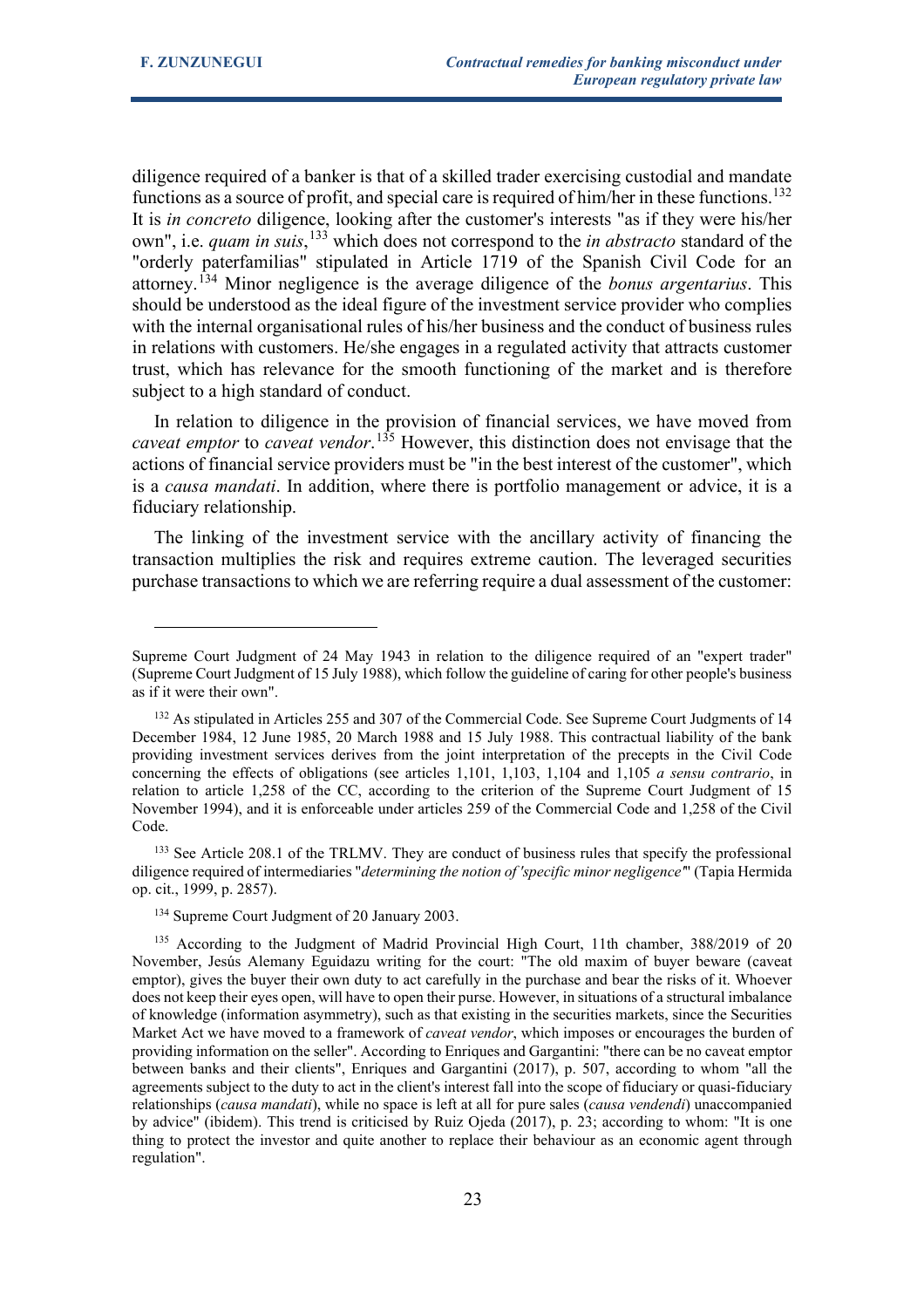the suitability of the investment and the customer's creditworthiness as a borrower.<sup>[136](#page-23-0)</sup>

## **V. REMEDIES FOR BREACH**

The natural consequence of financial service providers breaching professional obligations is protection in damages through compensation;<sup>[137](#page-23-1)</sup> without ruling out absolute nullity due to breach of the mandatory rules governing conduct in the financial market, voidability due to defect of consent, or termination of the contract.

However, the Spanish Supreme Court has been restrictive in accepting remedies for banking *mala praxis*. [138](#page-23-2) It focuses on the legal duty to provide information to the customer on the part of investment service firms, breach of which "could give rise, where appropriate, to the voidability of the contract due to a defect of consent, or to action for compensation for breach of contract, in order to seek compensation for the loss caused to the customer by the contracting of the product as a result of incorrect advice. However, it cannot give rise to termination of the contract due to non-performance".<sup>[139](#page-23-3)</sup> Nor does it allow absolute nullity on the grounds of breach of mandatory rules.<sup>[140](#page-23-4)</sup>

<span id="page-23-0"></span><sup>136</sup> Unsuitable leveraged transactions do not deserve the support of the legal system. For this reason, we cannot share the doctrine that maintains that: "When investors request a loan to make a specific investment, the nature and risks of which they were aware, it is not reprehensible that the investment company did not recommend diversification in the investments, since it is clear that the investors were interested in making an investment that they considered particularly interesting, which compensated them for the added risk involved in requesting external financing to make a 'leveraged' investment" (Supreme Court Judgment 558/2019 of October, José Luis Seoane Spokgelberg writing for the court). This is a case of "concessione di finanziamenti agli investitori per consentire loro di effettuare un'operazione relativa a strumenti finanziari, nella quella interviene il soggetto che concede il finanziamento", a financial product that may give rise to a causal dysfunction not deserving of the support of the legal system. See Tucci (2017), pp. 921−955.

<span id="page-23-1"></span><sup>&</sup>lt;sup>137</sup> According to the Judgment of Madrid Provincial High Court, 11th chamber, 388/2019 of 20 November, Jesús Alemany Eguidazu writing for the court: "the natural action of the investor against the investment service firm is action for compensation". In Portuguese Law, Article 304-A.1 of the Securities Market Code contains a general principle of compensation for damages: "Os intermediários financeiros são obrigados a indemnizar os danos causados a qualquer pessoa em consequência da violação dos deveres respeitantes à organização e ao exercício da sua atividade, que lhes sejam impostos por lei ou por regulamento emanado de autoridade pública.", con presunción de culpa "quando o dano seja causado no âmbito de relações contratuais ou pré-contratuais e, em qualquer caso, quando seja originado pela violação de deveres de informação" (304-A.2). See Reis (2017), pp. 781-799, who considers that this precept "consagra um regime hibrido com presunção de faute para as situacoes obrigacionais e presunção de culpa em sentido estrito para as situacoes aquilianas de violação de deveres de informação" (p. 799).

<sup>138</sup> For an analysis of the evolution of the case law, see Agüero Ortiz (2020a), pp. 177−470.

<span id="page-23-3"></span><span id="page-23-2"></span><sup>&</sup>lt;sup>139</sup> Supreme Court Judgment, Plenary Session, 491/2017 of 13 September, Pedro José Vela Torres writing for the court, citing Supreme Court Judgments 244/2013 of 18 April; 458/2014 of 8 September; 489/2015 of 16 September; 102/2016 of 25 February; 603/2016 of 6 October; 605/2016 of 6 October; 625/2016 of 24 October; 677/2016 of 16 November; 734/2016 of 20 December; and 62/2017 of 2 February. It is doctrine that adds both voiding due to defect of consent and compensation for breach of contract to the lack of information.

<span id="page-23-4"></span><sup>140</sup> See Supreme Court Judgment 558/2019 of 23 October, José Luis Seoane Spiegelberg writing for the court, citing the previous judgments 716/2014 of 15 December and 323/2015 of 30 June.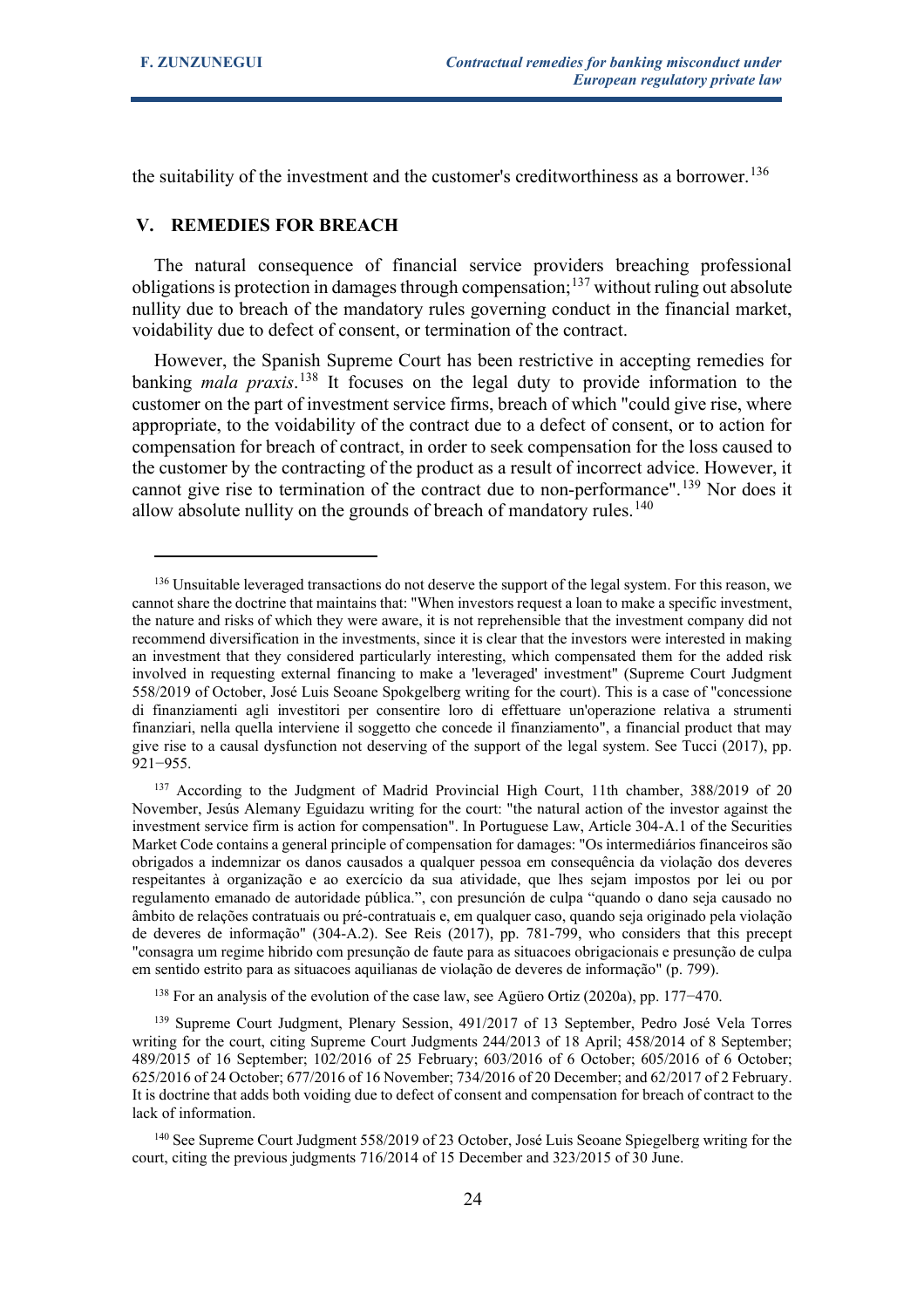## **1. Absolute nullity**

The absolute nullity of the contract may arise from the absence of its essential elements (consent, subject matter and cause), or from breach of mandatory rules.<sup>[141](#page-24-0)</sup> The most recent case law rejects the nullity due to breach of mandatory rules stipulated in Article 6.3 of the Civil Code.<sup>[142](#page-24-1)</sup> The reasoning for this doctrine is that the rules governing the securities market "do not envisage the nullity of investment contracts when, in concluding them, the investment firm has breached its duty to provide information, but instead stipulate administrative penalties".<sup>[143](#page-24-2)</sup> Notwithstanding that "breach of these legal duties to provide information may have an effect on the validity of the contract, insofar as lack of information may result in a defect of consent".<sup>[144](#page-24-3)</sup>

However, we cannot rule out that there may be cases of absolute nullity in financial contracts.[145](#page-24-4) Absolute nullity is based on the protection of the public interest in the proper functioning of the market. This should not be confused with the customer's interest in making financial decisions with full knowledge of the facts.<sup>[146](#page-24-5)</sup> When there are breaches of mandatory rules that are essential for the proper functioning of the markets and for investors to be able to access the securities market with a certain degree of legal certainty, absolute nullity of the contract, pursuant to Article 6.3 of the Civil Code, cannot be ruled

<span id="page-24-0"></span><sup>&</sup>lt;sup>141</sup> According to Supreme Court Judgment 654/2015 of 19 November, Pedro José Vela Torres writing for the court, in a case of absolute lack of consent in the absence of a purchase order, radical nullity is "structural, radical and automatic". It is also an action that does not lapse since "in the case of absolute nullity, the action is not time-barred".

<span id="page-24-1"></span><sup>&</sup>lt;sup>142</sup> "It is settled case law that breach of the regulations stipulating the duties of information by investment firms in the marketing of complex financial products to non-professional investors, before and after the transposition of the MiFID Directive, does not render the contracts for the purchase of these products null and void, but it may have caused a defect of consent, which could also justify their nullity." (Supreme Court Judgment 576/2020 of 4 November, Ignacio Sancho Gargallo writing for the court, citing the previous Judgment 14/2016 of 1 February). "The penalty of nullity by operation of law stipulated in article 6.3 of the Civil Code is not applicable to these cases." (Supreme Court Judgment 558/2019 of 23 October, José Luis Seoane Spiegelberg writing for the court, citing the previous Judgments 716/2014 of 15 December and 323/2015 of 30 June, to which Judgment 840/2013 of 20 January 2014 must be added). This doctrine is equally applicable to "breach of the rules that oblige the investment firm providing advice to inform itself about the customer's profile" (Supreme Court Judgment 558/2019 of 23 October).

<span id="page-24-2"></span><sup>&</sup>lt;sup>143</sup> Supreme Court Judgment 558/2019 of 23 October, José Luis Seoane Spiegelberg writing for the court.

<span id="page-24-3"></span><sup>&</sup>lt;sup>144</sup> Supreme Court Judgment 558/2019 of 23 October, which consolidates the doctrine of Supreme Court Judgment, Plenary Session, 840/2013 of 20 January 2014.

<span id="page-24-4"></span><sup>&</sup>lt;sup>145</sup> Supreme Court Judgments of 834/2009 of 22 December and 375/2010 of 17 June. The first of these states that "this Court, in application of article 6.3 CC, which it is claimed has been infringed, has declared that when, having analysed the nature and purpose of the infringed legal rule and the nature, motives, circumstances and foreseeable effects of the actions performed, the administrative rule is incompatible with the contents and effects of the legal transaction, the relevant consequences regarding its ineffectiveness and invalidity must be applied (Supreme Court Judgment of 25 September 2006) and it is no obstacle to nullity that the administrative prohibition is not absolute (Supreme Court Judgment of 31 October 2007)".

<span id="page-24-5"></span><sup>146</sup> "We are, in short, dealing with a regulation of economic public policy that clearly protects the weaker party in the contracting, in a similar way to what happens with the protective regulation of consumers and users" (Judgement of Madrid Supreme Court 13/2015 of 28 January 2015).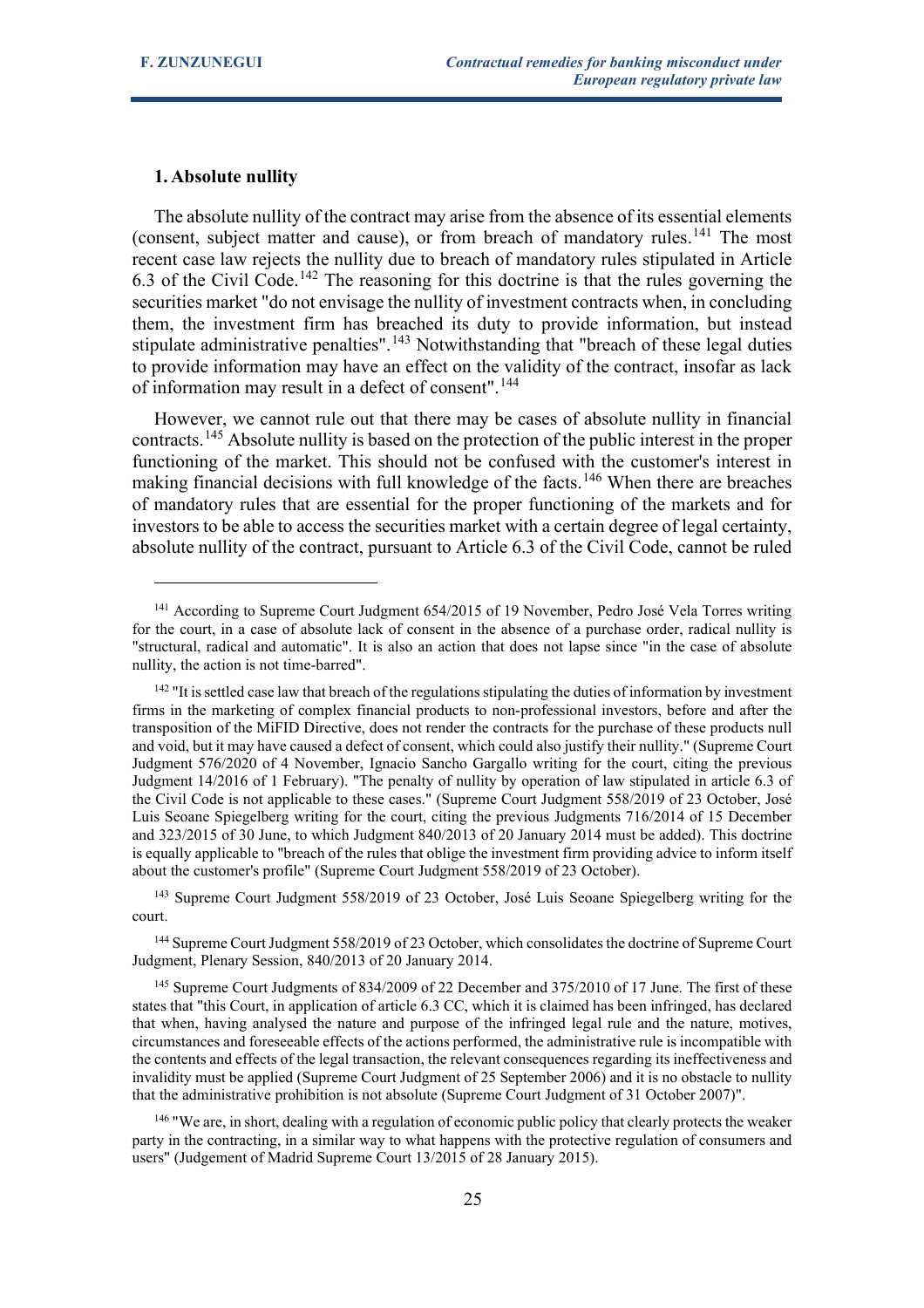out.<sup>[147](#page-25-0)</sup> Securities market regulations are aimed at preserving the channelling of savings into investment through the market.<sup>[148](#page-25-1)</sup> Through the CNMV, the regulatory rules ensure "the transparency of the securities markets, the correct formation of prices in the markets and investor protection"[149](#page-25-2) and "determine whether the investment firm has complied with all of its obligations, including those related to its customers or potential customers and the integrity of the market".<sup>[150](#page-25-3)</sup> The conduct of business rules are aimed at ensuring that investment firms act "with honesty, impartiality and professionalism, in their customers' best interest"[151](#page-25-4) to "protect the interests of investors and the smooth operation of the markets".[152](#page-25-5) In accordance with these goals, the conduct of business rules in the securities market are incompatible with the contracting of products that are unsuited to the customers' profile.<sup>[153](#page-25-6)</sup> For this reason, apart from the possibility of a defect of consent, a serious breach of the conduct of business rules in the securities market results in the absolute nullity of the contract.

#### **2. Voidability**

In Spain, there is settled case law on the relevance of an investment service provider breaching the information obligations for the voidability of the contract due to error.<sup>[154](#page-25-7)</sup>

- <sup>151</sup> Article 208 of the TRLMV.
- <sup>152</sup> See article 75.1 of the TRLMV.

<span id="page-25-7"></span><sup>154</sup> Cf. Supreme Court Judgment 384/2014 of 7 July, Francisco Marín Castán writing for the court, doctrine followed by, among others, Supreme Court Judgments 385/2014, 387/2014 and 376/2015. In Spain, nullity has been chosen as the main means of obtaining redress. There are practical reasons for

<span id="page-25-0"></span><sup>&</sup>lt;sup>147</sup> Cf. Rodríguez Achútegui (2014), pp. 21-28, who considers that there is a sufficient case-law basis to conclude that the breaching of mandatory rules regulating the banking sector may lead, in accordance with Article 6.3 of the CC, to radical nullity, with the advantage for the plaintiff that the void contract cannot be confirmed by subsequent actions and that their action is not time-barred.

<span id="page-25-1"></span><sup>&</sup>lt;sup>148</sup> As the Constitutional Court states: "The concept of the Securities Market cannot be understood unless it is integrated into the broader concept of the 'financial system' of which it is part. If by financial system we mean the set of institutions, firms and operations through which savings are channelled towards investment, providing (supply) money or other means of payment to finance the activities of economic operators (demand), the Securities Market is but one element or integral part of the financial system" (Constitutional Court Judgment 133/1997 of 16 June, Legal Ground 3); "The importance that the regulations governing the securities market give to information about the risks associated with investment, by requiring complete and comprehensible information on this issue, shows its direct relationship with the socioeconomic function of the legal transactions that fall within the scope of regulation of the securities market" (Supreme Court Judgment, Plenary Session, 769/2014 of 12 January 2015, Rafael Saraza Jimena writing for the court).

<span id="page-25-2"></span><sup>149</sup> Article 17.2 of the TRLMV.

<sup>&</sup>lt;sup>150</sup> See article 194.1 of the TRLMV.

<span id="page-25-6"></span><span id="page-25-5"></span><span id="page-25-4"></span><span id="page-25-3"></span><sup>153</sup> As the CJEU Judgment (Fourth Chamber) of 30 May 2013, Genil v Bankinter (Case C-604/2011), points out, it is necessary to analyse whether the national legal system regulates the contractual consequences of breaching such obligations. In other words, it is necessary to review whether the legal system establishes a contractual, non-administrative consequence other than nullity when mandatory rules are breached. In this analysis, "la normativa di settore viene qualificata come parametro per valutare la meritevolezza degli interessi", Della Negra (2020b), p. 722.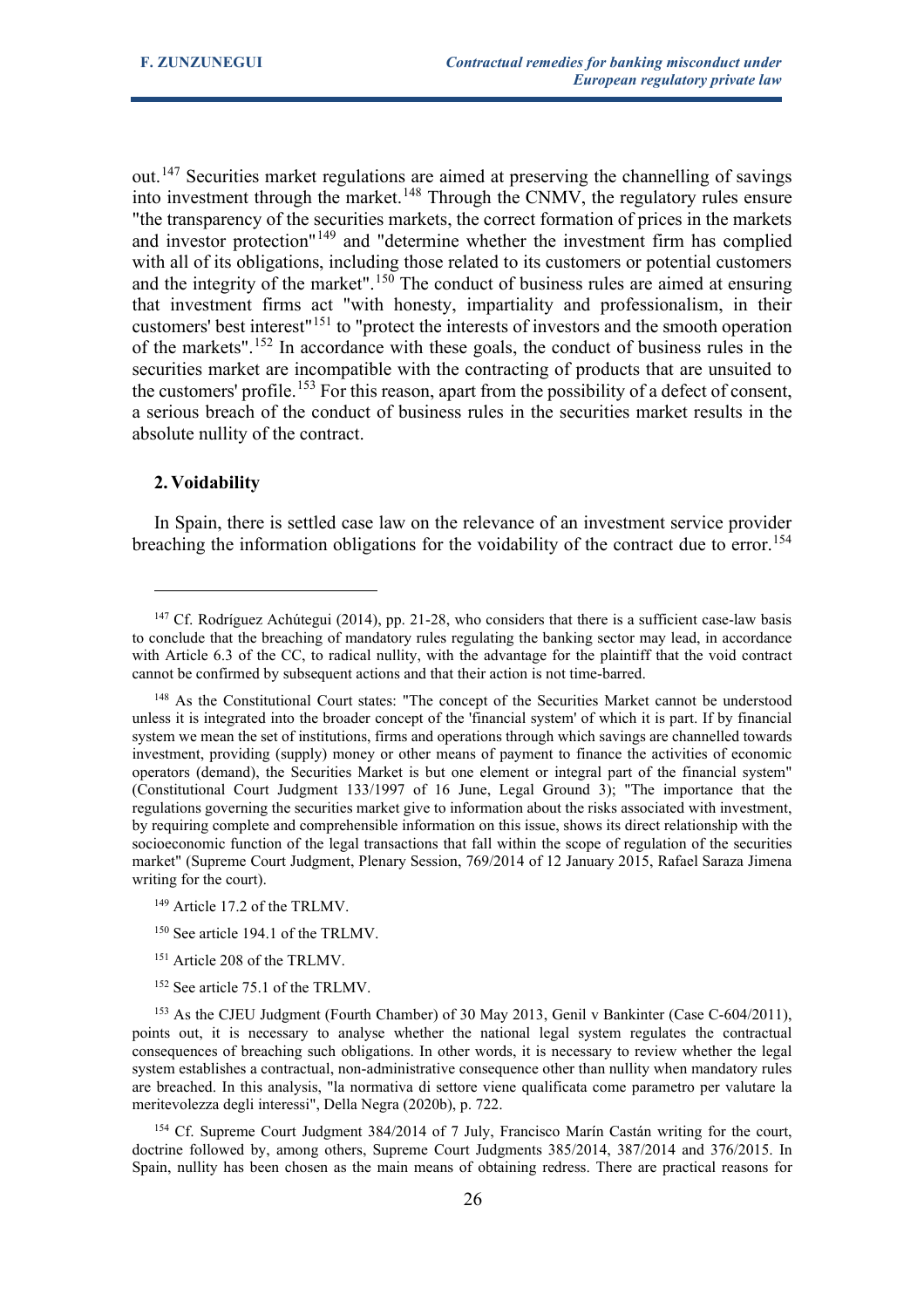Breaching the duty to provide information does not necessarily mean there is a defect of consent, but it may have an impact on its assessment.<sup>[155](#page-26-0)</sup> According to this doctrine, the substantial error must concern the subject matter of the contract and affect the specific risks associated with the contracting of the product (*error in substantia*).[156](#page-26-1) Failure to provide information about the issuer of the product or the absence of a guarantee fund constitutes an essential error regarding the subject matter and conditions of the contract.[157](#page-26-2) The information, which must necessarily include guidelines and warnings about the risks associated with financial instruments, is essential for retail customers to be able to validly give their consent. It being understood that what vitiates consent through error is the lack of knowledge of the product and its associated risks, but not, by itself, breach of the duty to provide information.<sup>[158](#page-26-3)</sup> What is relevant is the intermediary's compliance with the duty to disclose the risk involved in contracting the product to the customer in a clear and comprehensible manner.<sup>[159](#page-26-4)</sup> The randomness of the investment is

<span id="page-26-1"></span><sup>156</sup> As stated in Supreme Court Judgment, Plenary Session, 769/2014 of 12 January 2015, Rafael Saraza Jimena writing for the court, there is an error of consent "due to lack of adequate knowledge of the product (...) and the specific risks associated with it, which leads the customer (...) to a mistaken mental representation of the essential characteristics of the subject matter of the contract, due to the investment company (...) breaching the duty to provide information imposed by the securities market regulations when contracting with customers when there is asymmetry of information".

<sup>157</sup> See Supreme Court Judgment 376/2015 of 7 July, Ignacio Sancho Gargallo.

<span id="page-26-3"></span><span id="page-26-2"></span><sup>158</sup> Supreme Court Judgment, Plenary Session, 840/2013 of 20 January 2014, Ignacio Sancho Gargallo writing for the court, applied by Judgment 205/2015, which distinguishes between the randomness of any investment and the real representation that the customer has at the time of contracting the product's risk. It should be noted that according to that stipulated in Article 209 of the TRLMV, there is a "general duty to inform" all customers, including professionals, who, according to Article 205.1, are presumed to have "the necessary experience, knowledge and qualifications to make their own investment decisions and correctly assess their risks". It is contrary to the MiFID system to consider that the obligation to provide information about risks is waived for professionals.

<span id="page-26-4"></span><sup>159</sup> It is not enough to be willing to invest, i.e. to speculate, to enter the "realm of chance", to rule out error (the opposite view is taken by Agüero Ortiz 2020a cit., pp. 304−309). "The differences between these products and ordinary bank deposits in terms of return, risk and liquidity must be pointed out to the investor", including "appropriate guidance and warnings on the associated risks" (article 210 TRLMV), in the regulated terms (articles 44-51 Commission Delegated Regulation 2017/565) and specified in the authorities' guidance (ESMA, *Questions and Answers on MiFID II and MiFIR investor protection and intermediaries topics*, ESMA 35-43-349, 21 December 2020).

choosing this path, in which the consideration paid for the contract declared null and void is returned, as opposed to difficult calculations of damages. See Roppo and Afferni (2006), p. 31.

<span id="page-26-0"></span><sup>&</sup>lt;sup>155</sup> According to the Supreme Court: "breach of the duties to provide information does not necessarily entail assessment of a defect of consent, but there is no doubt that the legal stipulation of these duties, which is based on the information asymmetry that usually occurs in the contracting of these financial products with retail customers, may have an impact on the assessment of the error" (Supreme Court Judgment 376/2015 of 7 July, Ignacio Sancho Gargallo). For severe criticism of this doctrine, which "entails an evident moral hazard" and discourages the adoption of rational investment decisions due to "automatic protection disconnected from specific causes of material justice", see Agüero Ortiz (2020a), p. 324-326, following an exhaustive analysis of case law (pp. 279−285).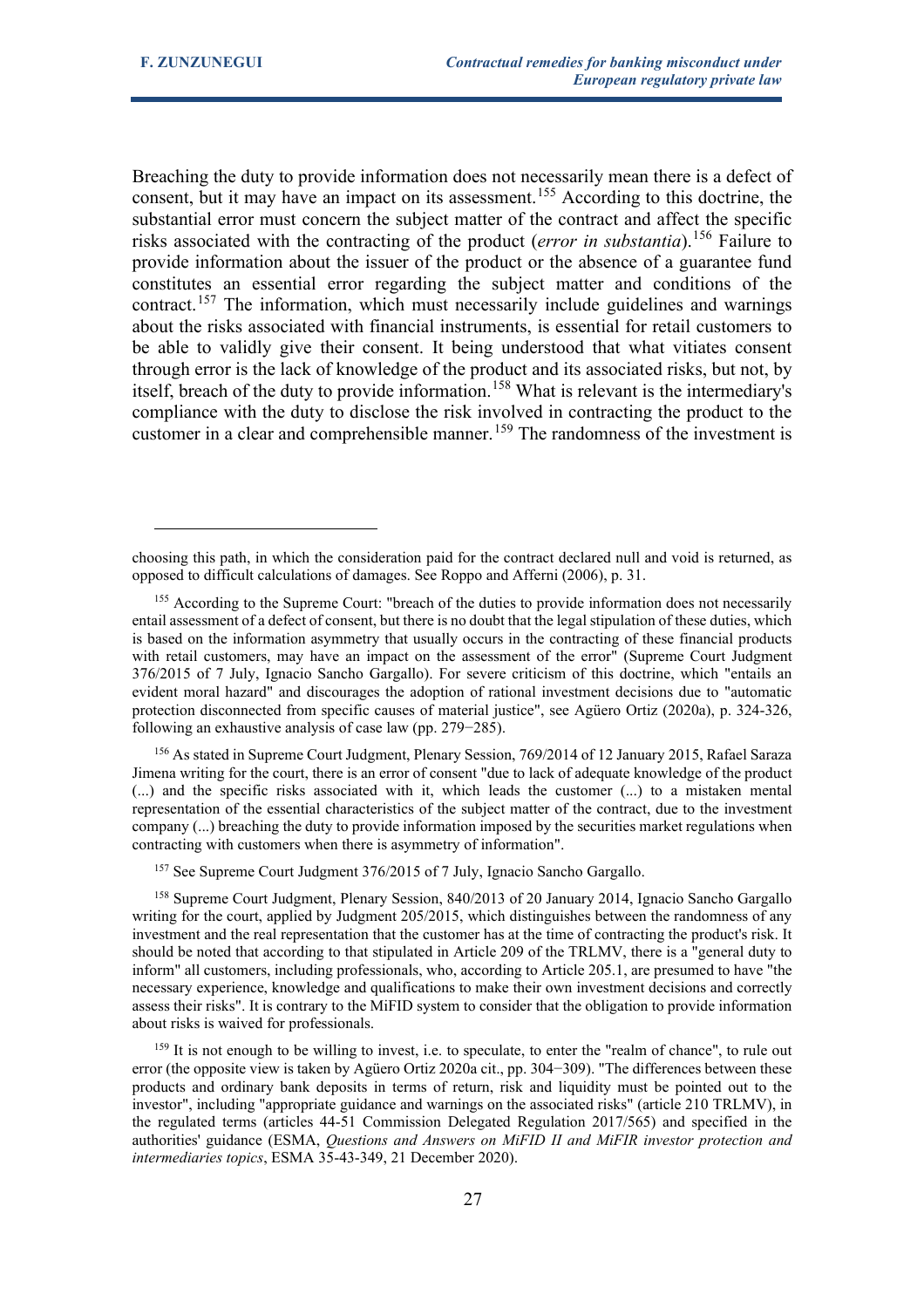at another level, i.e. the sharing of risks in the investment business.<sup>[160](#page-27-0)</sup>

The financial institution's duty to inform has a direct bearing on the concurrence of the requirement of excusability of the error, since if the retail customer needed that information and the financial institution was obliged to provide it to them in an understandable and adequate manner, then the erroneous knowledge of the specific risks associated with the complex financial product contracted in which the error consists is excusable for the customer.<sup>[161](#page-27-1)</sup> The existence of legal duties of information breached by the investment service provider justifies that the error is excusable.<sup>[162](#page-27-2)</sup> What this case law seeks to make clear is that the relationship between a retail customer qualified in terms of their experience or knowledge by the bank providing investment services is not one of information asymmetry and breach of the information obligations cannot be used to void the contract. Investors qualified by their knowledge or experience do not need to be informed because they know or should have known what they were acquiring. In any case, the error would not be excusable in view of their qualification. This case law, which creates the figure of an "expert retail investor", makes the effects of lack of information conditional upon the customer's profile. If the investor is experienced, lack of information about the product's issuer may not give rise to nullity due to error.<sup>[163](#page-27-3)</sup>

<span id="page-27-0"></span><sup>&</sup>lt;sup>160</sup> And of course: "a defect of consent is totally unrelated to an absence of information subsequent to entering into the contract" (Supreme Court Judgment 41/2014 of 17 February, Jose Ramón Ferrandiz Gabriel writing for the court).

<span id="page-27-1"></span><sup>161</sup> In order for the error to be declared, it is necessary for it to be excusable: "What is not possible is to consider that the defect of consent is an inevitable consequence of the inexistence or deficiency of the information, since even those informed may have suffered from the error—whether it is excusable is another matter—and, on the contrary, it may not have been suffered by those who were not informed." (Supreme Court Judgment 41/2014 of 17 February).

<span id="page-27-2"></span><sup>&</sup>lt;sup>162</sup> Supreme Court Judgment 376/2015 of 7 July, Ignacio Sancho Gargallo. However, the "error which, while excusable, vitiates consent is that which relates to the product's nature and risks. What does not vitiate consent and is therefore not suitable to justify the voiding of the contract, is the conduct of a person who, knowing the highly random component of the contract and the nature of its risks, considers that he/she can profit from these characteristics of the contract, errs in his/her calculation and, contrary to what he/she foresaw, makes a loss, not a profit."

<span id="page-27-3"></span><sup>&</sup>lt;sup>163</sup> In this regard, Supreme Court Judgment 323/2015 of 30 June, Rafael Saraza Jimena writing for the court, considers that the importance that should be given to the customer's profile and their classification as a retail customer "are not matters related to the assessment of the evidence, but instead to legal assessments of the proven facts". According to the same ruling, being a retail customer does not mean that "the client is necessarily a 'financial ignoramus', as it may be that clients who do not meet the rigorous requirements that the MiFID regulations demand to be considered a professional client may, due to their profession or experience, have in-depth knowledge of these complex financial instruments that allows them to know the nature of the product they are contracting and the risks associated with it, even in the case of not receiving the information that the MiFID regulations oblige these companies to provide". This is highly debatable doctrine since experienced investors cannot see the future. Knowing who the issuer is or what the product's risks are is essential information for both the inexperienced and the experienced investor. According to the Italian Court of Cassation, "anche l'investitore, speculativamente orientato e disponibile ad assumersi rischi, deve poter valutare la sua scelta speculativa e rischiosa nell'ambito di tutte le opzioni dello stesso genere offerte dal mercato e alla luce dei fattori di rischio che gli sono stati segnalati" (Cassazione Civile, Sentenza 7905/2020 of 17 April).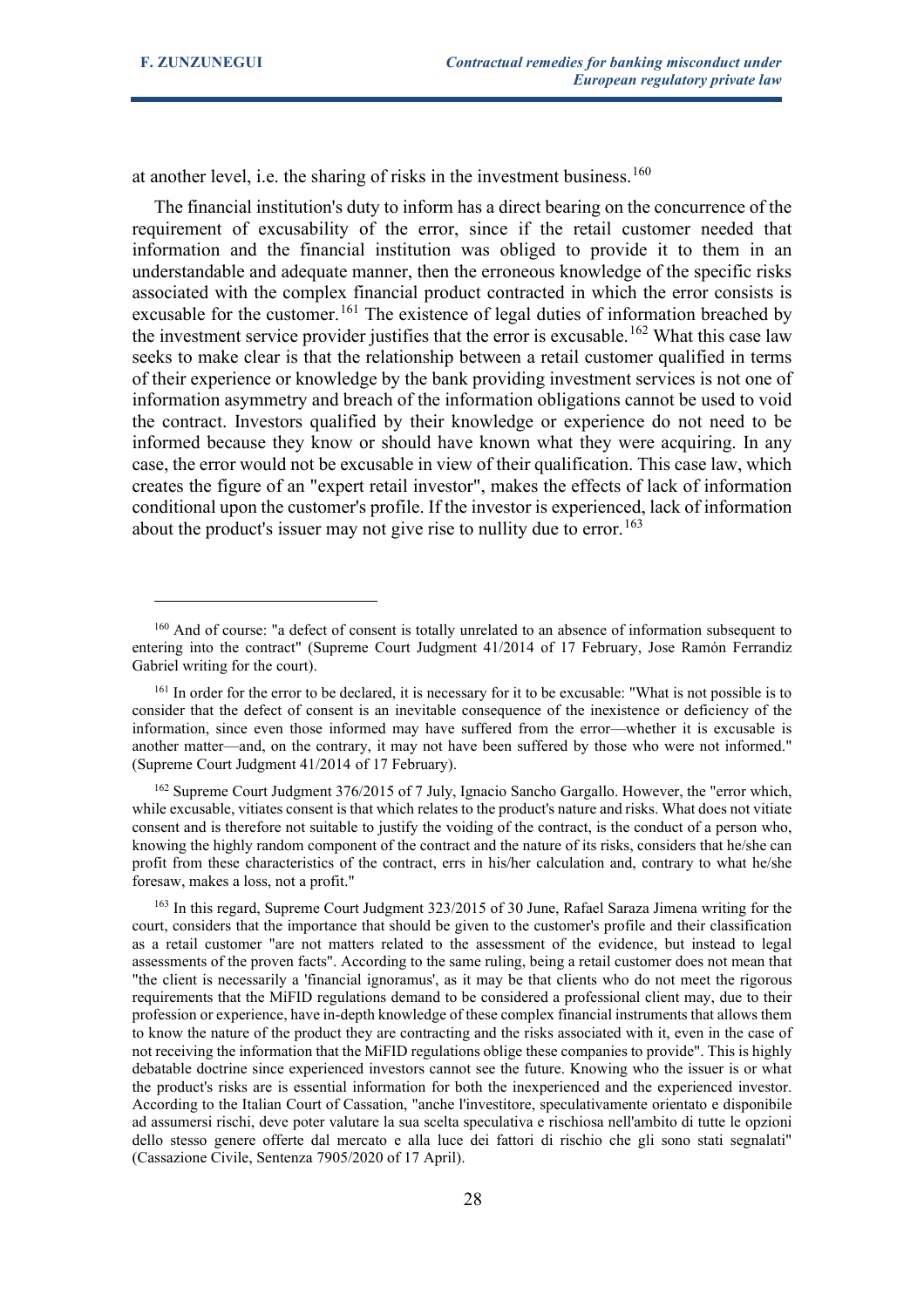# **3.Termination of the contract**

Breach of the investment service provider's essential obligations may give rise to the right to request termination of the contract in accordance with that stipulated in Article 1224 of the Spanish Civil Code. However, the case law that emerged with the financial crisis rules out contractual termination in the provision of investment services due to lack of pre-contractual information, since such a lack "is not linked to the breach of an obligation within the framework of a contractual relationship for the provision of an investment service, but is instead connected with the pre-contractual stage of the formation of the will prior to the conclusion of the contract".<sup>[164](#page-28-0)</sup> What is true is that information obligations in the provision of investment services are contractual, either because they derive from the framework contract or from the corresponding intermediary, advice or portfolio management transaction. In a market transaction, in which orders are received to be executed in the market, the obligation to inform of the risks of the product ordered is contractual. It is pre-contractual in relation to the execution of the market purchase, but contractual in relation to the market mandate. In turn, in advisory management, lack of information would be a breach of a contractual obligation. After the management or advice has been contracted, the management actions or recommendations are conditional upon the prior fulfilment of information obligations.

# **4.Protection in damages**

Another avenue to obtain redress for breaches of conduct of business rules in the provision of investment services is compensation action. Through civil liability, the affected customer may obtain redress from the breaching company without voiding the contract. This is the main remedy in most European legal systems.<sup>[165](#page-28-1)</sup> Spanish case law

<span id="page-28-0"></span><sup>&</sup>lt;sup>164</sup> According to Supreme Court Judgment, Plenary Session, 491/2017 of 13 September, Pedro José Vela Torres writing for the court: "Breach of the legal regulations concerning the duty to inform the customer about the economic risk of acquiring preference shares may cause an error in the granting of consent, or damage derived from such a breach, but it does not determine a breach with terminating effect". This doctrine is reiterated in, among others, Supreme Court Judgment 172/2018 of 23 March. However, voidability due to a defect of consent may be based on pre-contractual information when it is considered that "the lack of information may produce an alteration in the process of formation of will that entitles one of the parties to void the contract" (Supreme Court Judgment, Plenary Session, 491/2017 of 13 September).

<span id="page-28-1"></span><sup>165</sup> Busch and Van Dam (2017), *passim*. In Germany, as Binder, points out, negligent actions by intermediaries contrary to the conduct of business rules "will be held liable in damages to their clients for breach of contractual duty", Binder in Busch and Van Dam(2017), p. 81. In France, according to Bonneau, the grounds for breach of information obligations are "to repair the damage borne by clients", Bonneau in Busch and Van Dam (2017), p. 121. In Italy, although nullity was the initial choice, based on the distinction between rules of validity and conduct of business rules, case law has leaned towards compensation for damages, since the Supreme Court Judgment of 29 September 2005 (see Rossi and Garavelli in Busch and Van Dam (2017), pp. 153-155, although the most recent case law on swaps opts for nullity (Judgment of the Court of Cassation no. 8770 of 12 May 2020, inter alia). In the Netherlands, according to Busch, Van Dam and Van der Wield, "In relation to a breach of a bank's duty of care the most important remedy in practice is a claim for damages", Busch and Wield (2017), p. 212. In Ireland, as Clarke notes: "A breach of fiduciary duty may give rise to an action for damages", Clarke in Busch and Van Dam (2017), p. 299. Only in Austria does nullity apply in some cases, Ring and Spitzer in Busch and Van Dam (2017), p. 104.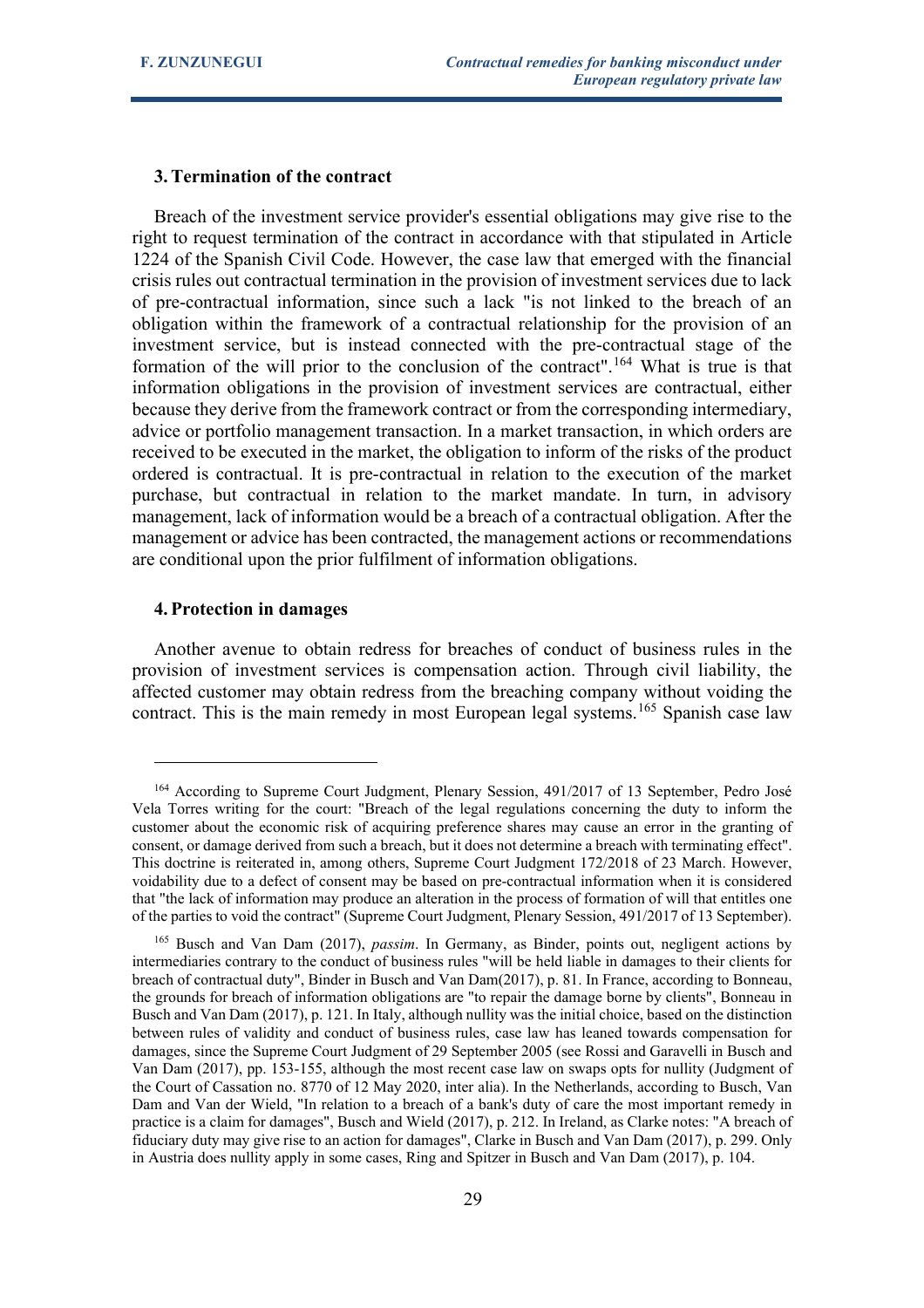allows it when information obligations are breached in portfolio management<sup>[166](#page-29-0)</sup> or in advisory relationships<sup>167</sup>, although the most recent case law bases awards not only on breaches of the duty to inform in this type of relationship, but also on the failure to adapt the recommended product to the investor profile "despite the fact that it must necessarily have analysed it".<sup>[168](#page-29-2)</sup> It is contractual liability.<sup>[169](#page-29-3)</sup>

Under private contract law, in order for the duty to pay compensation to arise, there must be breaching conduct, damage caused to the customer, a cause-effect relationship between the breach and the damage, and finally, the damage must be attributable to the breaching firm.<sup>[170](#page-29-4)</sup> Breaching conduct is required in the first place. This is the case when the obligation to refrain from offering unsuitable products or the obligation to inform or warn of risks is breached.

The burden of proof of performance of the information obligations lies with the investment service provider as a financial market professional.<sup>[171](#page-29-5)</sup> The person under the

<span id="page-29-1"></span><sup>167</sup> Supreme Court Judgment 476/2020 of 21 September, Jose Luis Seoane Spiegelberg writing for the court, citing Supreme Court Judgments 677/2016 of 16 November; 62/2019 of 31 January; 249/2019 of 6 May; 646/2019 of 28 November and 139/2020 of 2 March, states: "within the framework of an advisory relationship provided by a financial service firm and in view of the customer's investment profile and interests, civil liability may arise under article 1101 CC for breach or negligent performance of the obligations arising from that financial advisory relationship, which causes the investor harm consisting of the total or partial loss of their investment." See also Supreme Court Judgment 526/2020 of 14 October, Jose Luis Seoane Spiegelberg writing for the court, citing Supreme Court Judgments 677/2016 of 16 November; 62/2019 of 31 January; 303/2019 of 28 May; and 165/2020 of 11 March.

<span id="page-29-2"></span><sup>168</sup> Supreme Court Judgment 526/2020 of 14 October, Jose Luis Seoane Spiegelberg writing for the court.

<span id="page-29-3"></span><sup>169</sup> Regarding the tort liability of the "registered advisor" of issuers with securities listed on multilateral trading facilities, as authorised by article  $320.2(i)(e)$  of the TRLMV.and envisaged in article 19 of the General Regulations of the MAB, see Fernández de Araoz Gómez-Acebo 2020b, commenting on the Judgment of Madrid Provincial High Court, 11th chamber, of 13 February 2019, Jesús Miguel Alemany Eguidazu writing for the court.

<span id="page-29-4"></span> $170$  "In order for an action for damages arising from a breach of contract to be upheld, there must be a breach of an obligation arising from a contract (even if that obligation is a consequence of the legal regulation of the contract) and that breach must have caused a certain damage that is legally attributable to the breach" (Supreme Court Judgment 558/2019 of 23 October, José Luis Seoane Spiegelberg writing for the court).

<span id="page-29-5"></span><sup>171</sup> Although there is no specific rule in Spanish law, case law imposes on the intermediary the burden of proof of compliance with the obligations, due to its better position in relation to the sources of proof (Supreme Court Judgment, Plenary Session, 840/2013 of 20 January, Ignacio Sancho Gargallo writing for

<span id="page-29-0"></span><sup>166</sup> Supreme Court Judgment, Plenary Session, 244/2013 of 18 April, Rafael Saraza Jimena writing for the court, orders a portfolio management bank to pay compensation for breaching its information obligations "as such information does not contain the necessary data for the plaintiffs to know that the products did not suit the very low risk profile they had chosen". However, it is not portfolio customers that must assess their own profile in order to reject unsuitable investments. It is the managing bank that undertakes the duty to know the customer and assess their profile in order to fill the portfolio with suitable products and refrain from including unsuitable ones. Regarding lack of diligence on the part of the manager due to an investment contrary to the customer's conservative profile, the Supreme Court Judgment, Plenary Session, 240/2013 of 17 April, Francisco Marín Castán writing for the court, orders the managing bank to pay compensation "for having held an investment contrary to their conservative profile, as set out in the contract".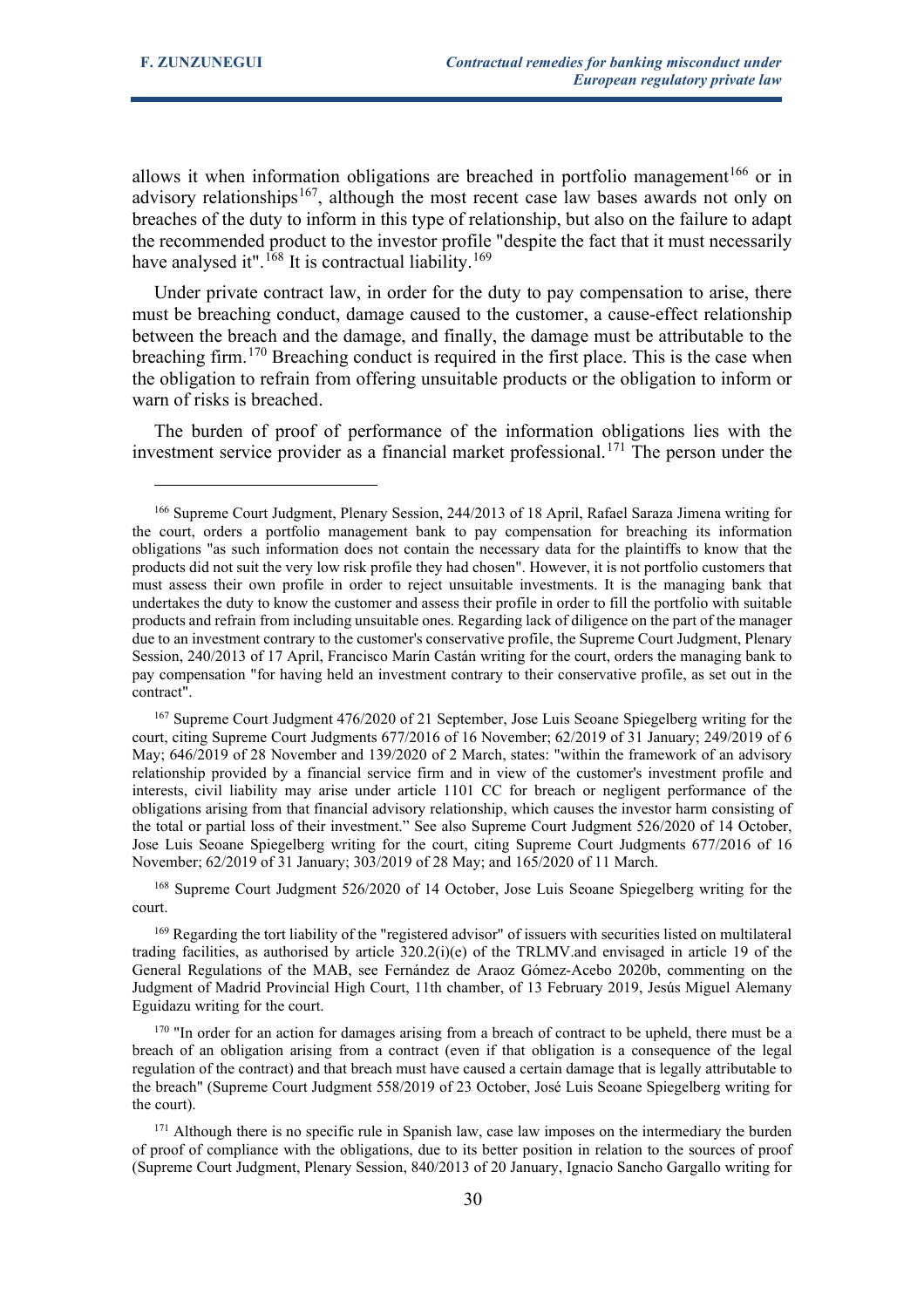obligation must do so and has the ease of proof.<sup>[172](#page-30-0)</sup> It is then up to the provider to prove that it has performed its information obligations.[173](#page-30-1) To do otherwise would be force the customer to prove a negative—that the firm did not inform them—which is *probatio diabolica*. [174](#page-30-2) The customer must allege in the claim that the intermediary breached its obligation. The intermediary is discharged by proving that it performed the obligation whose non-fulfilment was alleged by the customer.

The second element necessary for the compensation obligation to arise is the existence of damage, which takes the form of loss of all or part of the invested capital. It is up to the plaintiff customer to prove the damage. This is an issue fraught with difficulties. Case law simplifies it by considering that the "harm is loss of the investment".<sup>[175](#page-30-3)</sup> The damage is assessed on the basis of negative contractual interest, placing the customer in the same position they were in before acquiring the product purchased through the investment service. Compensation is paid for the difference between the amount invested and the market value of the product at the time the claim was accepted.<sup>[176](#page-30-4)</sup> The resulting amount accrues legal interest from the date of the court appeal. However, it is *restitutio in integrum*, such that "the affected party's assets are left, as a result of the compensation and at the expense of the liable party, in a situation equal or at least equivalent to that prior to the damage being suffered".<sup>[177](#page-30-5)</sup>

Another essential element of liability for damages is causation. According to the Spanish Supreme Court, breach of the conduct of business rules, in particular the failure to assess the customer with the corresponding test, is the basis for action for damages "provided such breach has resulted in the damage for which compensation is claimed".<sup>[178](#page-30-6)</sup>

the court), or because it is the party obliged to perform the duties to inform (Supreme Court Judgments 726/2015 of 22 December and 397/2017 of 27 June, inter alia). In Italy, Article 23.6 of the *Testo unico delle disposizioni in materia di intermediazione finanziaria* states that: "Nei giudizi di risarcimento dei danni cagionati al cliente nello svolgimento dei servizi di investimento e di quelli accessori, spetta ai soggetti abilitati l'onere della prova di aver agito con la specifica diligenza richiesta".

<span id="page-30-0"></span><sup>&</sup>lt;sup>172</sup> Art. 217.7 of the Civil Procedure Act, according to which "the Court must bear in mind the availability and ease of proof of each of the parties in litigation", a rule that undoubtedly shifts the burden of proof to the defendant" (Supreme Court Judgment, Plenary Session 840/2013 of 20 January, Ignacio Sancho Gargallo writing for the court).

<span id="page-30-1"></span><sup>173</sup> In Italian law, Article 23.6 T.U.F. stipulates that "spetta ai soggetti abilitati l'onere della prova di aver agito con la specifica diligenza richiesta". See Maggiolo 2012, p. 532 et seq.

<span id="page-30-2"></span><sup>&</sup>lt;sup>174</sup> Judgments of Ourense Provincial High Court, 1st chamber, 472/2019 of 3 December and Castellón Provincial High Court, 3rd chamber, 660/2019 of 29 November, inter alia.

<span id="page-30-3"></span><sup>&</sup>lt;sup>175</sup> See, inter alia, Supreme Court Judgment 677/2016 of 16 November, Rafael Saraza Jimena writing for the court.

<span id="page-30-4"></span><sup>&</sup>lt;sup>176</sup> Action for damages is governed by Article 1108 of the Civil Code, and not by Article 1303, which applies to contractual nullity (Supreme Court Judgment 607/2020 of 12 November, Pedro José Vela Torres writing for the court).

<sup>&</sup>lt;sup>177</sup> Supreme Court Judgment 525/2015 of 28 September, Eduardo Baena Ruiz writing for the court.

<span id="page-30-6"></span><span id="page-30-5"></span><sup>&</sup>lt;sup>178</sup> Supreme Court Judgment 677/2016 of 16 November, Rafael Saraza Jimena writing for the court, citing previous the judgments 754/2014 of 30 December, 397/2015 of 13 July, and 398/2015 of 10 July. For severe criticism of this doctrine, which considers that lack of the suitability test in advisory relationships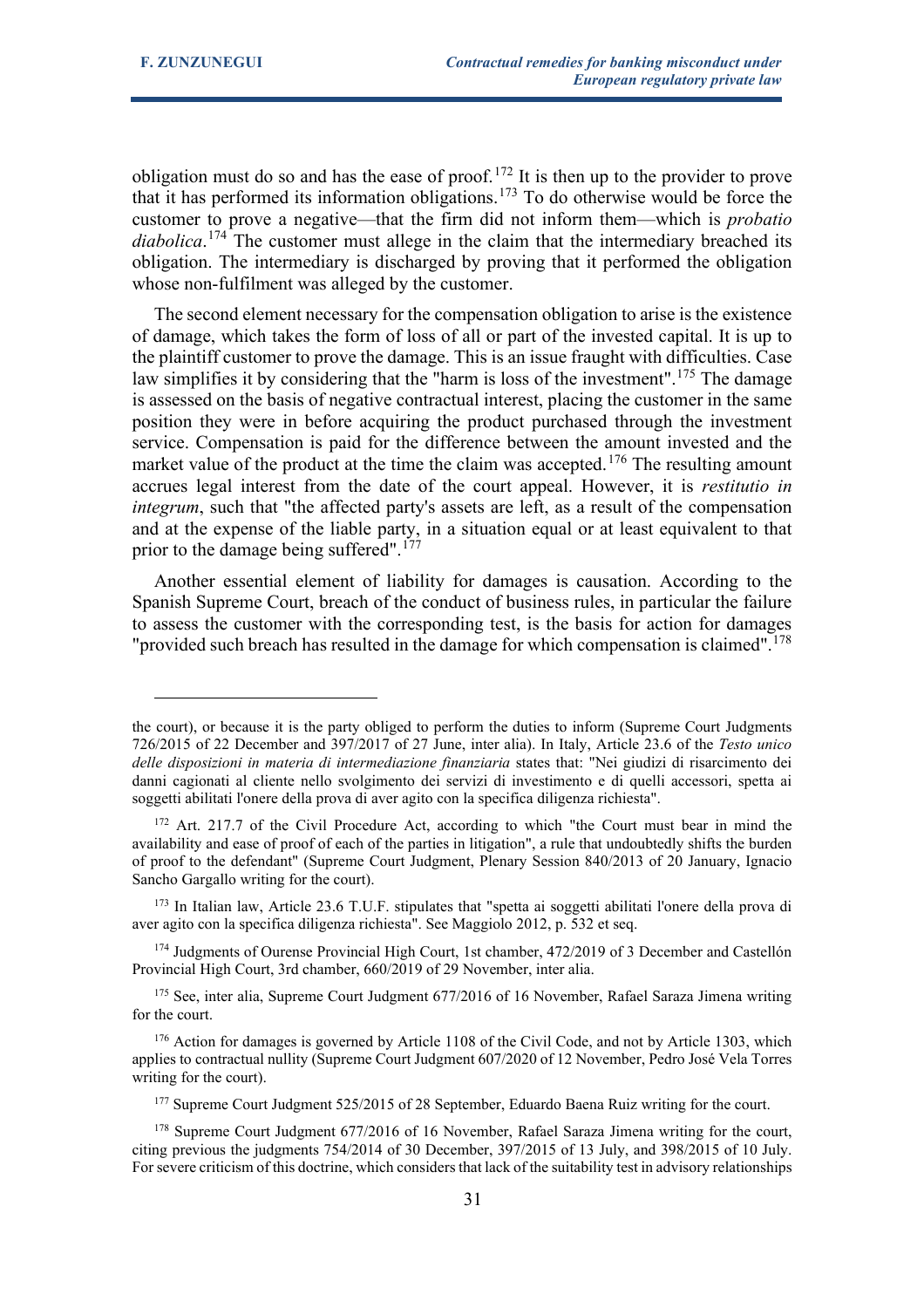However, when analysing the causal link, it considers that omission of information causes investors to unwittingly undertake a risk and that is why the damage resulting from the updating of that risk "is a natural consequence of the breach".<sup>[179](#page-31-0)</sup> When there is a breach and damage, causality between the breach and the damage is presumed: "Such that breach of the duties inherent in the suitability test requirement can be considered the legal cause of the damage suffered, because if there is no evidence that the plaintiff was a high-risk investor, or that, not being so, they had insisted on the purchasing of this bond, the bank should have refrained from recommending its purchase. Therefore, by doing so, it caused the plaintiff to undertake the risk that led to loss of the investment".<sup>[180](#page-31-1)</sup> Then, once breach of the conduct of business rules has been established, causation of the damage is presumed *iuris tantum*. There is a shifting of the burden of proof of the cause-effect relationship; a case law presumption of causation between the breach of the conduct of business rules and the causation of the damage.<sup>[181](#page-31-2)</sup> A presumption that the intermediary must rebut in order to be discharged.

Finally, the fourth element necessary for the obligation to compensate to arise is the existence of a title attributing the damage to the debtor. In a commercial mandate such as this, the agent is liable for the damage caused by the lack of diligence.<sup>[182](#page-31-3)</sup> According to the Spanish Supreme Court: "This serious breach of the duties required of a professional who operates in the securities market in their relationship with potential or current customers constitutes the legal title of attribution of liability for the damages suffered by such customers as a result of the loss".<sup>[183](#page-31-4)</sup> However, in order for the breach to constitute

is a non-essential breach, see Agüero Ortiz 2020a, cit., p. 468, following a full analysis of the case law (pp. 450−467).

<sup>&</sup>lt;sup>179</sup> Supreme Court Judgment 754/2014 of 30 December, Ignacio Sancho Gargallo writing for the court.

<span id="page-31-1"></span><span id="page-31-0"></span><sup>&</sup>lt;sup>180</sup> Supreme Court Judgments 754/2014 of 30 December, 397/2015 of 13 July and 398/2015 of 10 July; cited by Supreme Court Judgment 677/2016 of 16 November, and other subsequent ones. There is a lack of understanding of the legal framework governing the provision of investment advice services, because if the test is not carried out, or the test performed is not suitable, the firm should not provide the service and should therefore refrain from recommending the acquisition of the product, no matter how hard the customer pushes. This is a breach of the minimum standard of diligence and loyalty in the provision of financial advice (Supreme Court Judgment 398/2015 of 10 July). These transactions are null and void by operation of law because they contravene a legal prohibition.

<span id="page-31-2"></span><sup>181</sup> Requiring the client to prove how they would have acted if given correct advice would be *probatio diabolica*, which is why the courts use judicial presumptions (see the Judgment of Madrid Provincial High Court, 11th chamber, 336/2019 of 9 October, Jesús Miguel Alemany Eguidazu writing for the court, paragraphs 123-129: "whoever goes to an advisor is likely to make their decision on the information provided and follow the recommendation given", paragraph 125). Article 304-A, paragraph 2, of the Portuguese Securities Code establishes the presumption of the intermediary's negligence for breach of their professional obligations, in these terms: "A culpa do intermediário financeiro presume-se quando o dano seja causado no âmbito de relações contratuais ou pré-contratuais e, em qualquer caso, quando seja originado pela violação de deveres de informação", see Castilho Dos Santos (2008), pp. 189 et seq.

<sup>&</sup>lt;sup>182</sup> Article 259 of the Commercial Code.

<span id="page-31-4"></span><span id="page-31-3"></span><sup>&</sup>lt;sup>183</sup> Supreme Court Judgment, Plenary Session, 244/2013 of 18 April, Rafael Saraza Jimena writing for the court.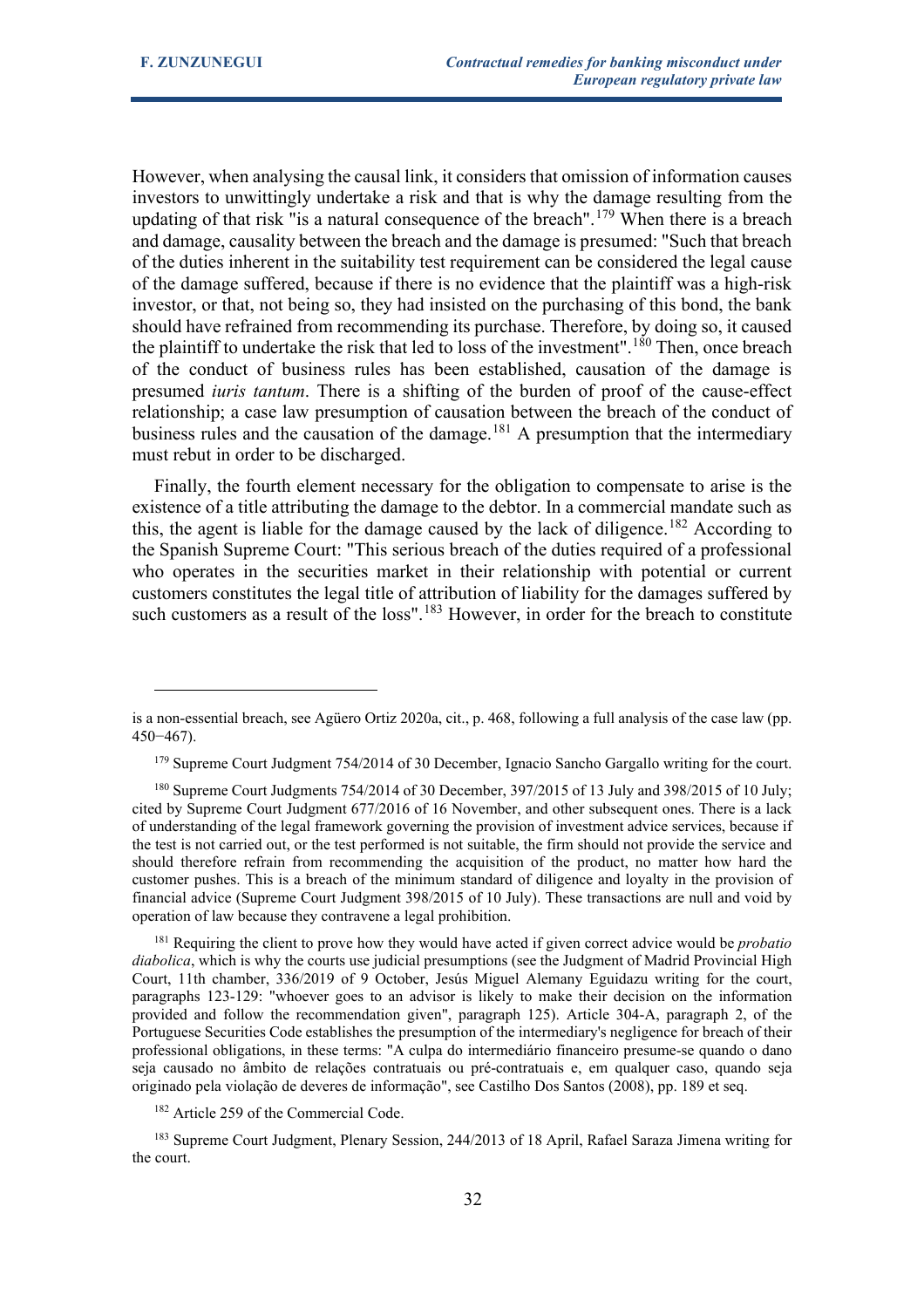a legal attribution, a phenomenological cause-effect relationship is required.<sup>[184](#page-32-0)</sup> However, compensation for non-material damages would require "not only the establishment of a phenomenological cause-effect relationship between the defendant's conduct and the facts through which such damages are manifested (anguish, distress, anxiety), but also that an objective attribution can be established".[185](#page-32-1) In short, it is a system that tends towards strict liability for the investment services provider. Once the breach, the existence of damage and the legal assessment of the cause-effect relationship have been evidenced, the damage is considered attributable to the firm for having failed to meet the standard of professional conduct.

#### **VI. CONCLUDING REMARKS**

The European Union leaves it up to Member States to establish the civil consequences of breach of securities market conduct of business rules. The solutions vary and each Member State provides its own remedy. The effectiveness of the objectives of investor and financial customer protection in guaranteeing the proper functioning of the financial market requires progress towards a contract law that interprets the standards of diligence of the conduct of business rules in accordance with the doctrine of European regulatory private law. This law arises from interaction between financial regulation of European origin under public law and the contract law of Member States. Based on this approach, we have analysed this interaction in Spanish law, in which contracts for the provision of investment services are atypical and there is a lack of provisions concerning the consequences of breach of contractual obligations. However, Article 259 of the Spanish Commercial Code allows the contractual obligations of a mandate relationship to be supplemented with the securities market conduct of business rules in the provision of investment services, such that a breach of due diligence, the standard for which is the

<span id="page-32-0"></span><sup>&</sup>lt;sup>184</sup> "It is not correct to state that case law declares that a cause-effect relationship between the breach attributable to the investment firm and the damage suffered by the customer is not necessary because the breach suffices as a title for legal attribution. Breach suffices as such a title of legal attribution when there is a phenomenological cause-effect relationship." (Supreme Court Judgment 558/2019 of 23 October, José Luis Seoane Spiegelberg writing for the court). Thus, serious breach of the duties to inform the customer and diligence and loyalty with regard to financial advice, "imposes on the person providing a financial advice service, once the cause-effect relationship has been determined, the legal title of attribution of the damages suffered by the customer consisting of the loss of value of the investment products acquired, which may constitute the legal title of attribution of liability for the damages suffered by the customer consisting of the loss of value of the investment products acquired" (Supreme Court Judgment 558/2019 of 23 October, following the doctrine in Judgment 583/2016 of 30 September, in which the previous judgments 244/2013 of 18 April, 754/2014 of 30 December, 397/2015 of 13 July and 398/2015 of 10 July are cited).

<span id="page-32-1"></span><sup>&</sup>lt;sup>185</sup> Supreme Court Judgment 583/2016 of 30 September, Rafael Saraza Jimena writing for the court, which states "when compensation for non-material damages is claimed for breach of a contract with purely economic content, as in the case of investment advice, even if it could be understood that there is a phenomenological cause-effect relationship between the defendant's conduct and the psychological damage that the plaintiff may have suffered, an objective attribution cannot be established on the basis of the criterion of the purpose of protection of the rule when explicitly or implicitly no consideration has been given to the violation of aspects of personality (such as integrity, dignity or personal freedom) in relation to the fulfilment of the contractual obligations undertaken".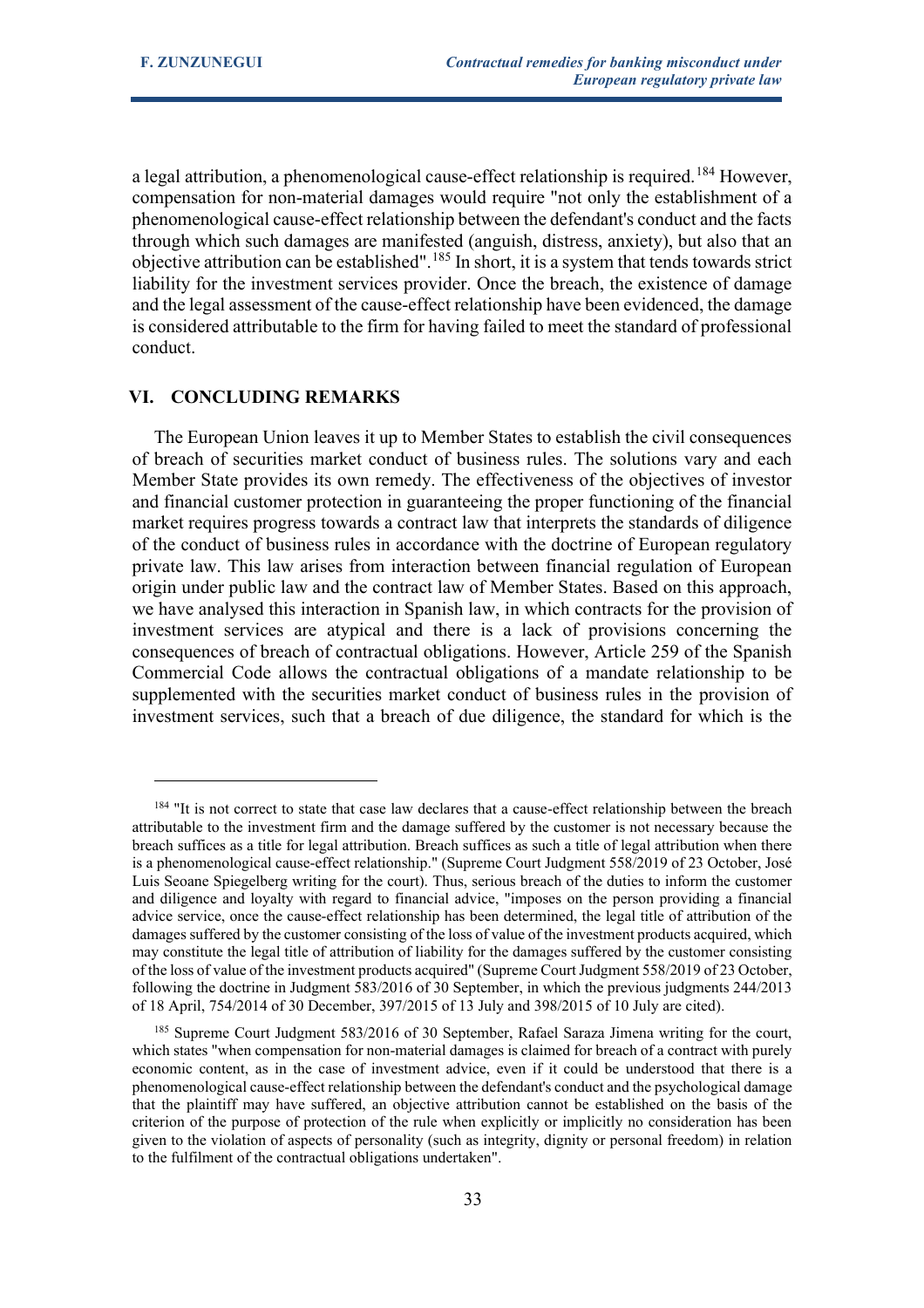conduct of business rules, gives rise to the corresponding compensation as a natural solution.

In line with the most common claims, case law deals with the remedy of contractual nullity on the basis of a defect of consent due to breach of information obligations, ruling out, in principle, absolute nullity for breach of mandatory rules. In the credit market, claims are based on the unfairness of general terms and conditions, which are settled in most cases in the consumer's favour by applying the doctrine of "material transparency", according to which it is not enough to provide information, since it is necessary for the lender to prove that the customer has understood the legal and financial content of the general terms and conditions incorporated in the contract. According to this doctrine, most of the general terms and conditions of financial contracts may be annulled because, due to their natural complexity, they are impossible for financial consumers to understand.[186](#page-33-0) This doctrine applies solutions specific to exchange relationships to collaboration contracts. It is an option that creates legal uncertainty by leading in Spain to the cancellation of tens of thousands of financial contracts. In reaction to this, the Supreme Court, with a *caveat emptor* interpretation, has created the figure of the "expert retail investor", which moves away from the combination of contract law with conduct of business rules. According to this doctrine, there is no cause-effect link between the breach of the conduct of business rules and the damage in the case of an expert retail investor. In these cases, according to this case law, there is no information asymmetry justifying the special framework. These customers have the capacity to know what they are buying, and lack of information cannot be the cause of the loss or the basis for the error. This doctrine turns retail investors with knowledge or experience into professional customers contrary to EU financial regulation.

Academic doctrine is seeking a safe harbour for the industry that increases legal certainty. Based on these positions, as long as the contents of the contract have been filed with and approved by the supervisor, the wording could be considered to be clear, legible and understandable by the customer, and the information provided to the investor could be presumed to be sufficient to enable the investor to make an informed decision.<sup>[187](#page-33-1)</sup> According to this proposal, in addition to administrative liability, the law should expressly state that breach of the conduct of business rules obliges the intermediary to compensate the retail customer for the damage caused.<sup>[188](#page-33-2)</sup> To complete the proposal, the bank could exclude its liability if it can prove that it has complied with the conduct of business rules. These approaches apply the substitution model of European Regulatory

<span id="page-33-0"></span><sup>186</sup> Although the Supreme Court has specified that the clause "not being transparent, does not mean that it is always, automatically abusive" and therefore null and void, since "the declaration of lack of transparency would be a necessary, but not a sufficient, condition for the assessment of abusiveness" (Supreme Court Judgments of 595, 596, 597 and 598/2020 of 12 November, IRPH [mortgage loan reference index] case).

<span id="page-33-1"></span><sup>187</sup> See Fernández de Araoz Gómez-Acebo 2020a, pp. 4 et seq.; in which he expands on and develops his initial proposal published in Fernández de Araoz Gómez-Acebo (2015), pp. 1 et seq.

<span id="page-33-2"></span><sup>&</sup>lt;sup>188</sup> With compensation equivalent to the amount paid when acquiring the product plus legal interest, minus the resulting market value. See Fernández de Araoz Gómez-Acebo (2020ª), pp. 4 et seq.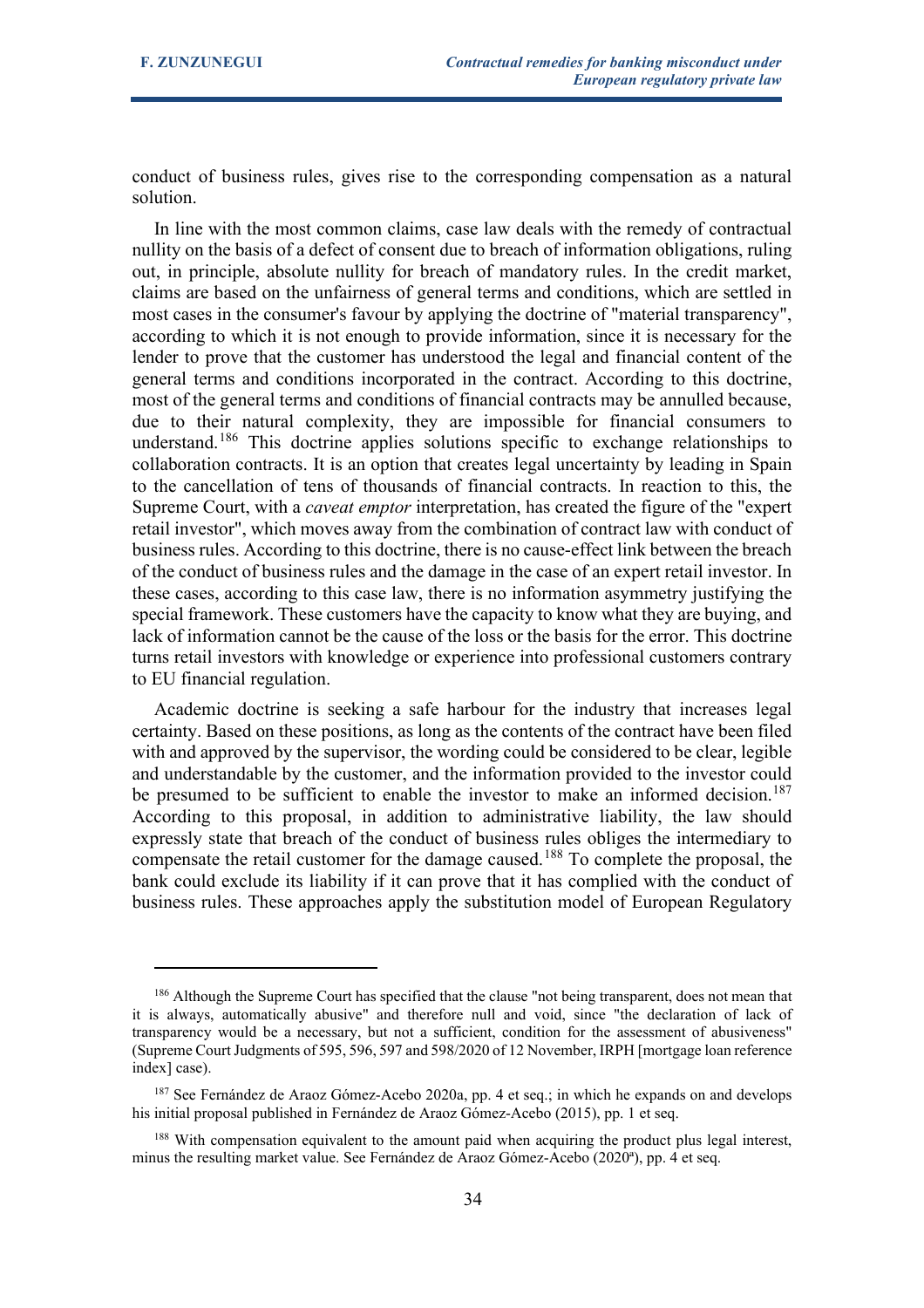Private Law in order to achieve the desired legal certainty.<sup>[189](#page-34-0)</sup> However, this proposal still considers transparency to be a sufficient requirement to protect the investor, when the truth is that the asymmetry between the financial professional and the customer cannot be overcome through the contract wording and the informative documents. This proposal would create a safe harbour for the banks but would sacrifice the customer's interest in receiving a service that meets their needs.

In turn, from a consumerist perspective, it is proposed to make consumer participation in the financial market conditional on contracting independent advice or portfolio management, with a prohibition of the figure of the salesperson.<sup>[190](#page-34-1)</sup> In order to align interests, results-based remuneration of a "percentage of profits earned by the customer" would be imposed.<sup>[191](#page-34-2)</sup> This is a radical proposal in line with some regulatory trends that make market access conditional on verification of suitability in a fiduciary relationship. In a way, it proposes applying the suitability test to all investment services for any type of financial instrument, as is already the case for debt subject to internal bail-in.<sup>[192](#page-34-3)</sup> However, a balance must be maintained between freedom of access to markets and investor protection against opportunistic behaviour by firms. The MiFID system goes beyond the information paradigm from the efficient market theory by ensuring that the supply of financial instruments is appropriate to the needs of customers and that it is suitable for their knowledge and experience. Product governance enables distribution to be made conditional on the use of advice or management.<sup>[193](#page-34-4)</sup> In this way, the retail customer can be protected against indiscriminate distribution of hybrids, derivatives, and other complex high-risk financial instruments. Otherwise, it is a system governed by the principle of best execution and acting in the best interest of the customer, avoiding conflicts of interest that may be detrimental to the customer. Although it is true that opportunistic behaviour still exists, and the ineffectiveness of the MiFID system might make it advisable to make the offer of any financial instrument subject to prior verification of its suitability. In fact, product governance makes it possible to make distribution conditional on the provision of advice based on the product's complexity and risk. [194](#page-34-5)

<span id="page-34-0"></span><sup>&</sup>lt;sup>189</sup> Doctrine criticised by Wallinga, according to whom: "The exclusive reliance on EU investor protection regulation under the subordination model can prevent civil courts from realising the appropriate level of investor protection in individual disputes", in (2020a), p. 107.

<span id="page-34-1"></span><sup>190</sup> See Agüero Ortiz (2020a), pp. 484-486, a model that would "transfer to the professional the task of assessing suitability to the investor's needs, investment objectives and financial situation, which they are unable to assess on their own" (p. 485).

<sup>191</sup> Op. ul. cit., p. 485.

<sup>&</sup>lt;sup>192</sup> See Article 44a Directive 2019/879.

<span id="page-34-4"></span><span id="page-34-3"></span><span id="page-34-2"></span><sup>&</sup>lt;sup>193</sup> See ESMA, *Final Report Guidelines on MiFID II product governance requirements*, 2 June 2017, ESMA 35-43-620, paragraphs 44 and 46.

<span id="page-34-5"></span><sup>&</sup>lt;sup>194</sup> See ESMA, *Final Report Guidelines on MiFID II product governance requirements*, 2 June 2017, ESMA 35-43-620, according to which "the manufacturer should propose the type of investment service through which the targeted clients should or could acquire the financial instrument" (paragraph 26), taking into account that "investment advice and portfolio management services allow for a higher degree of investor protection" (paragraph 44).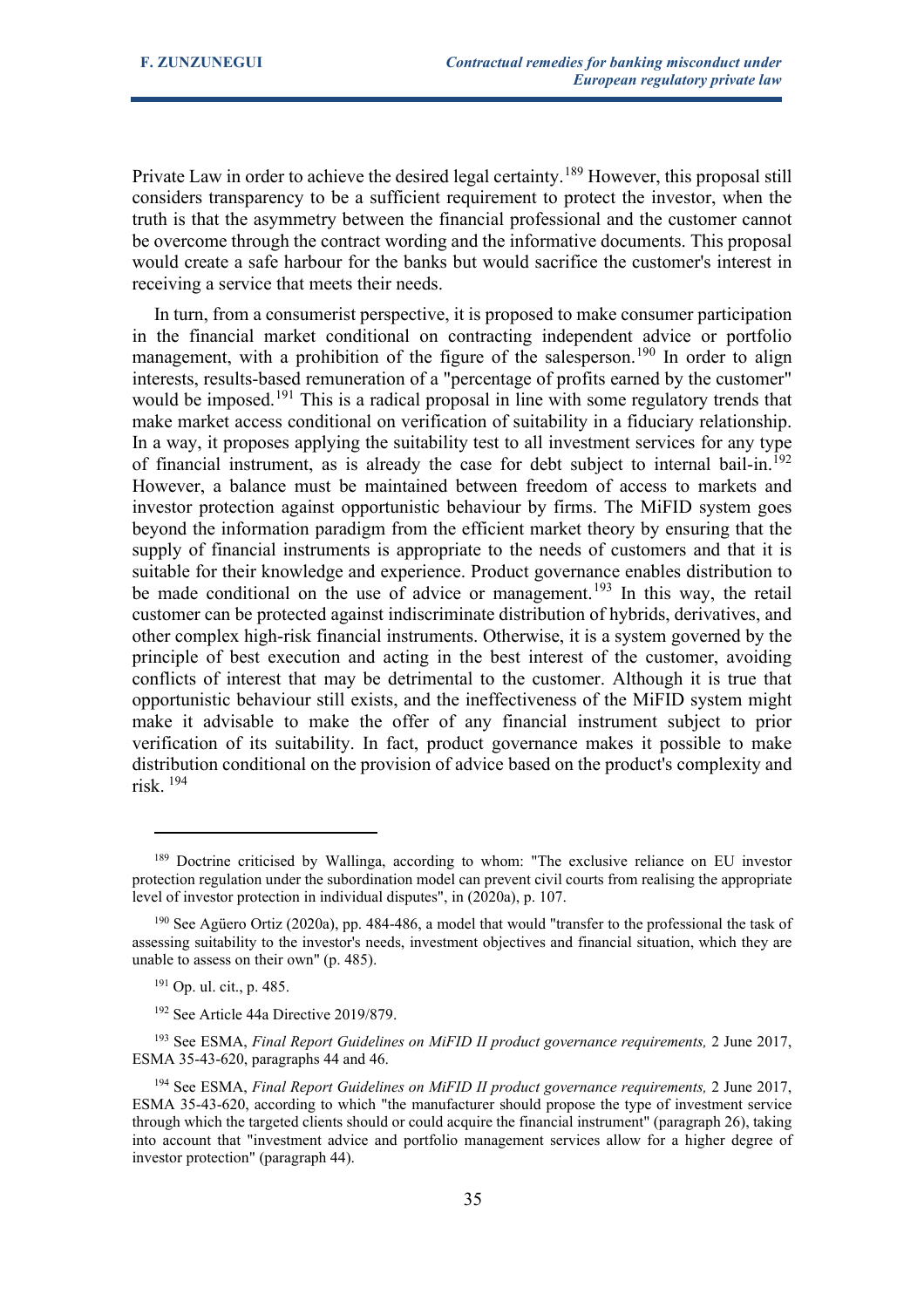Essential financial factsheets, financial education and cognitive bias warnings are steps forward in protecting the financial customer. All of these measures contribute to improvement of the market. However, they are far from being the solution. The key lies in the professionalism and loyalty of the intermediaries. A more efficient financial market requires a change in the culture of intermediaries. They must act as the law states in the interests of the customer. They must become guides who accompany customers through the financial jungle.<sup>[195](#page-35-0)</sup> But this improvement in banking conduct must be accompanied with effective enforcement of conduct of business rules in contractual relations in accordance with the doctrine of European Regulatory Private Law. Redress must be guaranteed for customers affected by banking misconduct.

Legal certainty requires that investment services be considered collaborative contracts governed by the general rules of obligations and contracts, guided by the criteria of the financial authorities, with subsidiary application of the commercial mandate framework.<sup>[196](#page-35-1)</sup> The cases in which intermediaries are liable for the investor's loss due to their *mala praxis* must be clearly established. What is at issue is not the application of the *pacta sunt servanda* principle in the investment business. In the same way that the investor customer must fulfil their obligations and undertake their responsibilities, the intermediary must also fulfil, within the predefined framework of product governance, their obligations to identify and qualify the customer, assess their profile, refrain from offering them products unsuitable for their profile and to provide them with complete and comprehensible information on the nature of the product and its risks, and accept the consequences of breach, whether these be compensation, termination of the contract or nullity of the contract, including absolute nullity in cases of the most serious breach of mandatory rules.

With all of its ups and downs,  $197$  Spanish case law is contributing to the creation of a financial services contract law that complements the general framework of obligations and contracts with financial market conduct rules.<sup>[198](#page-35-3)</sup> It is law created through case law, specific to European regulatory private law, which provides the financial system with legal certainty. The financial authorities' criteria guide this case law. The complementary model that preserves the autonomy of contract law in the judicial enforcement of conduct of business rules applies. It is the judges who decide in each case whether the bank is liable for breach of the conduct of business rules on the basis of due diligence. The

<sup>&</sup>lt;sup>195</sup> By the author, 2017, final paragraph.

<sup>&</sup>lt;sup>196</sup> In Spain, this is regulated in arts. 244-280 of the Commercial Code dedicated to commercial mandate.

<span id="page-35-2"></span><span id="page-35-1"></span><span id="page-35-0"></span><sup>&</sup>lt;sup>197</sup> With frequent changes of criteria, as has occurred with multi-currency mortgages, unit-linked products, the retroactive nullity of floor rate clauses, lapsing of nullity action and the transparency of the IRPH. In addition to the volatility of the markets, there is also the "volatility of the courts", a term coined by Greco and Lecci 2018, pp. 771-776.

<span id="page-35-3"></span><sup>&</sup>lt;sup>198</sup> First, the information obligations are harmonised and then product governance is harmonised based on private law principles. According to Marcacci: "from negative harmonisation (barriers imposed by national laws on the establishment of the unified market are removed), to positive harmonisation of, first, disclosure-based duties and, then, conduct-of-business requirements (which are used as public enforcement tools rather than private remedies), eventually resulting in public regulation of intra-firm processes led by contract-law principles", in 2017 p. 328. For a highly critical view of Spanish case law, see the broadside by Carrasco Perera, in "Prólogo" in the book by Agüero Ortiz (2020a), p. 29.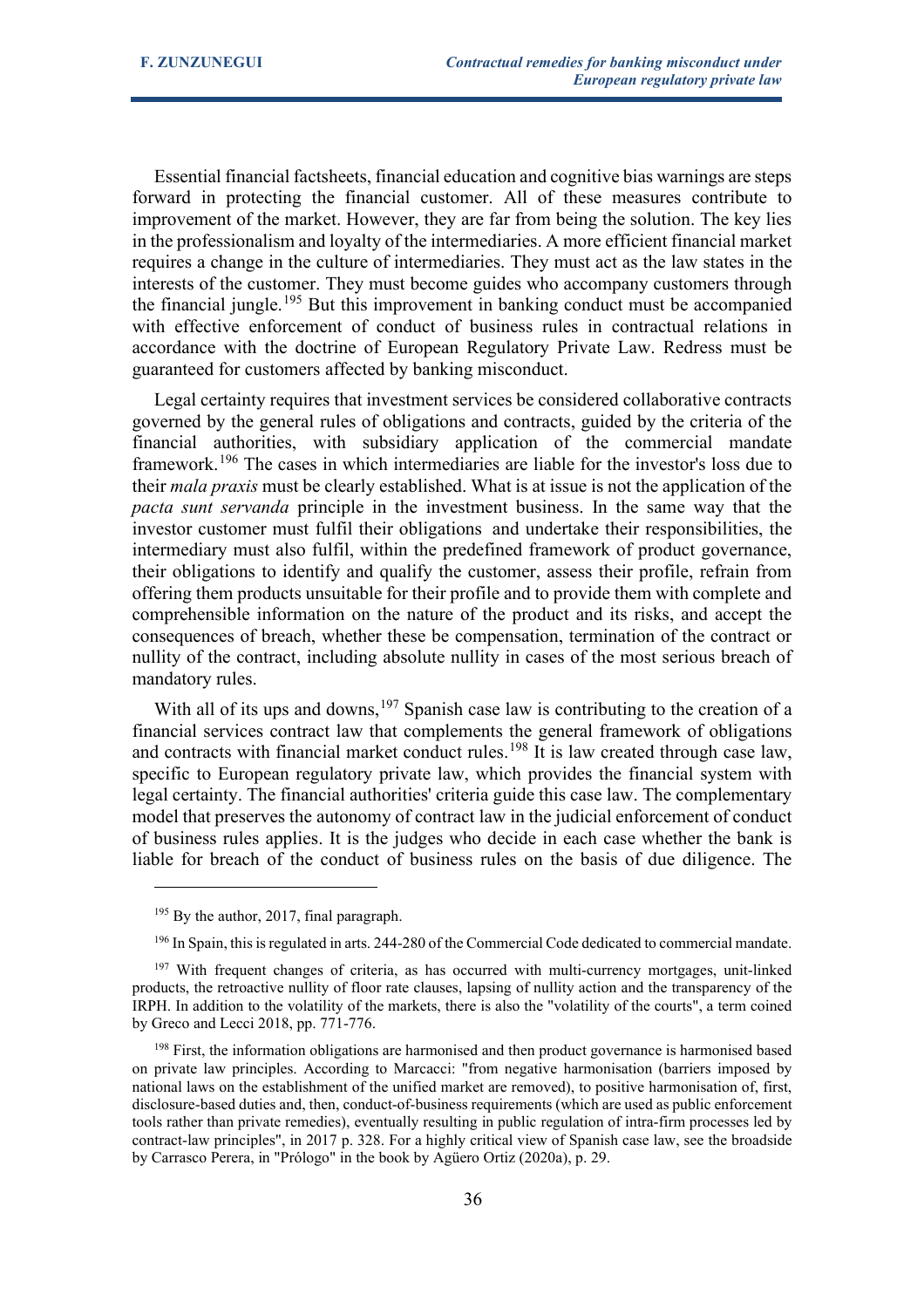subordination model whereby the judge is bound by the conduct of business rules, giving rise to compensation in the event of breach, is discarded.

Last but not least, the creation of a financial customer protection authority with the ability to issue criteria binding on financial institutions, with financial ADR functions,<sup>[199](#page-36-0)</sup> may contribute to the development of this contract law.[200](#page-36-1) The task of creating a "MiFID protocol" that does not go beyond the legal and regulatory framework falls to the courts, but it is a task of such breadth and complexity that it requires the crutch provided by the new authority in the exercising of its powers as an alternative dispute resolution mechanism.

# **VII. BIBLIOGRAPHY**

Agüero Ortiz, A (2015) "Fin del debate: tras el CESR y la Comisión Europea, ahora es el TJUE quien confirma que los préstamos multidivisa no son instrumentos financieros, ni están sujetos a MiFID", *Blog CESCO*, 6 December.

Agüero Ortiz, A (2020a) *La evolución de la normativa de protección a los inversores y los remedios aplicados a los contratos de inversión*, Aranzadi.

Agüero Ortiz, A (2020b) "Responsabilidad por el contenido del folleto frente a inversores cualificados", *Diario La Ley*, no. 9585.

Andenas, M (2020) "Foreword". In: D'AMBROSIO, R. & MONTEMAGGI, S. (Eds.): *Private and public enforcement of EU investor protection regulation*, Conference papers, Banca d'Italia, Quaderni di Ricerca Giuridica della Consulenza Legale, no. 90, October, pp. 7-20.

Andenas, M & Della Negra, F (2017) "Between contract law and financial regulation: towards the Europeanisation of general contract law", *European Business Law Review*, vol. 28, pp. 499-521.

Annunziata, F (2020) "MiFID II as a Template. Towards a General Charter for the Protection of Investors and Consumers of Financial Products and Services in EU Financial Law". In: D'AMBROSIO, R. & MONTEMAGGI, S. (Eds.): *Private and public enforcement of EU investor protection regulation*, Conference papers, Banca d'Italia, Quaderni di Ricerca Giuridica della Consulenza Legale, no. 90, October, pp. 21-57.

Antonucci, A (2018) *I contratti di mercato finanziario*, Pacini Giuridica.

Bassan, F. (2017) "La riforma della regolazione bancaria. Dalla discrezionalità delle scelte a una flessibilità di sistema". In: *Banca Impresa Società*, no. 3, pp. 383-430.

<span id="page-36-0"></span><sup>199</sup> On Financial Alternative Dispute Resolution (Financial ADR) see Cherednychenko (2020b), according to whom: "ADR entities not only act as quasi-judicial bodies, providing compensation for aggrieved individuals, but, especially in mass damage cases, also perform a quasi-regulatory function" (p. 4).

<span id="page-36-1"></span><sup>200</sup> Della Negra (2019), pp. 217 and 218, according to whom: "call for a more central role for extrajudicial private enforcement mechanisms [...] strengthen the co-ordination between supervisory authorities, on one hand, and national courts and ADR bodies, on the other". However, Spanish financial ADR is rightly placed in the public sphere.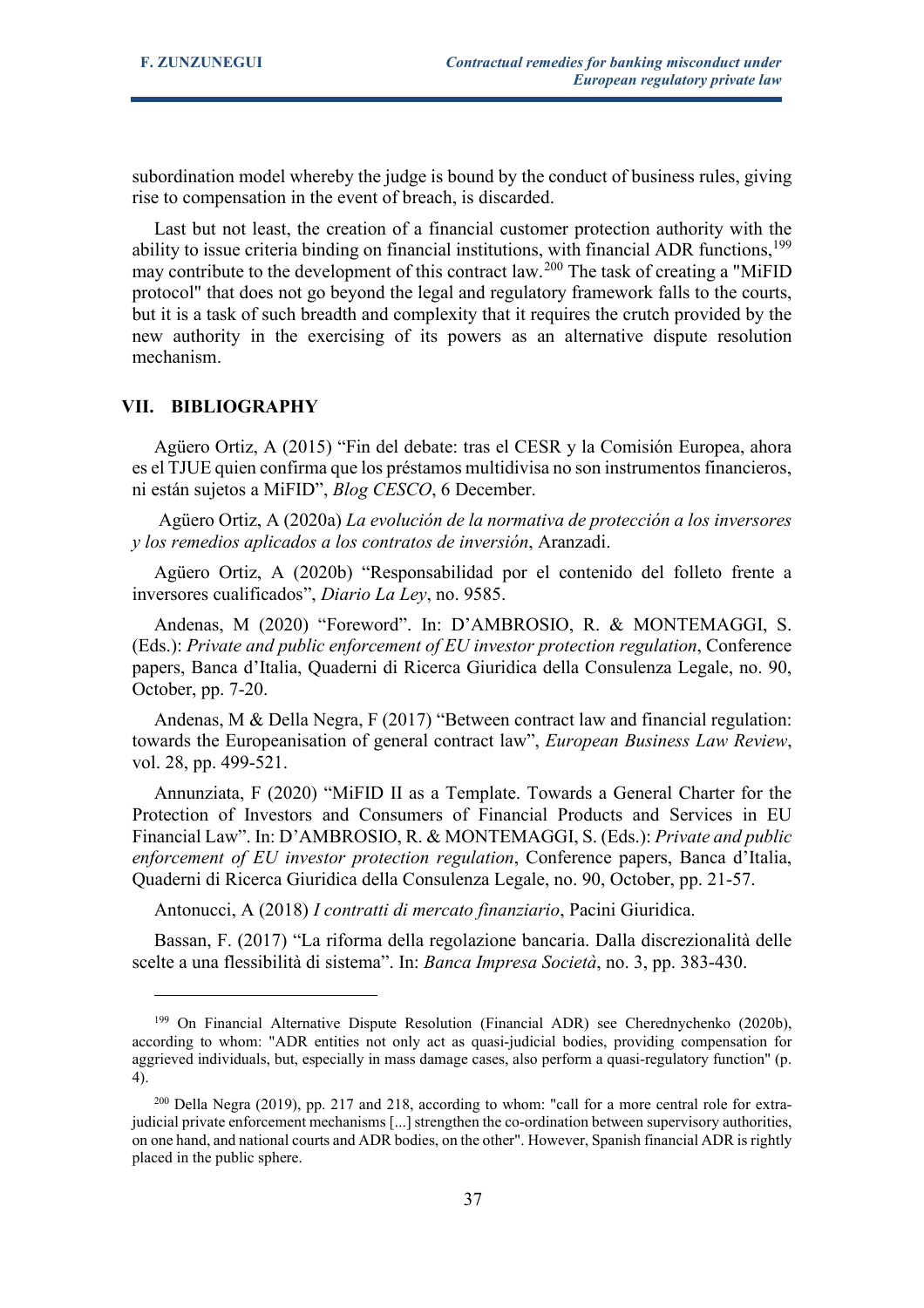Bassan, F (2019) *Potere dell'algoritmo e resistenza dei mercati in Italia. La sovranità perduta sui servizi*, Rubbettino, Soveria Mannelli.

Binder, JH (2017) "Germany". In: Busch, D. & Van Dam, C. (Eds.): *A Bank's Duty of Care*, Hart Publishing, pp. 61-84.

Binder, JH. (2020) "Transnational Fiduciary Law in Financial Intermediation: Are We There Yet? A Case Study in the Emergence of Transnational Legal Ordering", U.C. Irvine J. Int'l Transnat'l & Comp. L., vol. 85, no. 5, pp. 85-112.

Bonneau, T (2017) "France". In: Busch, D. & Van Dam, C. (Eds.): *A Bank's Duty of Care*, Hart Publishing, pp. 109-134.

Busch, D (2017) "The Private Law Effect of MiFID: The Genil Case and Beyond", *European Review of Contract Law*, vol. 13, no. 1, pp. 70-93.

Busch, D (2020) "The influence of the EU prospectus rules on private law", *Capital Markets Law Journal*, pp. 1-28.

Busch, D & Van Dam, C (Eds.), (2017): *A Bank's Duty of Care*, Hart Publishing.

Busch, D, Colaert, V & Hellinger, G (2019) "An 'Assist-Your-Customer Obligation' for the Financial Sector?". In: Colaert, V, Busch, D, Incalza, T (Eds.): *European Financial Regulation: Levelling the Cross-Sectoral Playing Field*, 2019, pp. 343-375.

Busch, D, Van Dam, C & Van Der Wield, B (2017) "Netherlands". In: Busch, D & Van Dam, C (Eds.): *A Bank's Duty of Care*, Hart Publishing, pp. 201-245.

Busto Lago, JM (2014) "Materiales para la construcción de la responsabilidad civil de los terceros de confianza perspectiva desde la responsabilidad civil de auditores y de las agencias de 'rating' y la teoría de las 'flood' gates", *Anuario da Facultade de Dereito da Universidade da Coruña*, no. 18.

Callens, E (2020) "Recalibrating the Debate on MIFID'S Private Enforceability: Why the EU Charter of Fundamental Rights is the Elephant in the Room", E*uropean Business Organizations Law Review*.

Castilho Dos Santos, GA (2008) *Responsabilidade Civil do Intermediário Financeiro Perante o Cliente*, Coimbra.

Cherednychenko, OO (2014a) "Financial Consumer Protection in the EU: Towards a Self-Sufficient European Contract Law for Consumer Financial Services?", *European Review of Contract Law*, Vol. 10, no. 4.

Cherednychenko, OO (2014b) "Public Supervision over Private Relationships: Towards European Supervision Private Law?", *European Review of Private Law*, 22, Issue 1, pp. 37-67.

Cherednychenko, OO (2015) "Contract governance in the EU: conceptualising the relationship between investor protection regulation and private law", *European Law Journal*, vol. 21, no. 4, pp. 500-520.

Cherednychenko, OO (2020a) "Rediscovering the public/private divide in EU private law", *European Law Journal*, vol. 26, no 1-2, pp. 27-47.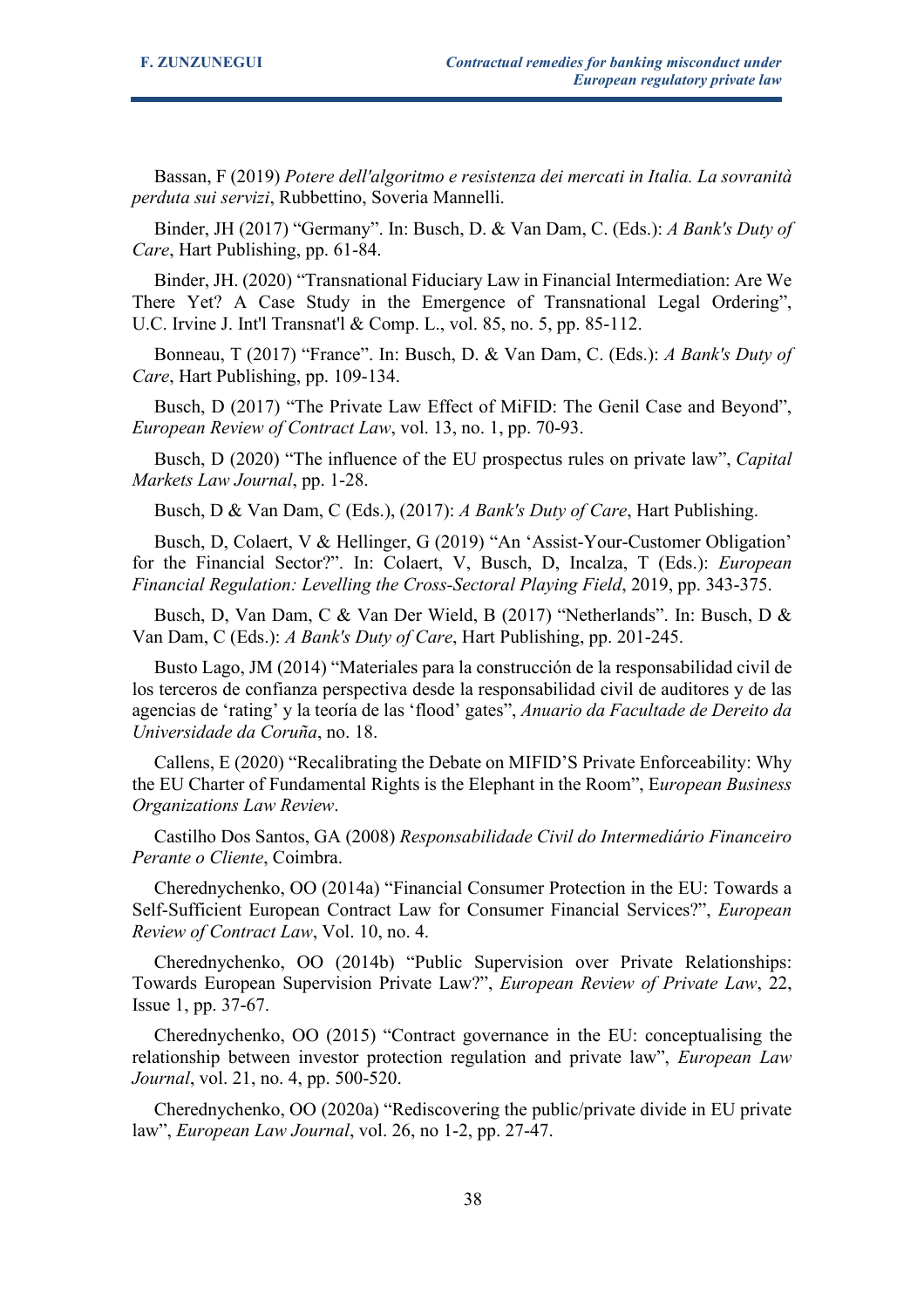Cherednychenko, OO (2020b) "Financial regulation and civil liability in European law: towards a more coordinated approach?". In: Cherednychenko, O. O. & Andenas, M., (Eds.): *Financial Regulation and Civil Liability in European Law*, pp. 2-46.

Cherednychenko, OO (2021) "Two Sides of the Same Coin: EU Financial Regulation and Private Law", *European Business Organization Law Review*, vol. 22, no 1, pp. 147- 172.

Clarke, B (2017) "Ireland". In: Busch, D. & Van Dam, C. (Eds.): *A Bank's Duty of Care*, Hart Publishing, pp. 285-327.

Colaert, V (2019) "Product Information for Banking, Investment and Insurance Products". In: Colaert, V., Busch, D., Incalza, T. (Eds.): *European Financial Regulation: Levelling the Cross-Sectoral Playing Field*, pp. 303-316.

Conac, PH (2018) *Mis-selling of subordinated debt and other junior liabilities and weaknesses of MiFID (I)*, European Parliament.

Della Negra, F (2016) "The effects of the ESMA's powers on domestic contract law". In: Andenas, M & Deipenbrock, G (Eds.): *Regulating and Supervising European Financial Markets*, Springer, Cham, pp. 139-166.

Della Negra, F (2019) *MiFID II and Private Law: enforcing EU conduct of business rules*, Bloomsbury Publishing.

Della Negra, F (2020a) "The civil effects of MiFID II between private law and regulation". In: D'Ambrosio, R. & Montemaggi, S. (Eds.): *Private and public enforcement of EU investor protection regulation*, Conference papers, Quaderni di Ricerca Giuridica della Consulenza Legale, Banca d'Italia, no. 90, October, pp. 115-143.

Della Negra, F (2020b) "I rimedi per la violazione di regole di condotta MiFID II: una riflessione di diritto UE", *Banca borsa e titoli di credito*, no. 5, part I, pp. 700-729.

Enriques, L & Gargantini, M (2017) "The Expanding Boundaries of MiFID's Duty to Act in the Client's Best Interest: The Italian Case", *Italian LJ*, vol. 3, pp. 485-510.

Fernández de Araoz Gómez-Acebo, A (2015) "Repensar la protección del inversor: bases para un nuevo régimen de la contratación mobiliaria", *Diario La Ley*, no. 8549.

Fernández de Araoz Gómez-Acebo, A (2020a) "El "private enforcement" en la protección del inversor minorista: de la aplicación de la doctrina del error-vicio en la contratación de productos financieros a una acción de daños específica", *Revista de Derecho Mercantil*, no. 315.

Fernández de Araoz Gómez-Acebo, A (2020b) "Responsabilidad civil del asesor registrado por los daños y perjuicios sufridos por los inversores en salidas al MAB: notas sobre la jurisprudencia recaída en torno al caso «Gowex»", *Revista de Derecho Bancario y Bursátil*, no. 160.

Ferrando Villalba, ML (2014) "Preferentes y otros instrumentos financieros de riesgo: deber de información y buena fe (a propósito de la STS de 18 de abril de 2013)", *Revista Aranzadi Doctrinal*, no. 10.

Garrigues, J (1953) "Law of Trusts", *American Journal of Comparative Law,* vol. 2, no. 1.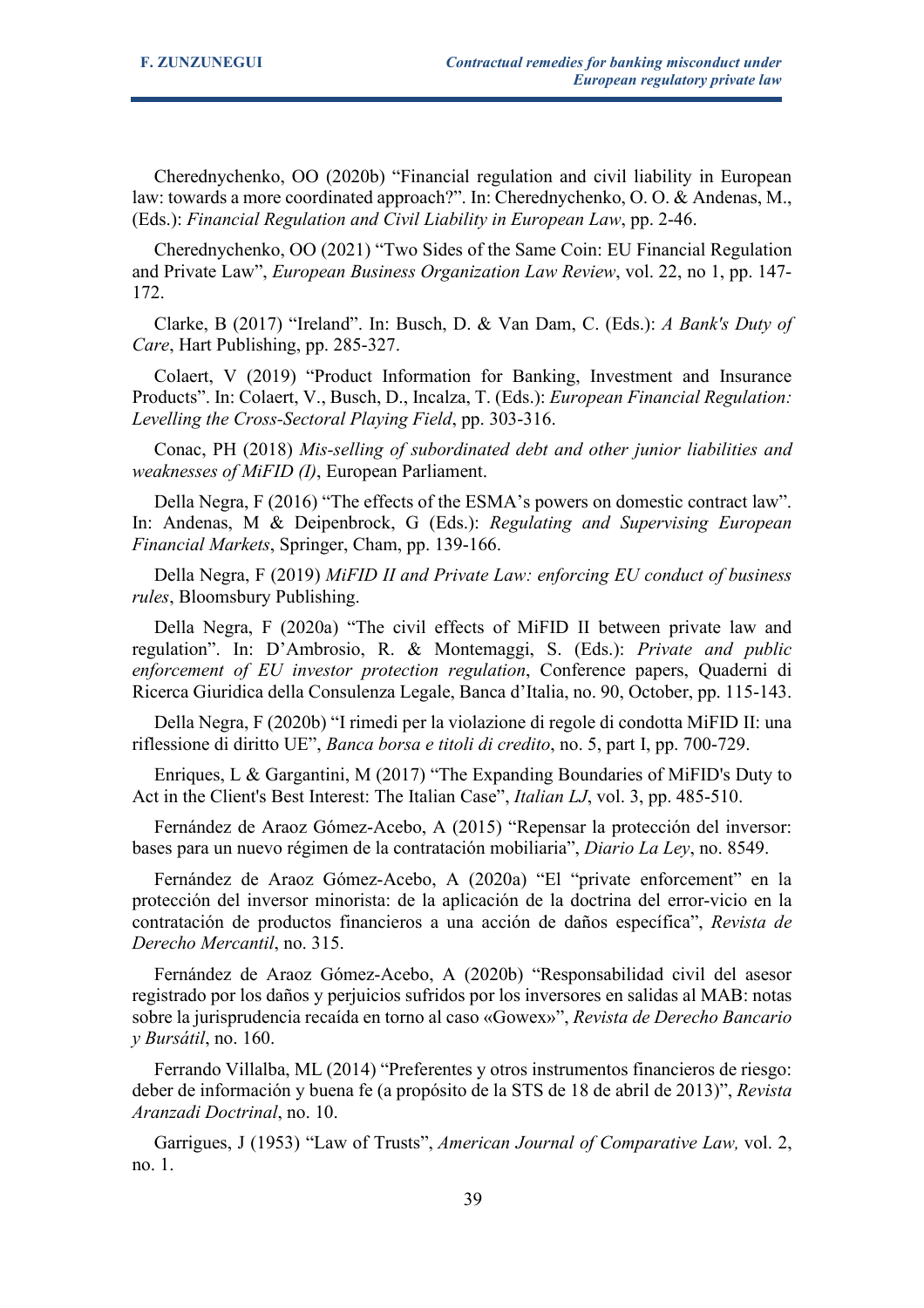Garrigues, J (2016) *Negocios fiduciarios en el derecho mercantil*, Civitas, Madrid.

Gaudiosi, G (2020) "Il valore dell'informazione nella "contrattazione tra ineguali" in materia di investimenti. Riflessioni sulla (presunzione del) nesso di causalità a margine della sentenza Cass. civ. n. 7905/2020", *Rivista DE IUSTITIA*, June, available at [http://www.deiustitia.it/cms/cms\\_files/20200811100615\\_rrqy.pdf](http://www.deiustitia.it/cms/cms_files/20200811100615_rrqy.pdf)

Greco, F. & Lecci, M (2018) "Intermediazione finanziaria tra «precauzione» normativa ed alea giurisprudenziale: possibili rimedi", *Responsabilitá civile e previdenza: Rivista bimestrale di dottrina, giurisprudenza e legislazione*, vol. 83, no. 3, pp. 755-782.

Grundmann, S (2013) "The Bankinter case on MIFID regulation and contract law", *European Review of Contract Law*, vol. 9, no. 3, p. 267-280.

Hernández Paulsen, G (2014) *La obligación precontractual de la entidad de crédito de informar al cliente en los servicios bancarios y de inversión*, Madrid.

Navarro Frías, I (2018) "De sesgos y retrocesiones: MiFID II y las nuevas perspectivas de protección del inversor", *Revista de derecho del mercado de valores*, no. 23.

Maffeis, D (2009) "La natura e la struttura dei contratti di investimento", *Rivista di diritto privato*, no. 3, p. 81.

Maffeis, D (2014) "L'ufficio di diritto privato dell'intermediario e il contratto derivato over the counter come scommessa razionale". In: MAFFEIS, D. (Dir.), *Swap tra banche e clienti. I contratti e le condotte*, Giuffrè Editore, pp. 3-31.

Maggiolo, M (2012) *Servizi ed attività d'investimento. Prestatori e prestazione*, Giuffrè Editore.

Marcacci, A (2017) "European Regulatory Private Law Going Global? The Case of Product Governance", *European Business Organization Law Review*, no. 18, pp. 305– 332.

Marimón Durá, R (2018) "Capítulo 1. Cambios en el mercado de crédito: Nuevos operadores y nuevos modelos de negocio". In: Marimón Durá, R., Martí Miravalls, J. (Dirs.) & O'Flynn, A. (Coord.): *Problemas actuales y recurrentes en los mercados financieros: Financiación alternativa, gestión de la información y protección del cliente*, Aranzadi, pp. 39-104.

Micklitz, H-W (2009) "The Visible Hand of European Regulatory Private Law-The Transformation of European Private Law from Autonomy to Functionalism in Competition and Regulation", Yearbook of European Law, vol. 28, no. 1, pp. 3-59.

Micklitz, H-W (2014) "The Public and the Private – European Regulatory Private Law and Financial Services", *European Review of Contract Law*, Vol. 10, no. 4.

Natoli, R (2012) *Il contratto "adeguato". La protezione del cliente nei servizi di credito, di investimento e di assicurazione*, Giuffrè, Milano.

Navarro Frías, I (2018) "De sesgos y retrocesiones: MiFID II y las nuevas perspectivas de protección del inversor", *Revista de derecho del mercado de valores*, no. 23.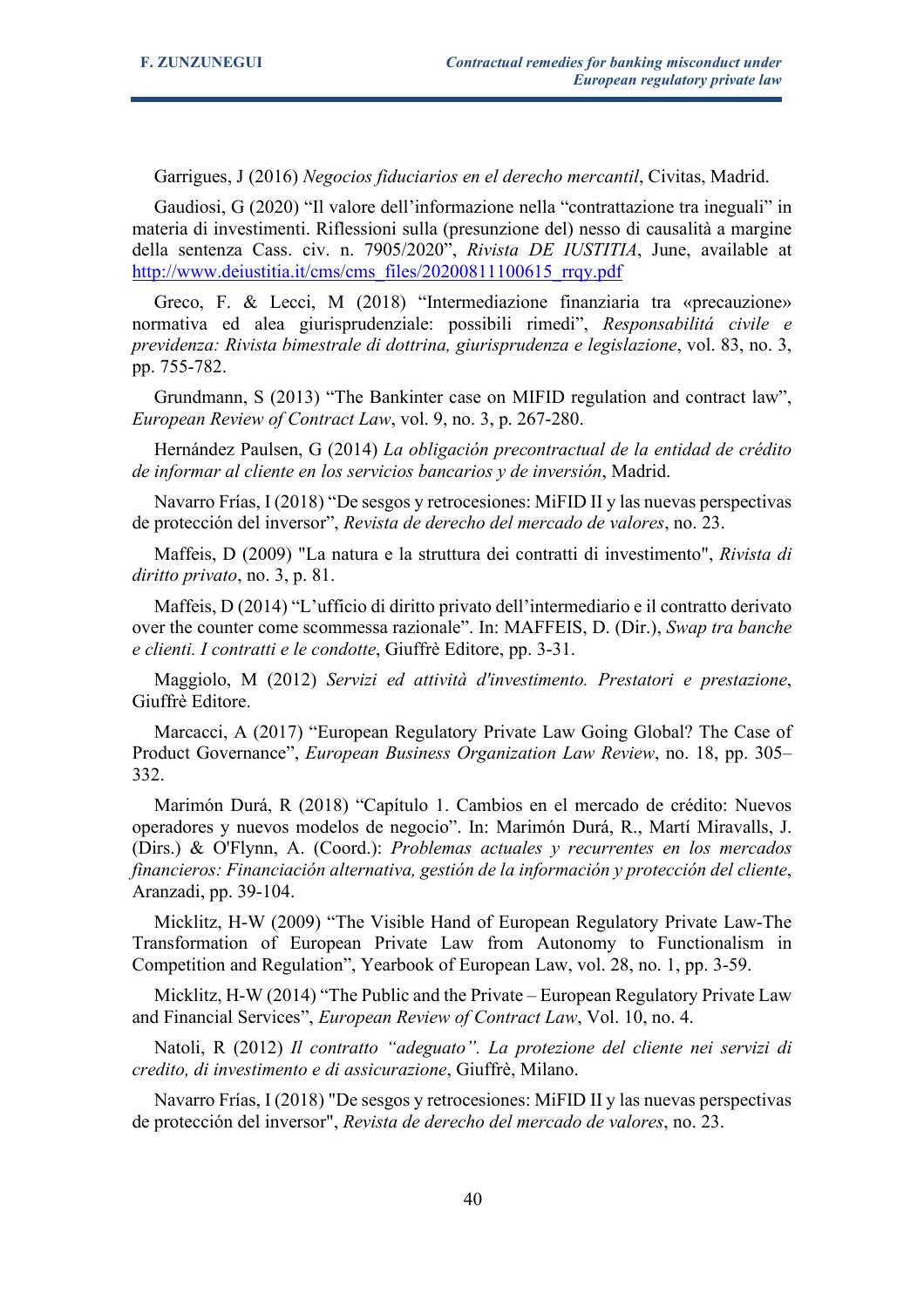Perrone, A & Valente, S (2012) "Against All Odds: Investor Protection in Italy and the Role of Courts", *European Business Organization Law Review*, vol. 13, no. 1.

Rabitti. M (2020) "Prodotti finanziari tra regole di condotta e di organizzazione. I limiti di MiFID II", *Rivista di Diritto Bancario*, Supplemento Fascicolo I.

Reis, N (2017) "Responsabilidade civil aquiliana do intermediário financeiro – mito ou realidade?", *Revista de Direito das Sociedades*, vol. 4, pp. 781-799.

Ring, J & Spitzer, M (2017) "Austria". In: Busch, D. & Van Dam, C. (Eds.): *A Bank's Duty of Care*, Hart Publishing.

Rodríguez Achútegui, E (2014) "La alegación de nulidad en los contratos bancarios", *Revista Aranzadi Doctrinal*, no. 3.

Rojo Álvarez-Manzaneda, C (2020) *El contrato de gestión de carteras de inversión*, Editorial Thomson Reuters Aranzadi, Madrid.

Roppo, V. & Afferni, G (2006) "Dai contratti finanziari al contratto in genere: punti fermi della Cassazione su nullità virtuale e responsabilità precontrattual", *Danno e Responsabilità*, no. 1.

Rossi, F & Garavelli, M, "Italy" (2017) in Busch, D. & Van Dam, C. (Eds.): *A Bank's Duty of Care*, Hart Publishing, pp. 135-165.

Ruiz Ojeda, A (2017) "Caveat vendor, o el volteo regulatorio de la asignación de riesgos en las transacciones financieras por la normativa MiFID", *InDret*, 2/2017, pp. 1- 30.

Severin Fuster, GF (2014) *Los contratos de servicio: su construcción como categoría contractual, y el derecho del cliente al cumplimiento específico*, FENOY PICÓN, N. (Dir. Tes.), Universidad Autónoma de Madrid.

Tapia Hermida, AJ (2018) "Noción del seguro de vida unit-linked", *Revista española de seguros: Publicación doctrinal de Derecho y Economía de los Seguros privados*, no. 176, pp. 477-506.

Tapia Hermida, AJ (1999) "Las normas de actuación en el mercado de valores", in ALONSO UREBA, A. & MARTÍNEZ SIMANCAS, J. (Dirs.): *Instituciones del mercado financiero*, La Ley, Madrid.

Tucci, A (2017) "Il contratto inadeguato e il contratto immeritevole", *Contratto e Impresa*, no. 3, pp. 921-955.

Valpuesta Gastaminza, E (2016) "Incumplimiento de la normativa comunitaria MiFID en cuanto a los deberes de información y evaluación del cliente: consecuencias en el ámbito contractual según la jurisprudencia española", *Cuadernos de derecho transnacional*, vol. 8, no. 1, pp. 271-299.

Valpuesta Gastaminza, E (2019) "El cambio de paradigma en la protección del "cliente de productos financieros" [Reglamento (UE) PRIIPS y OM 2316/2015] sujeto protegido y técnica de protección", *Revista de derecho bancario y bursátil*, Year no. 38, no. 154, pp. 11-46.